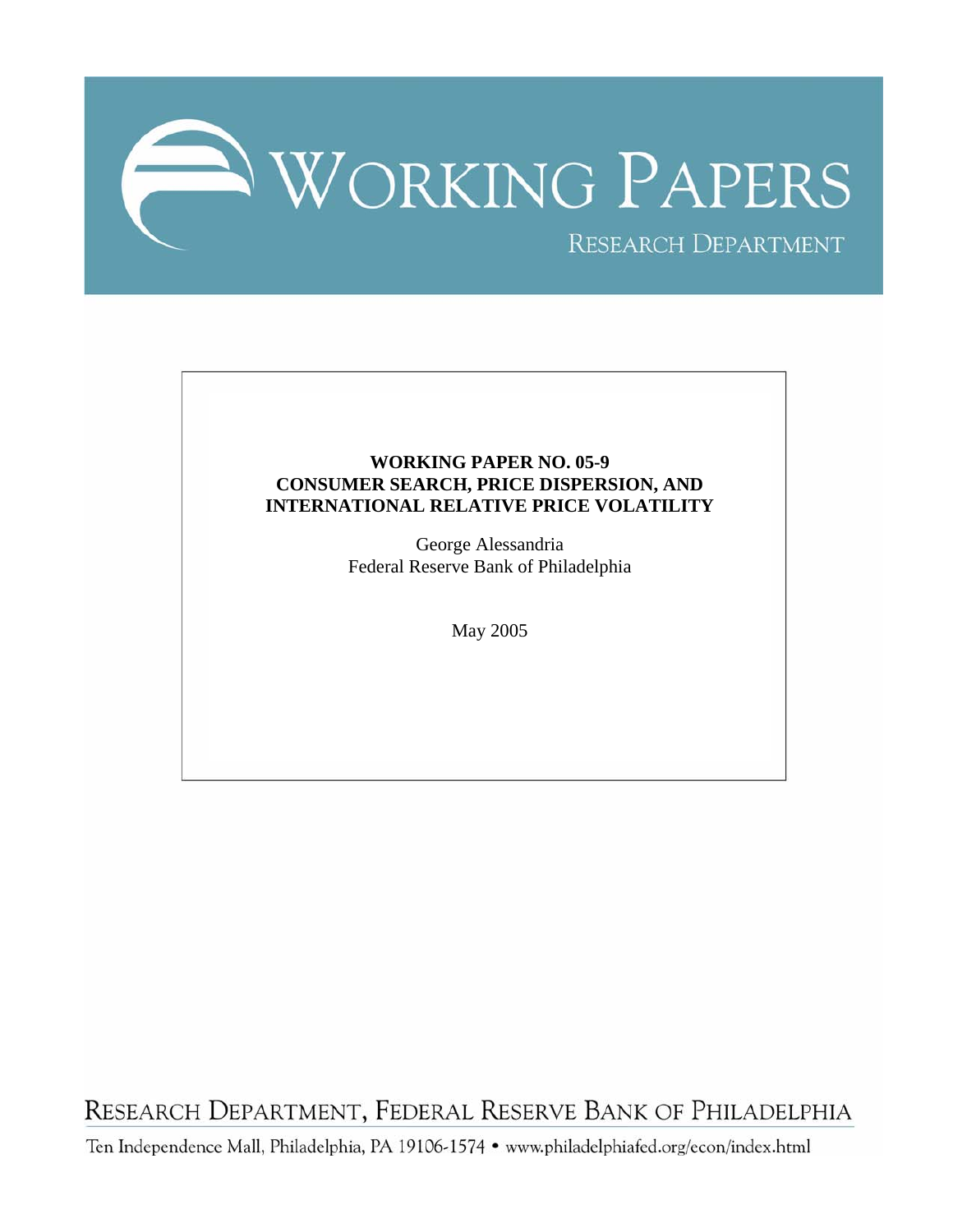# Consumer Search, Price Dispersion, and International Relative Price Volatility\*

George Alessandria†

Federal Reserve Bank of Philadelphia

May 2005

∗The author thanks Andy Atkeson, Dave Backus, Patrick Kehoe, and Ellen McGrattan as well as numerous participants at seminars and conferences for helpful comments. All remaining errors are my own. This is a substantially revised version of a paper previously circulated in 2000 titled "Price Dispersion and International Relative Price Volatility."

†The views expressed here are those of the authors and not necessarily those of the Federal Reserve Bank of Philadelphia or the Federal Reserve System. This paper is available free of charge at www.philadelphiafed.org/econ/wps/index.html.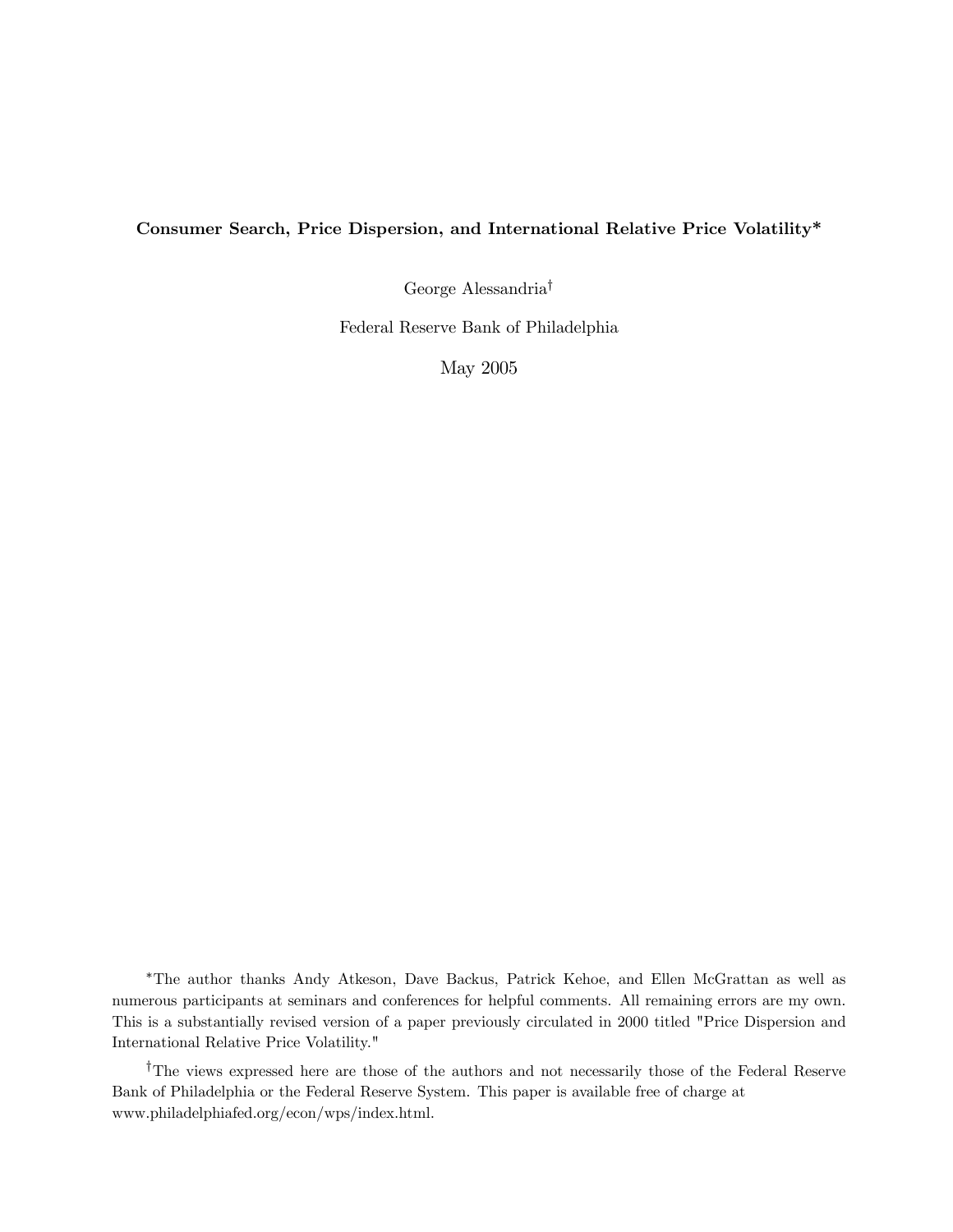# Abstract

This paper develops a model of consumer search consistent with the evidence of substantial price dispersion within countries. This model is used to study international relative price fluctuations. Consumer search frictions permit firms to price discriminate across markets based on the local wage of consumers. With price dispersion, the market price of a good does not measure its resource cost. This breaks the tight link between relative quantities and relative prices implied by most models. We show that volatile and persistent fluctuations in relative wages lead to volatile and persistent fluctuations in relative prices at the disaggregate level. These deviations from the law of one price substantially increase international relative price volatility. With productivity and taste shocks, the model generates international business cycles that closely match the data.

JEL classifications: E31, F12. Keywords: Real Exchange Rate; Pricing-to-Market, Law of One Price; Price Dispersion, Consumer Search.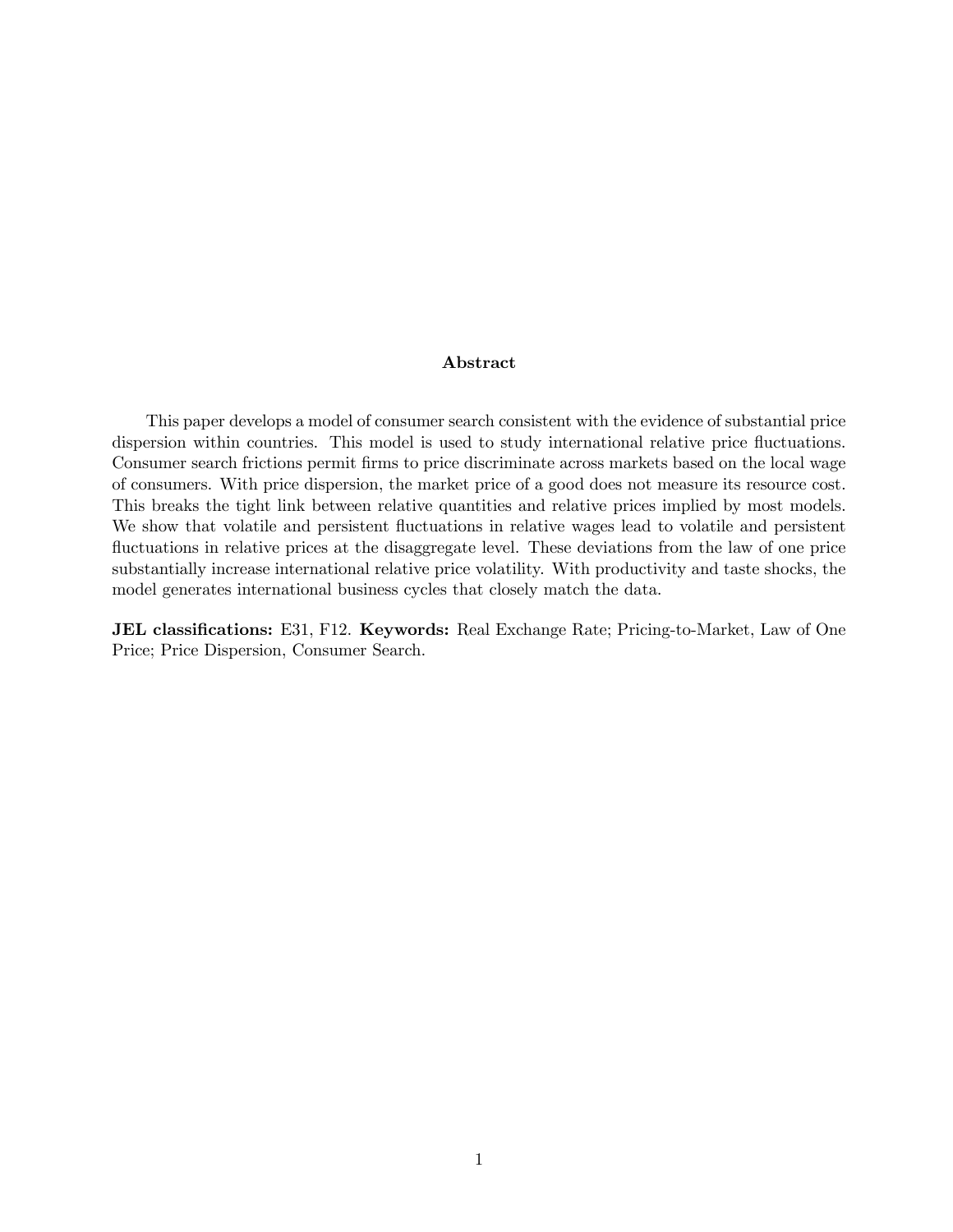# 1. Introduction

A central puzzle in international economics is that relative prices across countries are volatile and persistent. This is true at the aggregate level, so that there are large and persistent deviations from PPP. This is also true at the disaggregate level, so that there are large and persistent deviations from the law of one price (LOP). Standard flexible and sticky price models do not generate these relative price fluctuations.<sup>1</sup> One reason these models fail to account for the behavior of international relative prices is that in them firms have no incentive to systematically charge different prices across countries so that deviations from the LOP must be short-lived.

Numerous studies find that persistent deviations from the LOP are due to firms segmenting markets and price discriminating across countries.<sup>2</sup> Krugman (1987) calls this pricing-to-market and attributes it to firms facing different local market conditions in each market they serve. Knetter (1989 and 1993) presents evidence that firms vary their markups to foreign markets in response to a change in production costs. In this paper, we develop a model of pricing-to-market due to consumer search frictions. Over time, changes in the opportunity cost of search in each country lead firms to vary their markups across countries over time. We show that such a model can better account for the observed fluctuations in international relative prices at the aggregate and disaggregate levels.

Our focus on consumer search as a source of pricing-to-market is motivated by four features of micro price data and consumer purchasing behavior. First, beginning with the work of Stigler (1961) and Stigler and Kindahl (1970), numerous papers document substantial and persistent dispersion in the price of identical products within countries.3 Such dispersion cannot persist without some

<sup>&</sup>lt;sup>1</sup>See Backus et al. (1995) and Chari et al. (2002).

<sup>2</sup>See the work of Mertens and Ginsburgh (1985), Dornbusch (1987), Giovannini (1988), Knetter (1989, 1993), Marston (1990), Feenstra, Gagnon and Knetter (1996), Engel and Rogers (1996). Goldberg and Knetter (1997) provide a detailed summary of the literature on international market segmentation.

<sup>3</sup>See for instance Pratt, Wise and Zeckhauser (1979), Dahlby and West (1986), Abbott (1989), and Roberts and Supina (2000).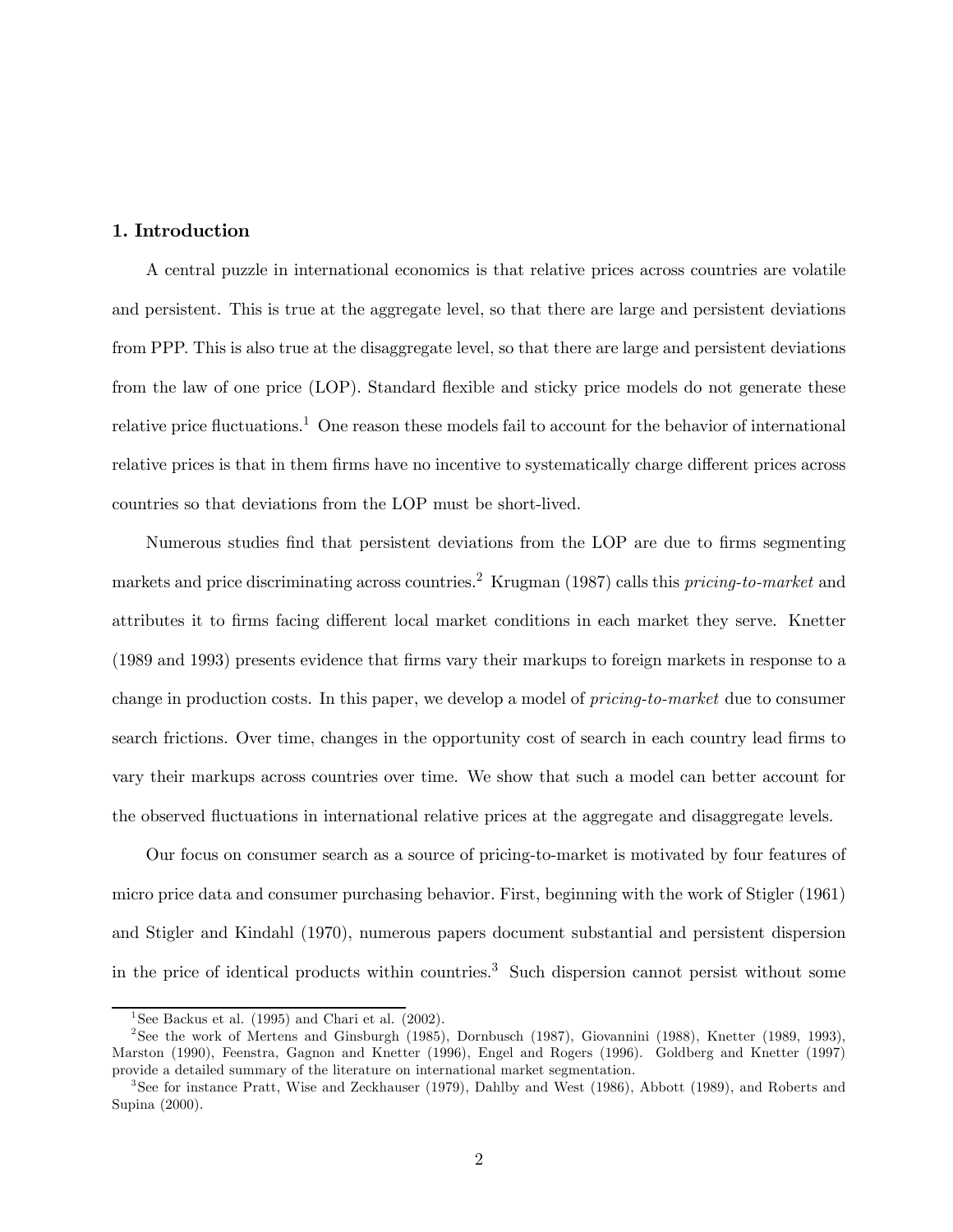limits to arbitrage, such as consumer search. Second, time-use studies show that consumers spend a considerable amount of time in search-related activities such as shopping. Third, search intensity is related to the opportunity cost of time, as high-wage earners tend to search less per purchase than low-wage earners. Fourth, an increase in search intensity lowers the expected purchase price of a good. Hence, search is an important consideration for both consumption and price-setting decisions. Even though search frictions are an important source of deviations from the LOP within countries, attempts to explain deviations from the LOP across countries have largely ignored this channel.4

There are many theoretical models of imperfect information and search.<sup>5</sup> For our purposes, we extend the static partial equilibrium model of Burdett and Judd (1983) to a two-country, dynamic general equilibrium environment. The two features of the model that lead to price dispersion are 1) the need for consumers to actively search to purchase goods and 2) the nature of search is noisy. In regard to the first feature, search takes time, so its opportunity cost depends on forgone labor income.<sup>6</sup> This links the highest, or reservation, price a consumer is willing to pay for a good with the local wage rate. Search is also noisy, in that some consumers get one price quote while others get multiple quotes. The idiosyncratic elements of search make consumers appear heterogenous to firms. For firms this leads to a trade-off between their price and the number of consumers they attract. In equilibrium, this leads to a distribution of prices with a finite support in each country. The distribution of prices will differ across countries whenever the opportunity cost of search differs. Changes in the international relative wage shift the entire distribution of prices in the home country relative to that in the foreign country. Parsley and Wei (2001) and Crucini, Telmer and Zachariadas (2004) find evidence of precisely these types of movements in international relative prices.

Our model of search and price dispersion can more closely match the properties of international relative price fluctuations for two reasons. First, a change in the relative wage changes the relative

<sup>&</sup>lt;sup>4</sup>A notable exception is Alessandria (2004) which explores the role of search frictions and market structure for international deviations from the law of one price.

 ${}^{5}$ For a comprehensive review of the literature on price dispersion see Stiglitz (1989).

<sup>&</sup>lt;sup>6</sup>Search is a very specific form of household production. In this respect, the paper follows Benhabib, Rogerson, and Wright (1991) and Greenwood and Hercowitz (1991) in studying the role of household production for properties of the business cycle.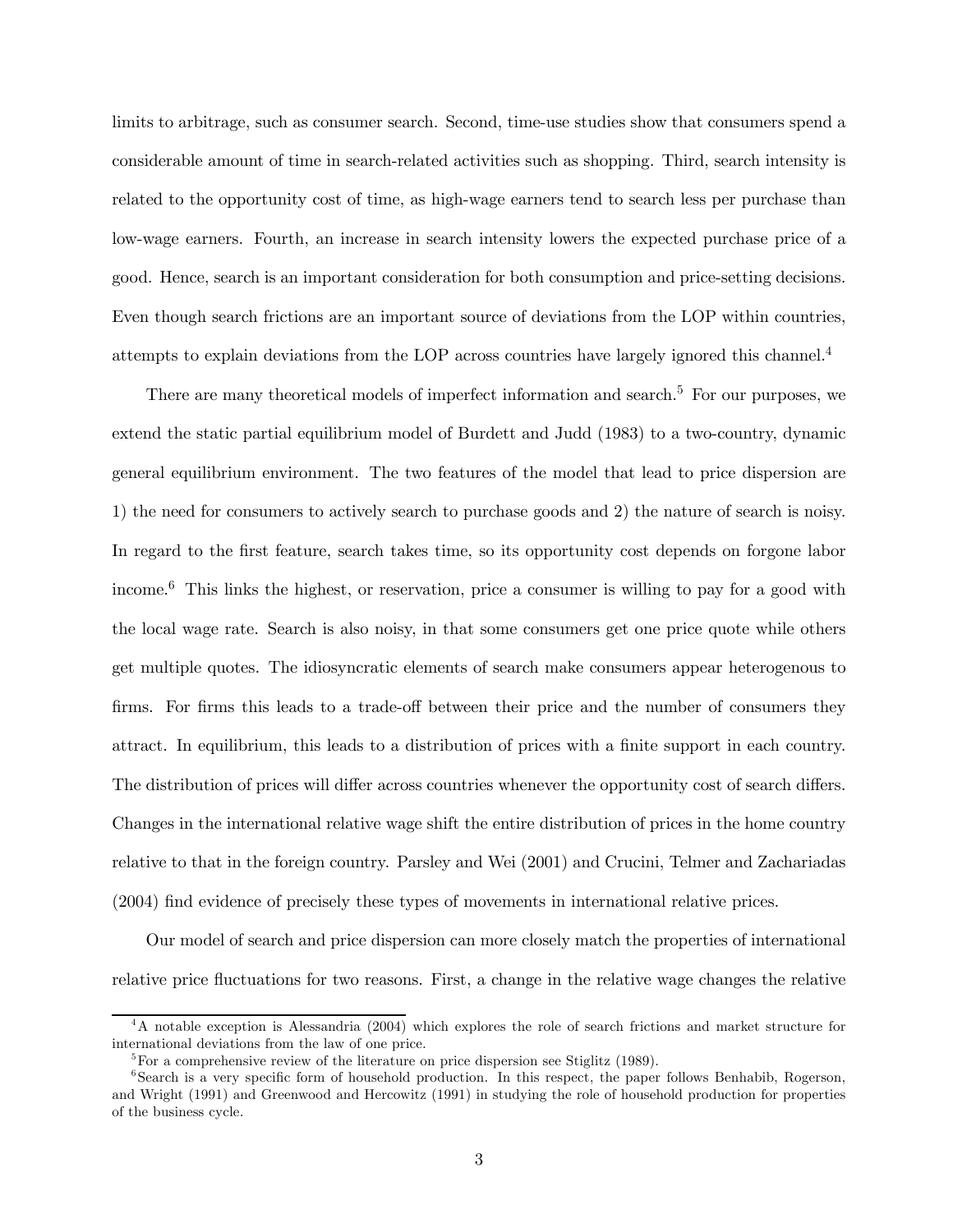cost of search so that consumers in the relatively high-wage country will search relatively less intensively. This effectively makes demand less elastic in the high-wage country. Since search gives firms some monopoly power, firms charge relatively high prices in the relatively high-wage country. These relatively high prices are as persistent as relative wages. We show that this effect is present regardless of the source of relative wage fluctuations. Hence, we find that prices are dispersed across countries for the same reason they are dispersed within countries.

Second, with price dispersion the market price of a good no longer measures its resource cost to consumers, as they must incur some costly search activities to purchase a good. Because consumers search for all goods, search and price dispersion break the tight link between relative quantities and relative prices common to most models. Instead, relative quantities depend on the ratio of resource costs. Fluctuations in relative prices have smaller effects on the ratio of resource costs so that it takes relatively large swings in relative prices to change relative quantities. Search makes goods within a country less substitutable. Additionally, with search, the consumption basket in a country is bundled with some non-traded, non-market search activities. This makes consumption across countries less substitutable, which reduces the gains to risk-sharing. In response to productivity and taste shocks, this substantially increases both the absolute volatility of relative prices and the synchronization of business cycles across countries. Backus et al. (1995) have argued that explaining relative price volatility and international comovements are the two major puzzles in international macroeconomics.

The time series properties of international relative prices have been studied in three types of theoretical models. First, there are the flexible price models. Backus et al. (1995), Stockman and Tesar (1995), and Heathcote and Perri (2002) demonstrate that models with perfect competition are unable to generate volatile relative prices with productivity or taste shocks. These models also do not generate international deviations from the LOP. Extending these models to allow for monopolistic competition and constant markup pricing does not alter this finding (Lapham and Vigneault (2001)). Second, there are the sticky price models. Betts and Devereux (2000), Chari et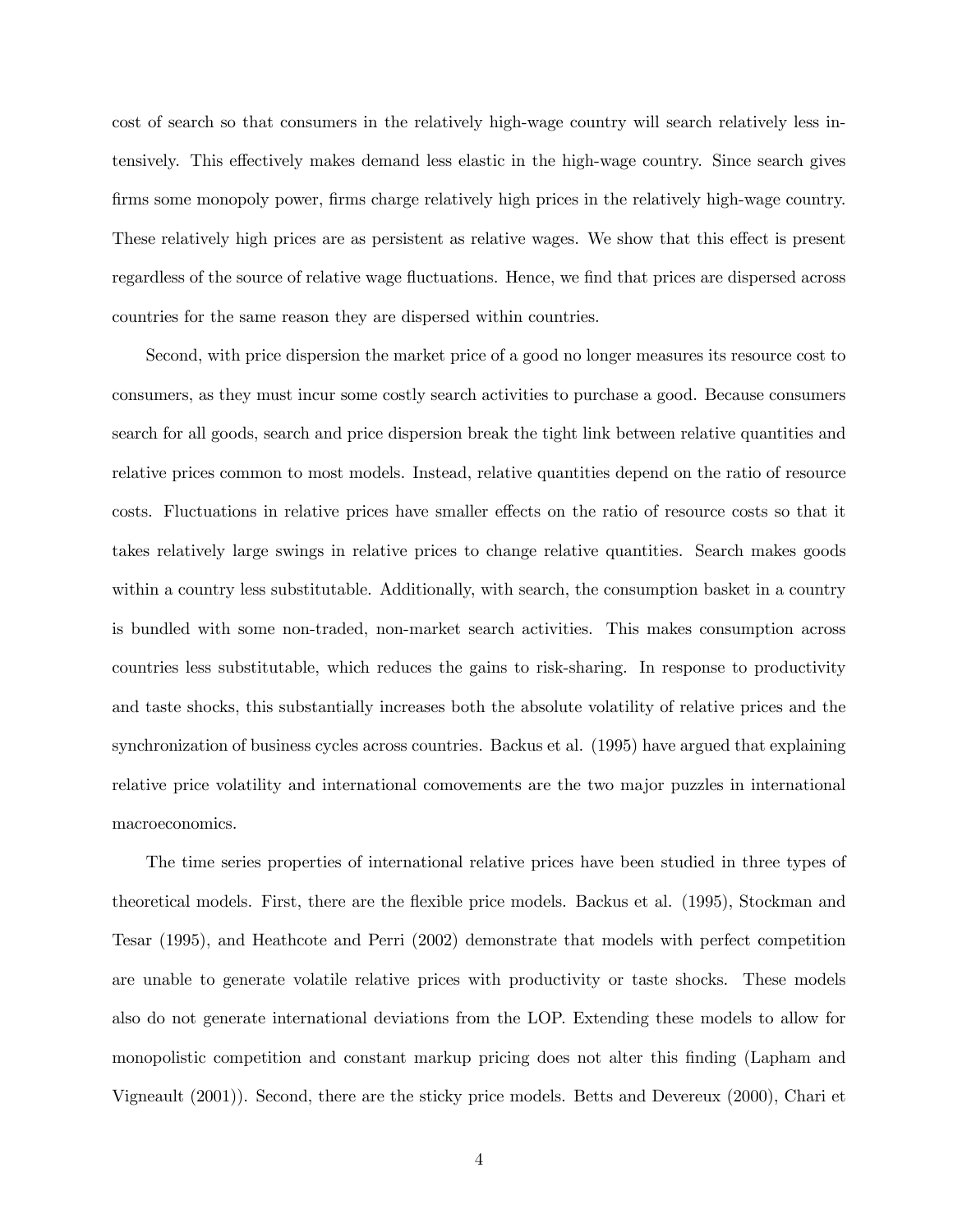al. (2002), and Bergin and Feenstra (2001) demonstrate that models incorporating nominal rigidities can increase the volatility of international relative prices following monetary shocks. These models do not generate persistent international relative prices. Moreover, empirically, relative price fluctuations are similar for a broad range of goods, even those for which nominal rigidities are unlikely to be relevant (Engel 1999). Finally, Dumas (1993) and Obstfeld and Rogoff (2000) demonstrate that transaction costs that segment goods markets can increase the volatility of international relative prices. The emphasis in these papers is on iceberg shipping costs, rather than information frictions, that segment goods markets. In these models, the relative prices of traded good only fluctuates with trade costs.

The next section of the paper documents some properties about international relative prices and describes evidence of price dispersion. In section 3, we develop a model of search and pricingto-market. Sections 4 and 5 discuss the calibration of the model and its implications. Section 6 concludes.

### 2. Evidence

In this section we summarize some properties of prices within and across countries. We start by documenting common features of fluctuations in the real exchange rate, terms of trade, and relative unit labor costs of G7 countries. Then, we show that comovements between these different relative prices imply that deviations from the LOP are large, persistent, and central to understanding international relative price fluctuations. Next, we review some evidence of deviations from the LOP within countries. We also summarize some evidence that this dispersion in prices affects consumer search decisions and average transaction prices.

### A. International Relative Price Fluctuations

For expositional purposes, consider a two-country  $\{D, F\}$ , two-good world with each country specialized in the production of a single good. At the aggregate level, we focus on the real exchange rate, which is defined as the ratio of the price of a basket of goods in each country measured in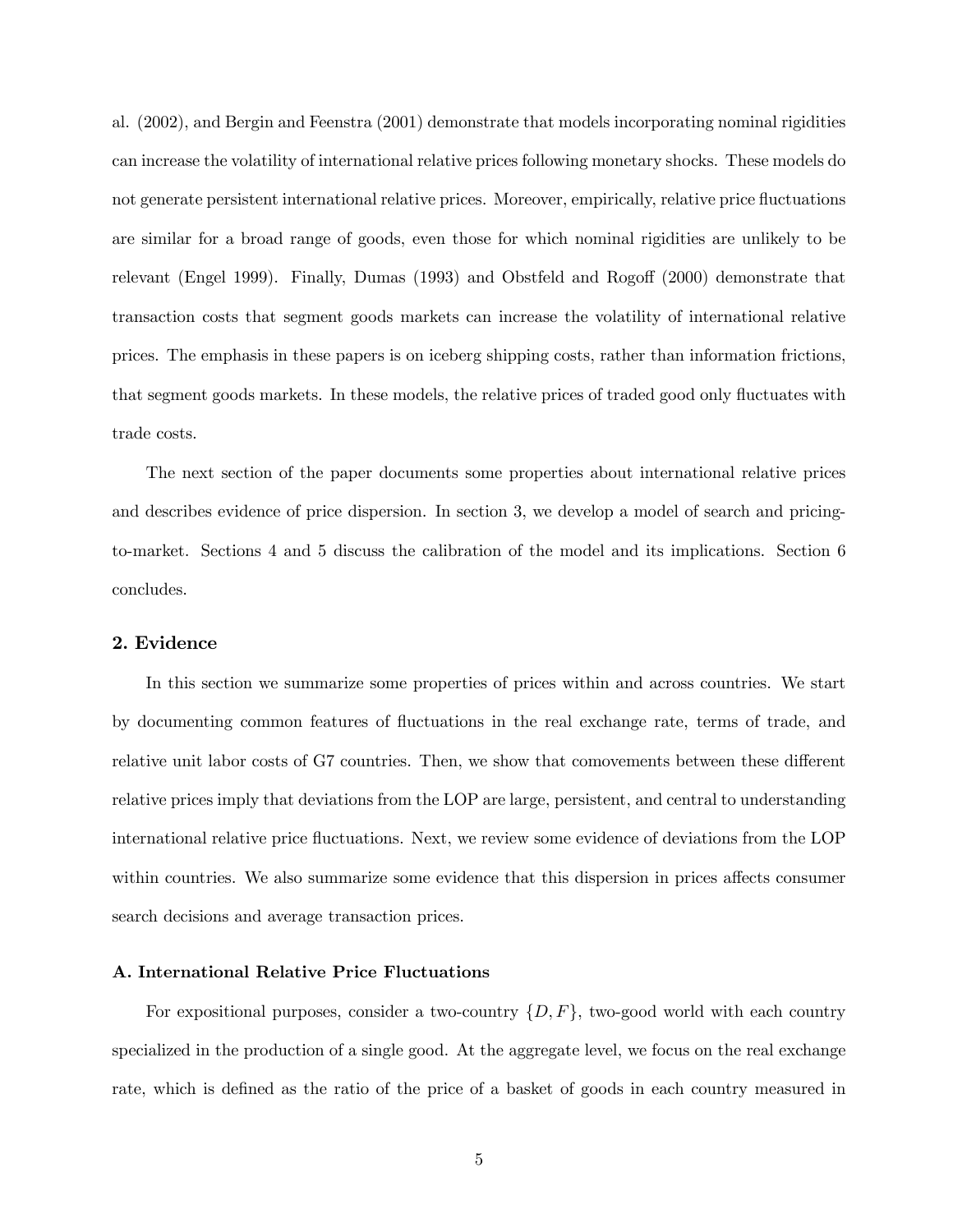a common currency, or  $RER_t = P_t/P_t^*$ , where  $P_t$  is a CPI-based price index in country D and  $P_t^*$  is a trade-weighted CPI for rest of the world. Next, we measure the terms of trade, defined as  $TOT_t = P_{D,t}^*/P_{F,t}$ , where  $P_{D,t}^*$  measures the price of manufactured goods exported from country D to the rest of the world in period t and  $P_{F,t}$  measures the price of manufactured goods imported into country  $D$  in period  $t$ . Finally, we also include a measure of the relative cost of producing in country D, denoted by  $RULC_t = ULC_t/ULC_t^*$ , where  $ULC_t$  measures the unit labor costs of producing in country D and  $ULC_t^*$  measures the unit labor cost of country  $D's$  trading partners. We use quarterly data from the OECD's International Competitiveness and Main Economic Indicators series to measure these relative prices and GDP for G7 countries from 1975:1 to 2003:1.

Table 1 shows that a number of features of international relative price fluctuations are common across countries. First, relative prices are much more volatile than output. For instance, the real exchange rate is, on average, three times as volatile as GDP. Second, both the real exchange rate and relative unit labor costs are more volatile than the terms of trade, with the real exchange rate about 25 percent more volatile than the terms of trade and relative unit labor costs about 15 percent more volatile than the real exchange rate.<sup>7</sup> Third, these relative price movements are highly correlated with one another with cross correlations in the range of 80 to 90 percent. Finally, relative price fluctuations are persistent, with autocorrelations close to 0.80, which is similar to that of GDP.

To investigate the sources of real exchange rate fluctuations we decompose it into its components. Suppose as an approximation the price index in country D equals  $P_t = (P_{F,t})^{\alpha} (P_{D,t})^{1-\alpha}$ and the price index in country F equals  $P_t^* = (P_{D,t}^*)^{\hat{\alpha}} (P_{F,t}^*)^{1-\hat{\alpha}}$  where  $P_{j,t}$  measures the price of a good produced in country j. Changes in the real exchange rate equal

$$
\Delta r e r_t = \alpha \left( \Delta p_{F,t} - \Delta p_{D,t}^* \right) + (1 - \alpha) \left( \Delta p_{D,t} - \Delta p_{F,t}^* \right) + (\alpha - \widehat{\alpha}) \left( \Delta p_{D,t} - \Delta p_{F,t}^* \right).
$$

<sup>7</sup>These data do not allow us to distinguish whether relative unit labor costs vary because of changes in relative labor productivity or relative wages. However, given the relatively small fluctuations in labor productivity and relatively large fluctuations in relative unit labor costs at business cycle frequencies (Cooley and Prescott 1995), most relative unit labor cost fluctuations can be attributed to relative wage fluctuations.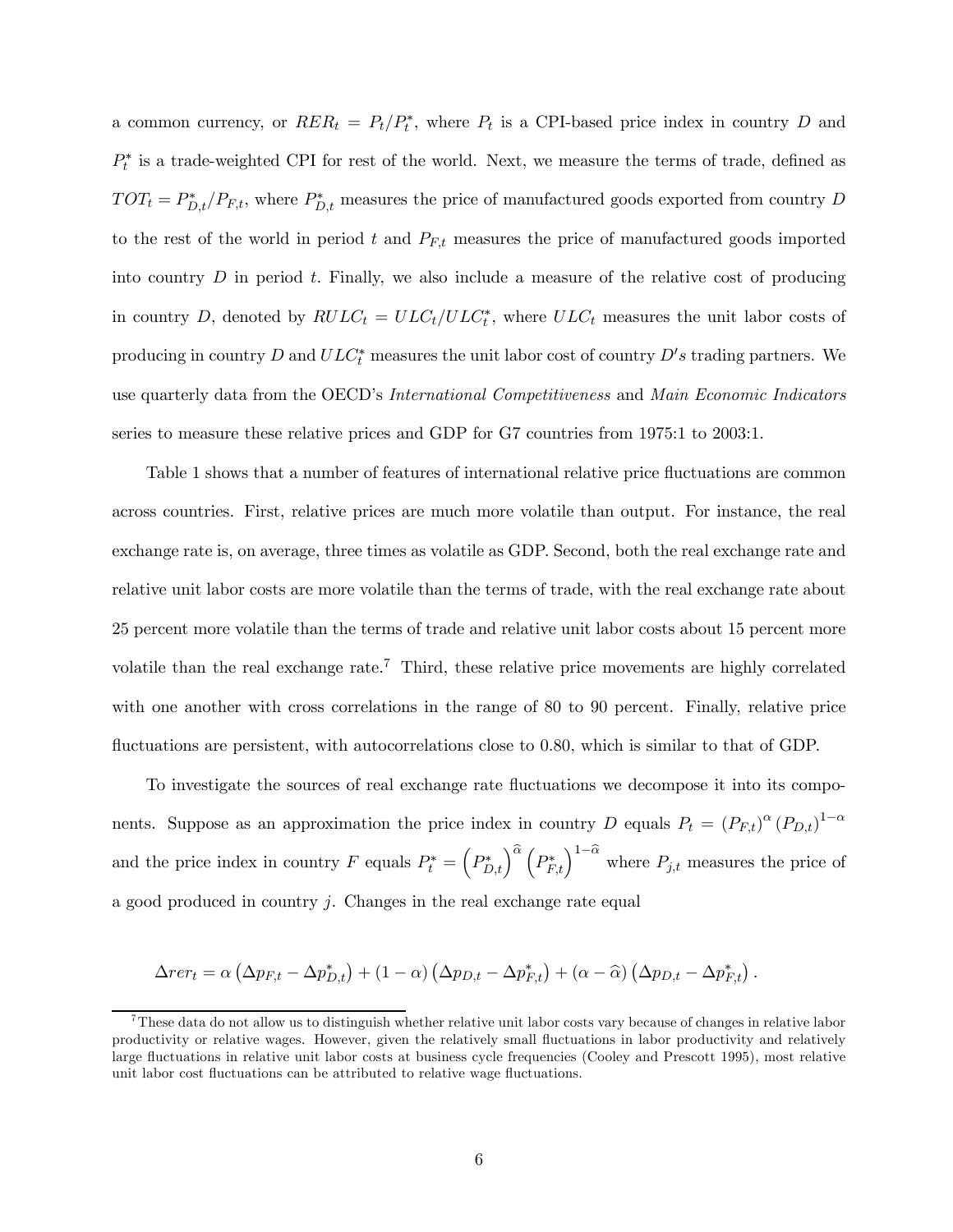Now, if the LOP holds, so that the same good sells for the same price everywhere, $8$  then

$$
(1) \quad \Delta r e r_t = (1 - \alpha - \widehat{\alpha}) \, \Delta t \, \sigma t_t,
$$

so that the real exchange rate should be both perfectly correlated and less volatile than the terms of trade. This second feature is clearly not true.

We use equation (1) to construct a measure of the contribution of terms of trade fluctuations to real exchange rate movements. To do so requires a measure of import and export shares. We measure  $\alpha$  as the average ratio of the value of imports to nominal GDP. To derive  $\hat{\alpha}$  we measure the value of each country's exports as a fraction of each trading partner's GDP and then take a tradeweighted average of these measures. The Data Appendix fully describes the process. In general, our results are not very sensitive to different measures of  $\hat{\alpha}$ .

Table 2 reports these trade shares as well as the volatility of this terms of trade based statistic relative to the volatility of the actual real exchange rate. By this measure, only about 42 percent of real exchange rate fluctuations can be attributed to fluctuations in the terms of trade. Thus, over half of the movements in the real exchange rate must be due to changes in deviations from the LOP. This is consistent with what Engel (1999) finds using disaggregated data and Chari et al. (2002) find using producer price indices.

When the LOP does not hold, the real exchange rate decomposition includes two more terms,

$$
\Delta r e r_t = (1 - \alpha - \widehat{\alpha}) \, \Delta t \, \sigma t_t + (1 - \alpha) \, \Delta l \, \sigma p_{D,t} + (1 - \widehat{\alpha}) \, \Delta l \, \sigma p_{F,t},
$$

where  $\Delta l \text{op}_{j,t} = \Delta p_{j,t} - \Delta p_{j,t}^*$  measures the size of deviations from the LOP in goods from country j. Engel (1993 and 1999) finds the behavior of disaggregated international relative prices to be similar across many goods. Based on this evidence, we set  $\Delta lop_{D,t} = \Delta lop_{F,t}$ , to derive a measure of average

 $8\text{More generally, if prices are proportional across countries, for instance because of an iceberg shipping cost, then }$ this condition also holds.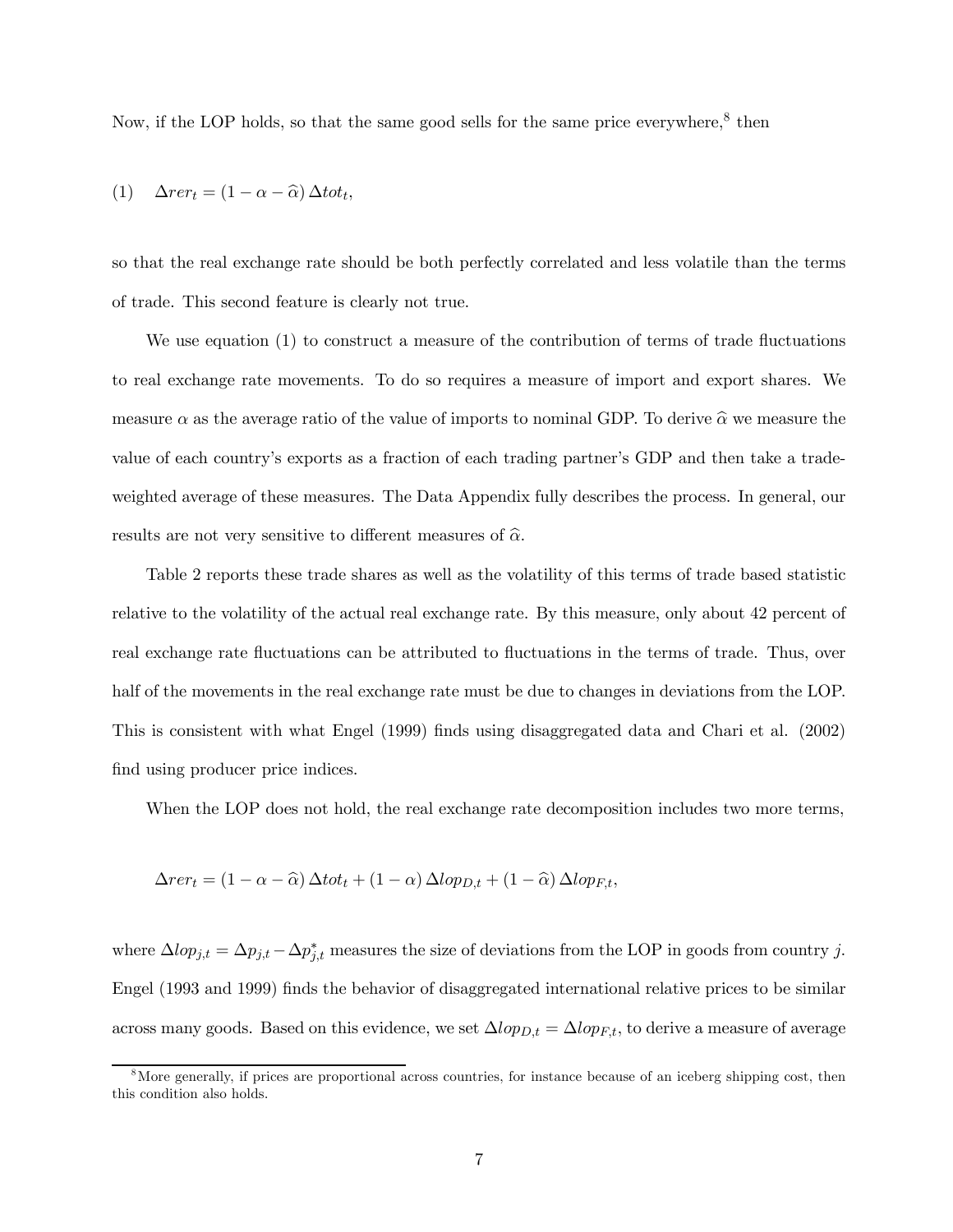changes in deviations from the LOP as

$$
\Delta lop_t = \frac{\Delta r e r_t - (1 - \alpha - \widehat{\alpha}) \Delta \tau_t}{(2 - \alpha - \widehat{\alpha})}.
$$

Table 2 reports the properties of deviations from LOP. Fluctuations in these disaggregated relative prices are highly correlated with and smaller than fluctuations in other international relative prices. For instance, deviations from the LOP are about 34 percent the size of real exchange rate fluctuations. They are quite persistent with an autocorrelation of 0.87.

Our evidence of fluctuations in deviations from the LOP is consistent with studies that find at the disaggregate level relative prices are also volatile and persistent across countries. In particular, Engel and Rogers (1996) and Parsley and Wei (2001) find that the relative price of almost identical goods consumed in different countries is nearly as volatile and persistent as aggregate relative prices. Using highly disaggregated data on German exports, Knetter (1989 and 1993) finds these same fluctuations in the relative price of exports. These fluctuations in export relative prices occur at the border, before any local, non-traded inputs are added. We interpret these data as evidence that firms set prices differently across countries and adjust their prices in a different manner over time in each market.

The used-car market provides clear evidence of these changes in deviations from the law of one price across countries. Figure 1 displays the ratio of the price of used cars in the U.S. to the price of used cars in Canada as well as the ratio of U.S. to Canadian average weekly wages from 1998 to 2005. A linear trend has been removed from both series.<sup>9</sup> These series exhibit substantial comovement with a correlation of 0.92. By the nature of the purchase, which tends to occur either as negotiated sales or through auctions, nominal rigidities are unlikely to be important. Thus, this common explanation for international relative price fluctuations based on nominal rigidities and

<sup>&</sup>lt;sup>9</sup>The U.S. used-car price index is from the BLS. For Canada we use the ADESA Canada used-vehicle price index converted to the same currency using the average monthly U.S.-Canadian exchange rate. The U.S. wage series is the BLS's average weekly earnings for private industry, and for Canada, it is Statistics Canada's average weekly earnings for the total economy. All series but exchange rates are seasonally adjusted.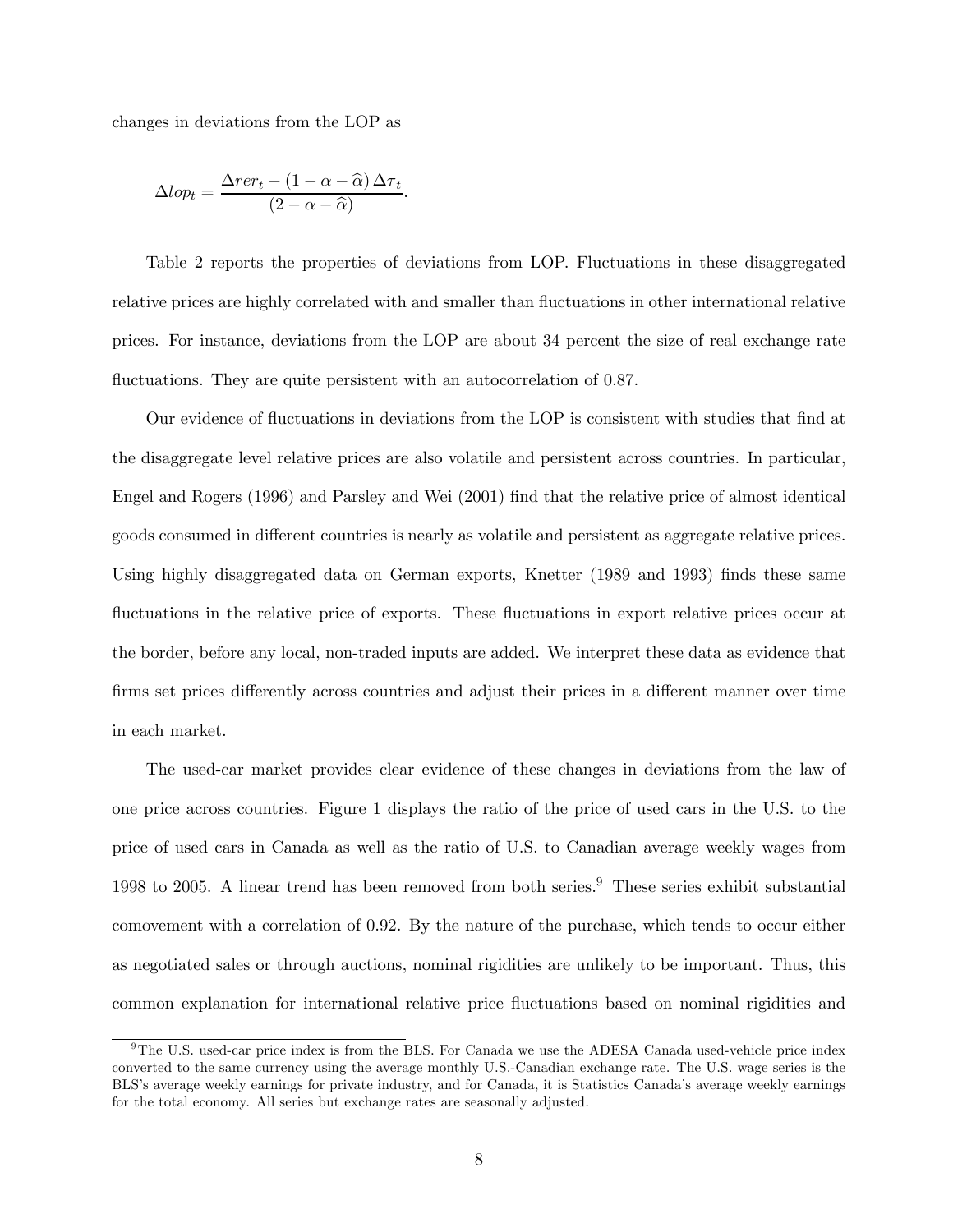

Figure 1: Ratio of Used Car Prices and Wages Between U.S. and Canada

monetary shocks does not seem to apply here. Moreover, as many sales in this market result from bilateral matches, search frictions are likely to matter for price determination. In what follows, we develop a model in which relative prices fluctuate for goods such as used cars because the relative opportunity cost of search fluctuates across countries.

#### B. Domestic and International Price Dispersion

Here we briefly summarize some evidence of dispersion in the price of nearly identical goods within tightly defined geographic boundaries. We then discuss evidence that this dispersion affects the search and purchase decisions of consumers.

In a study of 37 basic household goods and services in the Boston area, Pratt et al. (1979) find that for 17 of these products the highest price quote is at least twice the lowest price quote.10 In a study of the airline industry, Borenstein and Rose (1994) find between two passengers on a route an expected absolute difference in fares of 36 percent of the airline's average ticket price. Using plant

 $10$ Some of the goods included a Raleigh Grand Prix 10 speed bicycle, a 20 gallon aquarium, one hour of horoscope reading including charting, a Texas Instruments SR-50 calculator, and a Dennman styling brush. On average, the authors collected 12 price quotes per good.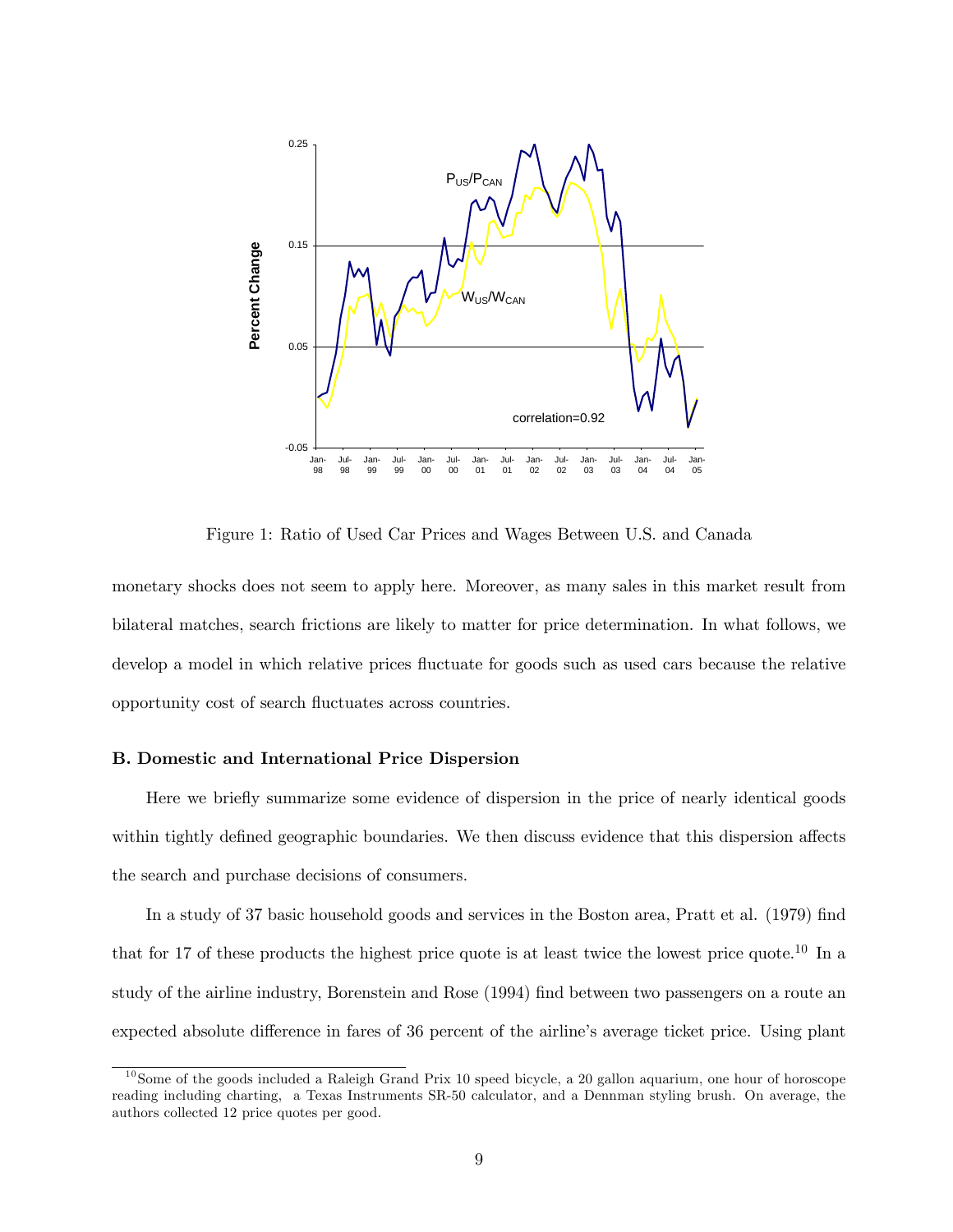|                    |             | Volatility relative to RER |                  |          |             | Autocorrelation |          |               |  |
|--------------------|-------------|----------------------------|------------------|----------|-------------|-----------------|----------|---------------|--|
|                    | tot         | rule                       | $\boldsymbol{y}$ |          | $_{tot}$    | rule            | rer      | $\mathcal{Y}$ |  |
| U.S.               | 0.92        | 1.08                       | 0.37             |          | 0.80        | 0.84            | 0.82     | 0.86          |  |
| Japan              | 0.65        | 1.03                       | 0.14             |          | 0.74        | 0.85            | 0.85     | 0.80          |  |
| Germany            | 0.98        | 1.11                       | 0.45             |          | 0.82        | 0.82            | 0.82     | 0.74          |  |
| France             | 0.79        | 1.15                       | 0.36             |          | 0.70        | 0.80            | 0.78     | 0.86          |  |
| Italy              | 0.96        | 1.23                       | 0.30             |          | 0.76        | 0.77            | 0.81     | 0.80          |  |
| U.K.               | 0.69        | 1.21                       | 0.24             |          | 0.69        | 0.86            | 0.81     | 0.84          |  |
| Canada             | 0.66        | 1.31                       | 0.44             |          | 0.78        | 0.90            | 0.87     | 0.89          |  |
| Average            | 0.81        | 1.16                       | 0.33             |          | 0.76        | 0.83            | 0.82     | 0.83          |  |
|                    |             |                            |                  |          | Comovements |                 |          |               |  |
|                    | (tot, rule) | (tot,rer)                  |                  | (tot, y) | (rulc,rer)  |                 | rule, y) | (rer, y)      |  |
| $U.\overline{S}$ . | 0.81        | 0.88                       |                  | $-0.25$  | 0.93        |                 | $-0.09$  | $-0.18$       |  |
| Japan              | 0.92        | 0.93                       |                  | $-0.31$  | 0.97        |                 | $-0.47$  | $-0.37$       |  |
| Germany            | 0.88        | 0.92                       |                  | $-0.05$  | 0.90        |                 | $-0.15$  | $-0.19$       |  |
| France             | 0.80        | 0.84                       |                  | $-0.14$  | 0.90        |                 | $-0.28$  | $-0.28$       |  |
| Italy              | 0.62        | 0.76                       |                  | $-0.06$  | 0.72        |                 | $-0.46$  | 0.04          |  |
| U.K.               | 0.86        | 0.87                       |                  | $-0.07$  | 0.97        |                 | $-0.17$  | $-0.23$       |  |
| Canada             | 0.68        | 0.71                       |                  | 0.20     | 0.93        |                 | $-0.33$  | $-0.32$       |  |
| Average            | 0.80        | 0.84                       |                  | $-0.10$  | 0.90        |                 | $-0.28$  | $-0.22$       |  |

Table 1: Properties of International Relative Price Fluctuations for G-7 Countries

\*See notes at the end of the tables.

|  |  |  |  |  | Table 2: Accounting for Real Exchange Rate Fluctuations |
|--|--|--|--|--|---------------------------------------------------------|
|--|--|--|--|--|---------------------------------------------------------|

|         | Comovements |         |                                                   |                                         |              |           |             |  |
|---------|-------------|---------|---------------------------------------------------|-----------------------------------------|--------------|-----------|-------------|--|
|         | Imports     | Exports | $\sigma_{\widehat{rer}}$<br>$\sigma_{\text{ref}}$ | $\sigma_{lop}$<br>$\sigma_{\text{ref}}$ | $\rho_{lop}$ | lop, rer) | (lop, rule) |  |
| U.S.    | 0.122       | 0.092   | 0.367                                             | 0.283                                   | 0.821        | 0.722     | 0.684       |  |
| Japan   | 0.086       | 0.018   | 0.254                                             | 0.269                                   | 0.901        | 0.904     | 0.853       |  |
| Germany | 0.266       | 0.057   | 0.464                                             | 0.28                                    | 0.835        | 0.832     | 0.672       |  |
| France  | 0.226       | 0.028   | 0.442                                             | 0.342                                   | 0.873        | 0.847     | 0.715       |  |
| Italy   | 0.219       | 0.017   | 0.733                                             | 0.368                                   | 0.860        | 0.685     | 0.405       |  |
| U.K.    | 0.277       | 0.030   | 0.286                                             | 0.371                                   | 0.883        | 0.926     | 0.880       |  |
| Canada  | 0.332       | 0.017   | 0.436                                             | 0.46                                    | 0.919        | 0.914     | 0.836       |  |
| Average |             |         | 0.419                                             | 0.339                                   | 0.870        | 0.834     | 0.721       |  |

\*See notes at the end of the tables.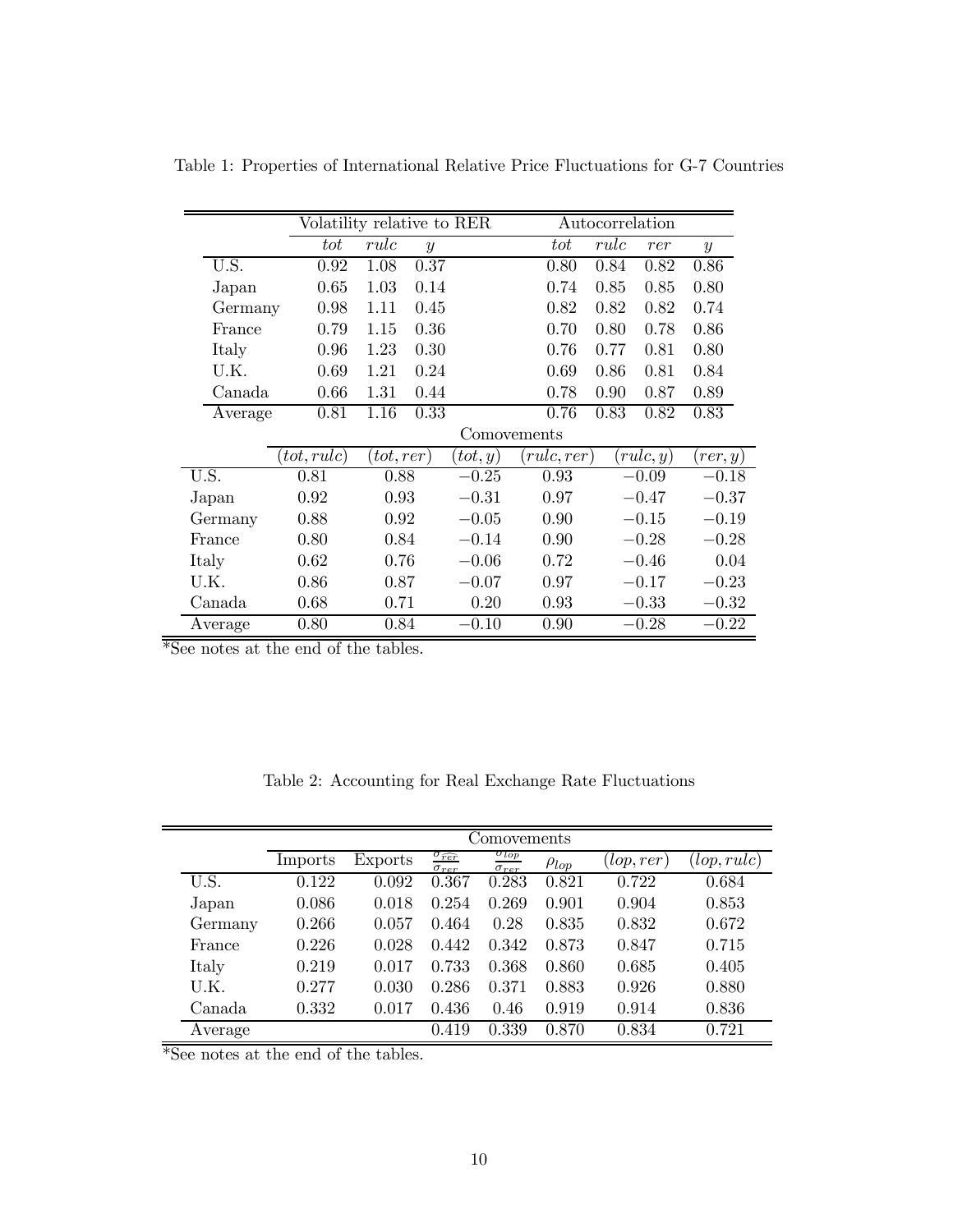level data from the Census of Manufactures for 13 industries, Roberts and Supina (2000) find the coefficient of variation exceeds 25 percent for nine of the industries. For goods sold through the Internet, Brynjolfsson and Smith (1999) find that prices differ by an average of 33 percent for books and 25 percent for CD's. In a recent study of retail prescription drug prices in upstate New York, Sorenson (2000) finds a mean coefficient of variation of 22 percent. Given the inherent difficulties in obtaining micro price data,<sup>11</sup> the broad range of goods considered in these studies suggests that price dispersion is a widespread phenomenon.

With price dispersion, consumers can affect the average price of their purchases by being selective about which prices they accept. Two recent studies of the purchasing patterns of individuals find evidence that shopping activities and purchase prices substantially differ across individuals based on their income. In particular, low-wage consumers spend more time shopping per purchase than high-wage consumers, and this extra shopping time results in lower average purchase prices. First, using a unique dataset on consumer purchasing behavior in Argentina, McKenzie and Schargrodsky (2004) find that consumers in the 10th percentile of income spend about 30 percent more time shopping per purchase than consumers in the 90th percentile of income. They also find that a 4 percent increase in shopping time results in about a 4 percent drop in the average price paid for goods. They also show that search effort increased in response to Argentina's real exchange rate depreciation. Second, Aguiar and Hurst (2004) use detailed micro data from U.S. households to show that while consumption expenditures drop with retirement, actual consumption does not change, as retirees increase time shopping thereby lowering their average purchase price. Upon retirement, expenditures drop by 17 percent, while time spent in home production, including shopping, rises by 53 percent.

The evidence of large and persistent price dispersion within countries offers a new interpretation of international deviations from the LOP. Across countries and over time, the ratio of the mean price

 $11$ This is not a problem specific to measuring price dispersion, as the lack of comprehensive disaggregated price data is central to the different views of business cycles.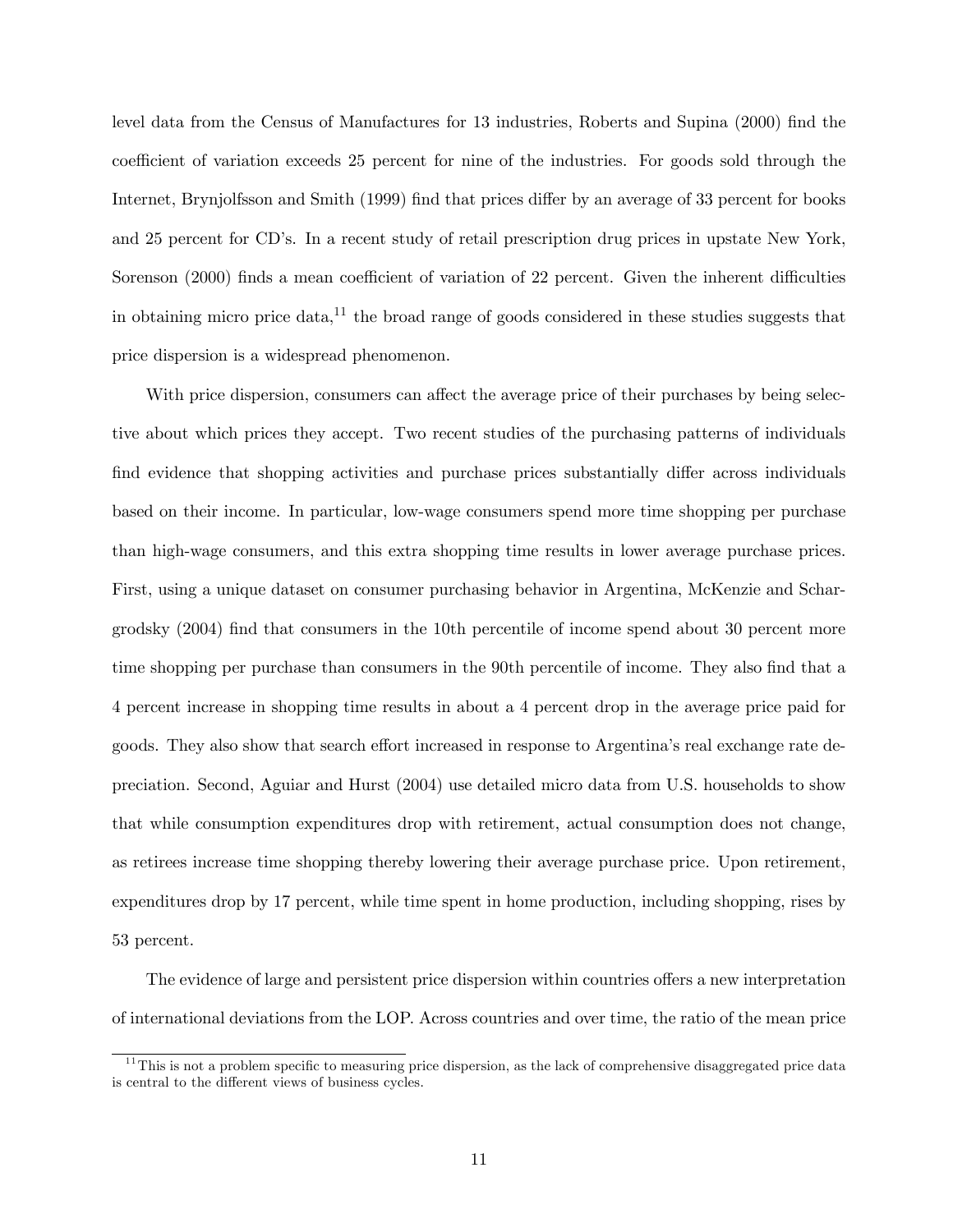of identical goods is quite volatile and persistent. This implies that the distribution of prices for a good in one country shifts relative to the distribution of prices in another country. The evidence that wages influence the prices consumer pay for goods implies that fluctuation in relative wages across countries will influence the international relative price of goods. In the remainder of the paper, we develop a model with these features and examine its implications for the volatility of international relative prices.

#### 3. Model

Now we develop a two-country model with infinitely lived consumers to study the role of search frictions and pricing-to-market for international relative price fluctuations. In our model, consumers do not know the location of the lowest price for any good and must actively search to purchase goods. Searching is costly in that it takes time away from leisure and work. To minimize the cost of acquiring a good, consumers follow a reservation price strategy and only purchase when they find a good below this reservation price. Because labor is internationally immobile, the opportunity cost of search may differ across countries and lead to different reservation price strategies. Since consumers search only in their own market, firms may face consumers with different reservation prices across countries and will take this into account by pricing-to-market.

Specifically, consider a two-country model consisting of a Domestic country and a Foreign country, denoted  $\{D, F\}$ . Each country is populated by a large number of identical, infinitely lived families. Each family consists of many identical agents. In each period of time  $t$ , the economy experiences an event  $s_t$ . We denote the history of events up to and including period t as  $s^t$  $(s_0, ..., s_t)$ . The time-zero probability of any history  $s^t$  is  $\sigma(s^t)$ .

In each period  $t$ , the commodities in this economy are labor, a consumption-capital good, a good produced in the Domestic country denoted  $D$ , and a good produced in Foreign, denoted  $F$ . Each good is produced by a continuum of identical firms. Firms hire labor and capital and sell output through geographically distinct stores. In each country many stores specialize in the sale of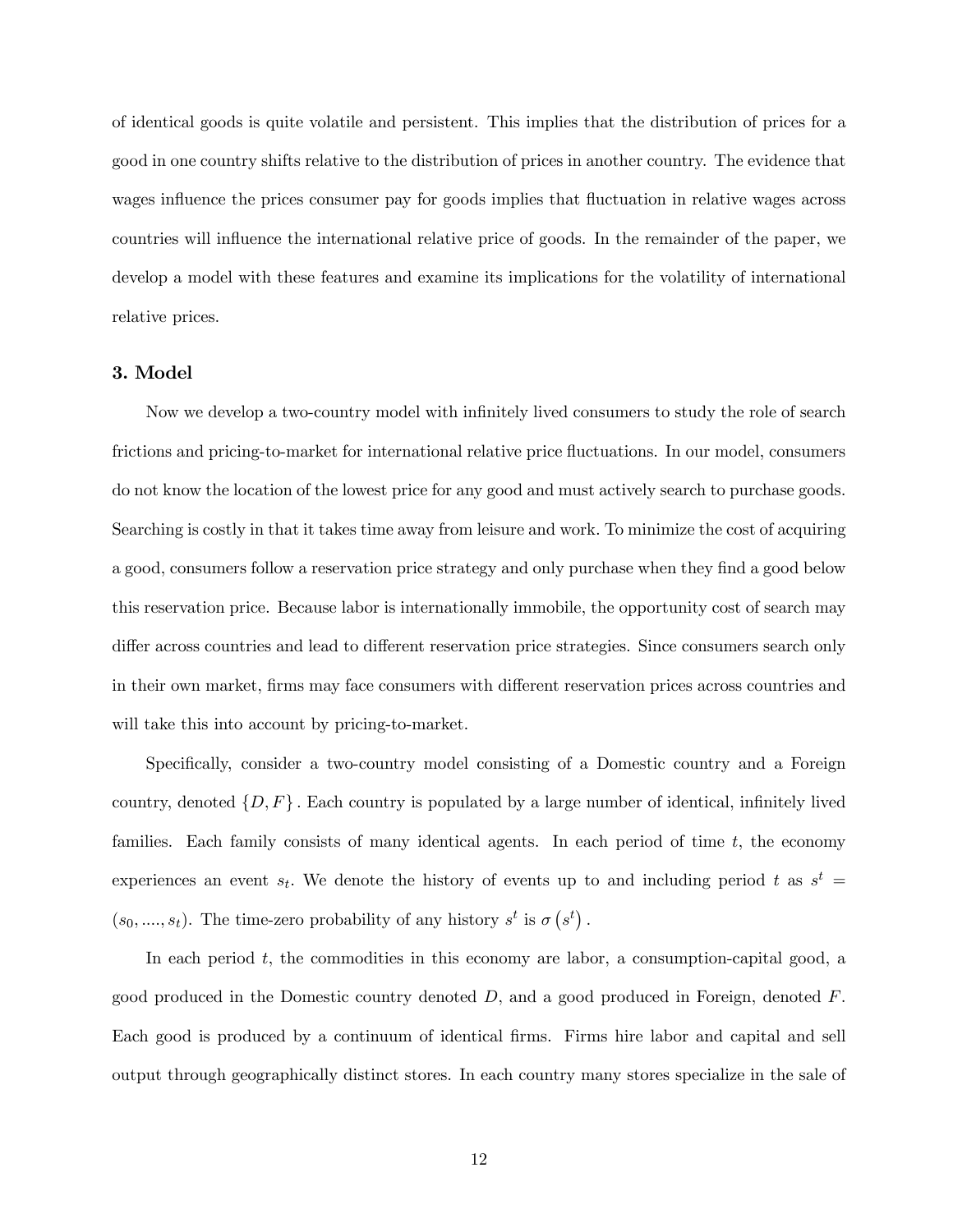either good  $D$  or good  $F$ . These stores potentially charge different prices. The distribution of prices being charged in stores is common knowledge, but consumers do not know where to find the store with the lowest price. To find the lowest price possible, consumers must search. Because searching takes time, consumers are willing to accept some prices that are higher than the lowest price in the market. In this respect, each firm has some monopoly power over consumers entering its store. This monopoly power allows firms to charge potentially different prices, above marginal cost, and still sell positive quantities of the same good. Firms do not charge the same price because the structure of search enables firms that lower their prices to attract additional customers.

Stores require no local input and can be viewed as part of the producing firm. There are no costs of shipping goods internationally. These stark assumptions isolate the role of consumer search frictions for international deviations from the LOP and international relative price fluctuations.

The search process allows firms to segment markets internationally. With two countries and two differentiated goods, there are four price distributions. The distribution of prices charged by country  $j \in \{D, F\}$  firms in Domestic is denoted by  $G_j(p; s^t)$ . The distribution of prices charged by country j firms in Foreign is denoted by  $G_j^*(p; s^t)$ .

A complete set of one-period state-contingent securities is traded every period. Without loss of generality, these securities are denominated in terms of the Domestic wage  $(w = 1)$ . For the sake of exposition, we express the Domestic wage as  $w$  rather than substituting it out. One security costs  $\chi\left(s^{t+1}|s^t\right)$  in state  $s^t$  and pays one unit if and only if the state tomorrow is  $s^{t+1}$ .

#### A. Consumer's Problem

Here we describe the problem of a representative Domestic family. The problem of a Foreign family is similar, with variables denoted by an asterisk. The Domestic family is composed of a continuum of identical Domestic agents. This approach eliminates any uncertainty from search and maintains a representative agent framework<sup>12</sup> in each country. Each family divides its members into

 $12$ This is equivalent to allowing agents from the same country to trade a complete set of contingent claims over the uncertainty from searching.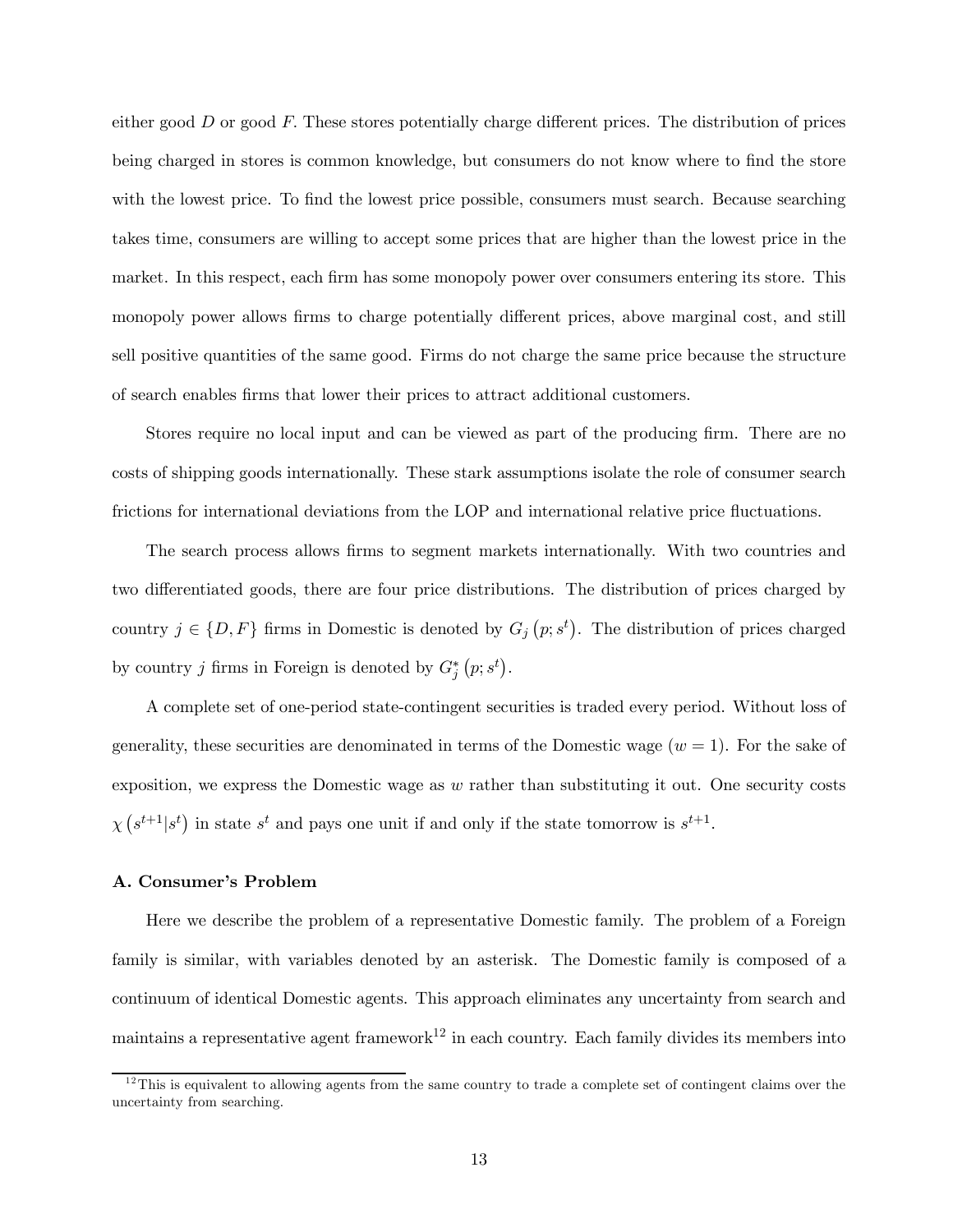three activities: shopping, working, or leisure.

Shoppers search to reduce the cost of purchasing a good.<sup>13</sup> By searching, consumers shift their purchases toward firms with low prices. The search technology has three characteristics. First, shoppers cannot communicate while searching; second, each shopper can purchase at most one unit;<sup>14</sup> and third, search is noisy in that with probability  $1 - q$  a shopper receives price quotes from two firms and with probability q receives only one price quote. These assumptions imply that shoppers follow a simple *reservation price* rule: purchase one unit if  $p \leq r$  and none otherwise. With two price quotes, the shopper buys from the firm with the lower price if this price is below the reservation price.

Given a distribution of prices for good j,  $G_j(p; s^t)$ , with finite support  $[\underline{P}_j(s^t), \overline{P}_j(s^t)]$ , the distribution of the lowest price drawn by a shopper equals

(2) 
$$
H_j(p; s^t) = qG_j(p; s^t) + (1-q)\left(1 - [1 - G_j(p; s^t)]^2\right).
$$

Clearly,  $H_j(p; s^t)$  is a convex combination of the distribution of prices conditional on a single offer and the distribution of the lowest price conditional on two price quotes.

With a reservation price r, a shopper buys with probability  $H_j(r; s^t)$  at an expected price of

(3) 
$$
P_j(r;s^t) = \frac{\int_0^r p \frac{dH_j(r;s^t)}{dp} dp}{H_j(r;s^t)}.
$$

A lower reservation price reduces both the expected transaction price and the probability of purchasing. With many identical shoppers, the expected price is also the average purchase price in the market. With noisy search, the average purchase price,  $P_j(r; s^t)$ , is always lower than the average price quoted by firms as more purchases are made at lower prices.

Consumers direct their shoppers toward stores selling either good  $D$  or  $F$  so that a shopper

<sup>&</sup>lt;sup>13</sup> Allowing consumers to search for a particular variety or quality of product does not influence the results.

 $14$ Relaxing this assumption so that shoppers can purchase multiple goods does not alter our results. What matters is that there is an opportunity cost of searching in terms of work.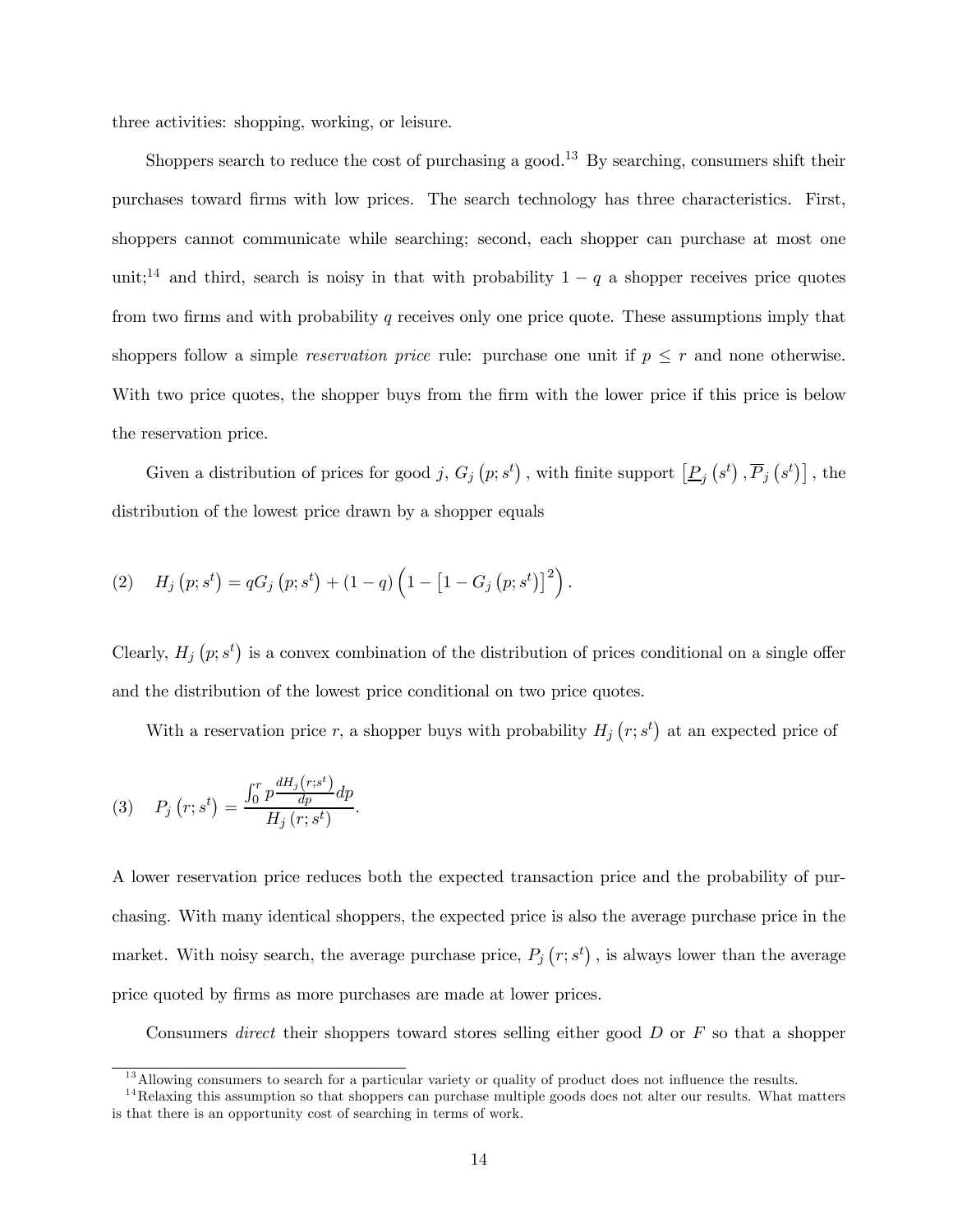sent out for a particular good collects price quotes only from firms selling that good. Shoppers do not return to stores they have visited in previous periods.<sup>15</sup> The family sends out  $n_j$  (s<sup>t</sup>) agents to shop for good j and instructs them to use the reservation price rule,  $r_j(s^t)$ . At the end of each period, shoppers return home with their purchases. The total amount of goods purchased equals the number of successful shopping trips so that

$$
(4) \quad y_D\left(s^t\right) = n_D\left(s^t\right)H_D\left(r_D\left(s^t\right);s^t\right),
$$

$$
(5) \quad y_F\left(s^t\right) \;\; = \;\; n_F\left(s^t\right) H_F\left(r_F\left(s^t\right);s^t\right).
$$

These goods are combined to produce a composite consumption-capital good using a CES aggregator,

$$
A\left(y_D\left(s^t\right), y_F\left(s^t\right)\right) = \left[a_1y_D\left(s^t\right)^{\frac{\omega-1}{\omega}} + a_2y_F\left(s^t\right)^{\frac{\omega-1}{\omega}}\right]^{\frac{\omega}{\omega-1}}.
$$

The parameters  $a_1$  and  $a_2$  determine trade flows and  $\omega$  is the elasticity of substitution between the two goods. The final good is used for consumption and capital accumulation. There is a quadratic adjustment cost on capital,  $\phi\left(x\left(s^{t}\right)/k\left(s^{t-1}\right)\right)$ , leading to the resource constraint

(6) 
$$
c(s^t) + x(s^t) + \phi(x(s^t)/k(s^{t-1})) = A(y_D(s^t), y_F(s^t)).
$$

Aggregate capital holdings are determined in advance and hence indexed by the period of investment. The law of motion for capital is

(7) 
$$
k(s^t) = (1 - \delta) k(s^{t-1}) + x(s^t).
$$

Working requires a fixed amount of time denoted by  $h_W$  and search requires a fixed amount of

 $15$  Alessandria (2004) explores the role of long-term relationships and search frictions for firm pricing across countries.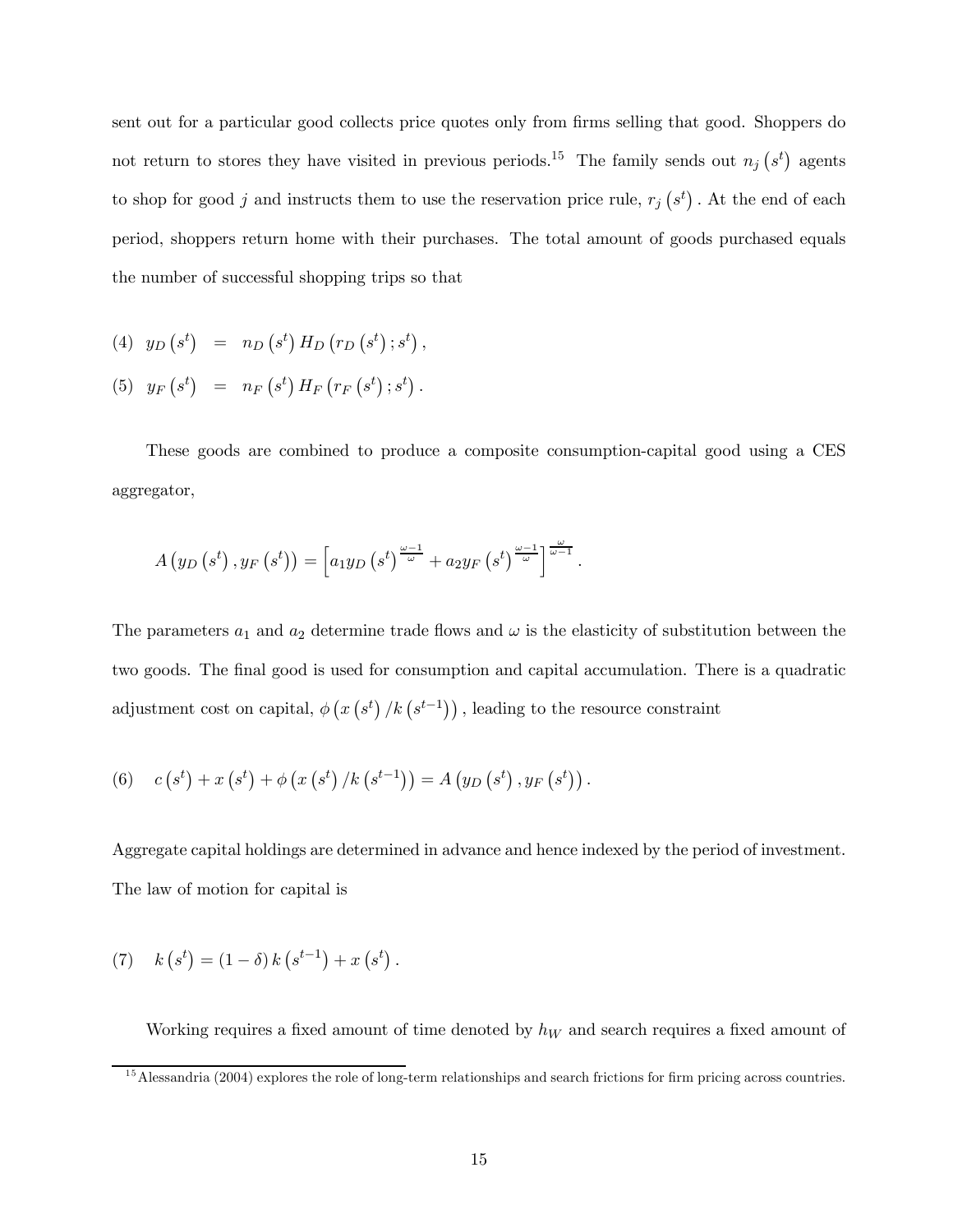time  $h<sub>S</sub>$ . A convenient utility function is then,

$$
u(c,\lambda) = \frac{c^{1-\gamma}-1}{1-\gamma} - \kappa \left[ \frac{\lambda (1-h_W)^{1-\gamma} + \theta (1-\lambda) (1-h_S)^{1-\gamma} - 1}{1-\gamma} \right],
$$

where  $\lambda = \{0, 1\}$  is 1 if an agent works and 0 if the agent shops. We let  $\gamma$  measure the inverse of the intertemporal elasticity of substitution,  $\kappa$  measure the value of leisure, and  $\theta$  is the disutility of search relative to work.

Given that work and search are indivisible, it is optimal to have different members of the family specialized in either shopping, working, or relaxing. We follow Rogerson (1988) and assume that agents trade lotteries over these activities and consumption. This generates the following utility function for the family,

$$
u(c, l, n_D + n_F; \widehat{\kappa}) = \frac{c^{1-\gamma} - 1}{1 - \gamma} - \widehat{\kappa} \left( l + \widehat{\theta} (n_D + n_F) \right),
$$

where  $l$  is the measure of agents sent out working and  $n_D$  and  $n_F$  are the measures of agents sent out shopping. The weights on leisure and search are rewritten to reflect the different amounts of time used in each activity. For generality, the parameter  $\hat{\kappa}$  is included in the utility function so as to allow for shocks to the marginal utility of leisure as in Hall (1997). Others have shown that this term may fluctuate for reasons other than direct shocks to the marginal utility of leisure. For instance, Chari et al. (2004) demonstrate that this term may vary owing to distortions from changes in marginal labor tax rates. Benhabib et al. (1991) and Chari et al. (2002) show that this term may change as a result of shocks to home production technologies, of which search is only one type. Given that consumption and leisure are separable, all family members share equally in consumption at the end of each period. Income from wages, capital rents, bonds, and profits pay for purchases.

In each period, allocations are chosen after the realization of the aggregate state. Given the distribution of prices, wages, interest rates, and asset prices, each Domestic household directs agents to shop for each good,  $\{n_D(s^t), n_F(s^t)\}\$ , or work  $\{l(s^t)\}\$ , devises reservation price rules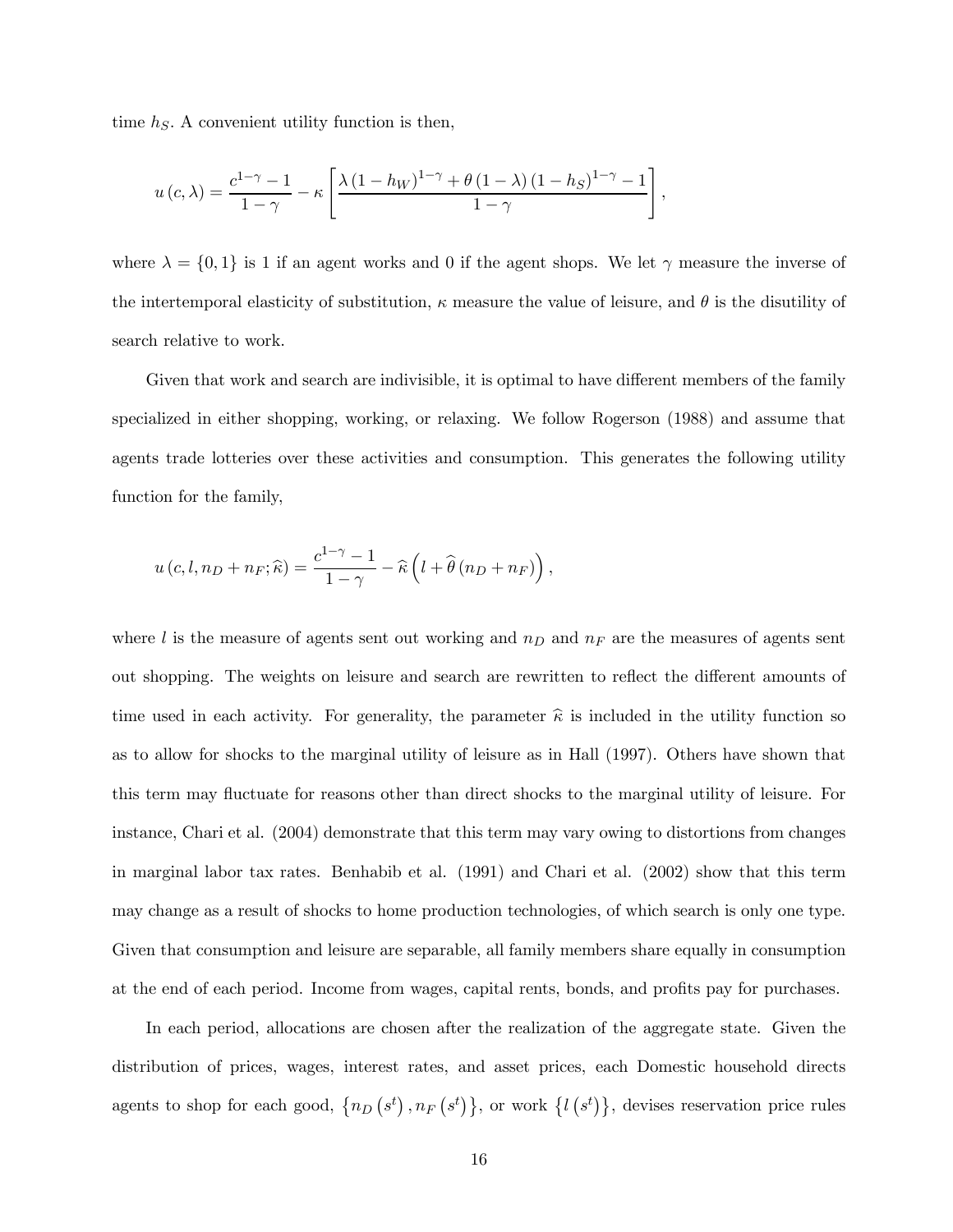${r_D(s^t), r_F(s^t)}$ , chooses consumption and the next period's capital and bond holdings  ${c(s^t), r_F(s^t)}$  $k(s^t), b(s^{t+1})\}$  to maximize

$$
V_0 = \sum_{t=0}^{\infty} \sum_{s^t} \beta^t \sigma\left(s^t | s_0\right) u\left(c\left(s^t\right), l\left(s^t\right), n_D\left(s^t\right) + n_F\left(s^t\right); \widehat{\kappa}\left(s^t\right)\right),
$$

subject to equations  $(4) - (7)$  and the budget constraint:

(8) 
$$
\sum_{j \in \{D, F\}} n_j (s^t) H_j (r_j (s^t) | s^t) P_j (r_j (s^t) ; s^t) + \sum_{s^{t+1} | s^t} \chi (s^{t+1} | s^t) b (s^{t+1}) \leq w (s^t) l (s^t) + i (s^t) k (s^t) + \Pi (s^t) + b (s^t),
$$

with  $k(s^0), k^*(s^0), b(s^0)$  given. Domestic agents receive profits,  $\Pi(s^t)$ , from owning Domestic firms. We also assume that there is no trade in the shares of firms.

If an interior solution exists, then first order conditions of the problem are

(9) 
$$
r_D(s^t) = \frac{\widehat{\theta}w(s^t)}{H_D(r_D(s^t);s^t)} + P_D(r_D;s^t),
$$

(10) 
$$
r_F(s^t) = \frac{\widehat{\theta}w(s^t)}{H_F(r_F(s^t);s^t)} + P_F(r_F;s^t),
$$

(11) 
$$
\frac{A_D(s^t)}{A_F(s^t)} = \frac{r_D(s^t)}{r_F(s^t)},
$$

(12) 
$$
\chi\left(s^{t+1}|s^t\right) = \beta \sigma\left(s^{t+1}|s^t\right) \frac{u_c\left(s^{t+1}\right) A_D\left(s^{t+1}\right)}{r_D\left(s^{t+1}\right)} \frac{r_D\left(s^t\right)}{u_c\left(s^t\right) A_D\left(s^t\right)},
$$
\n
$$
\beta \chi\left(s^{t+1}\right) \left[\frac{i(s^{t+1}) G_D\left(s^{t+1}\right)}{u_c\left(s^t\right)} + \frac{1}{2} \frac{1}{2} \frac{1}{2} \frac{1}{2} \left(\frac{1}{2} + \frac{1}{2} \frac{1}{2} \left(\frac{1}{2} + \frac{1}{2} + \frac{1}{2} \frac{1}{2} + \frac{1}{2} \frac{1}{2} + \frac{1}{2} \frac{1}{2} + \frac{1}{2} \frac{1}{2} + \frac{1}{2} \frac{1}{2} + \frac{1}{2} \frac{1}{2} + \frac{1}{2} \frac{1}{2} + \frac{1}{2} \frac{1}{2} + \frac{1}{2} \frac{1}{2} + \frac{1}{2} \frac{1}{2} + \frac{1}{2} \frac{1}{2} + \frac{1}{2} \frac{1}{2} + \frac{1}{2} \frac{1}{2} + \frac{1}{2} \frac{1}{2} + \frac{1}{2} \frac{1}{2} + \frac{1}{2} \frac{1}{2} + \frac{1}{2} \frac{1}{2} + \frac{1}{2} \frac{1}{2} + \frac{1}{2} \frac{1}{2} + \frac{1}{2} \frac{1}{2} + \frac{1}{2} \frac{1}{2} + \frac{1}{2} \frac{1}{2} + \frac{1}{2} \frac{1}{2} + \frac{1}{2} \frac{1}{2} + \frac{1}{2} \frac{1}{2} + \frac{1}{2} \frac{1}{2} + \frac{1}{2} \frac{1}{2} + \frac{1}{2} \frac{1}{2} + \frac{1}{2} \frac{1}{2} + \frac{1}{2} \frac{1}{2} + \frac{1}{2} \frac{1}{2} + \frac{1}{2} \frac{1}{2} + \frac{1}{2} \frac{1}{2} + \frac{1}{2} \frac{1}{2} + \frac{1}{2} \frac
$$

(13) 
$$
u_c(s^t) = \frac{\beta u_c(s^{t+1}) \left[ \frac{i(s^{t+1}) G_D(s^{t+1})}{r_D(s^{t+1})} + (1-\delta) \left(1 + \phi_x(s^{t+1})\right) - \phi_k(s^{t+1}) \right]}{(1+\phi_x(s^t))},
$$

(14) 
$$
\frac{u_c(s^t) A_D(s^t)}{r_D(s^t)} = -\frac{\widehat{\kappa}(s^t)}{w(s^t)}.
$$

Here  $u_c$  is the derivative of the utility function with respect to consumption,  $A_j$  is the derivative of the aggregator function with respect to good j,  $\phi_j$  is the derivative of the adjustment cost function with respect to investment or capital, and  $\sigma(s^{t+1}|s^t)$  is the conditional probability of  $s^{t+1}$  given  $s^t$ .

 $\overline{1}$ 

The first order conditions in this model differ from a model without search and price dispersion along two dimensions. First, there are two additional equations which determine the reservation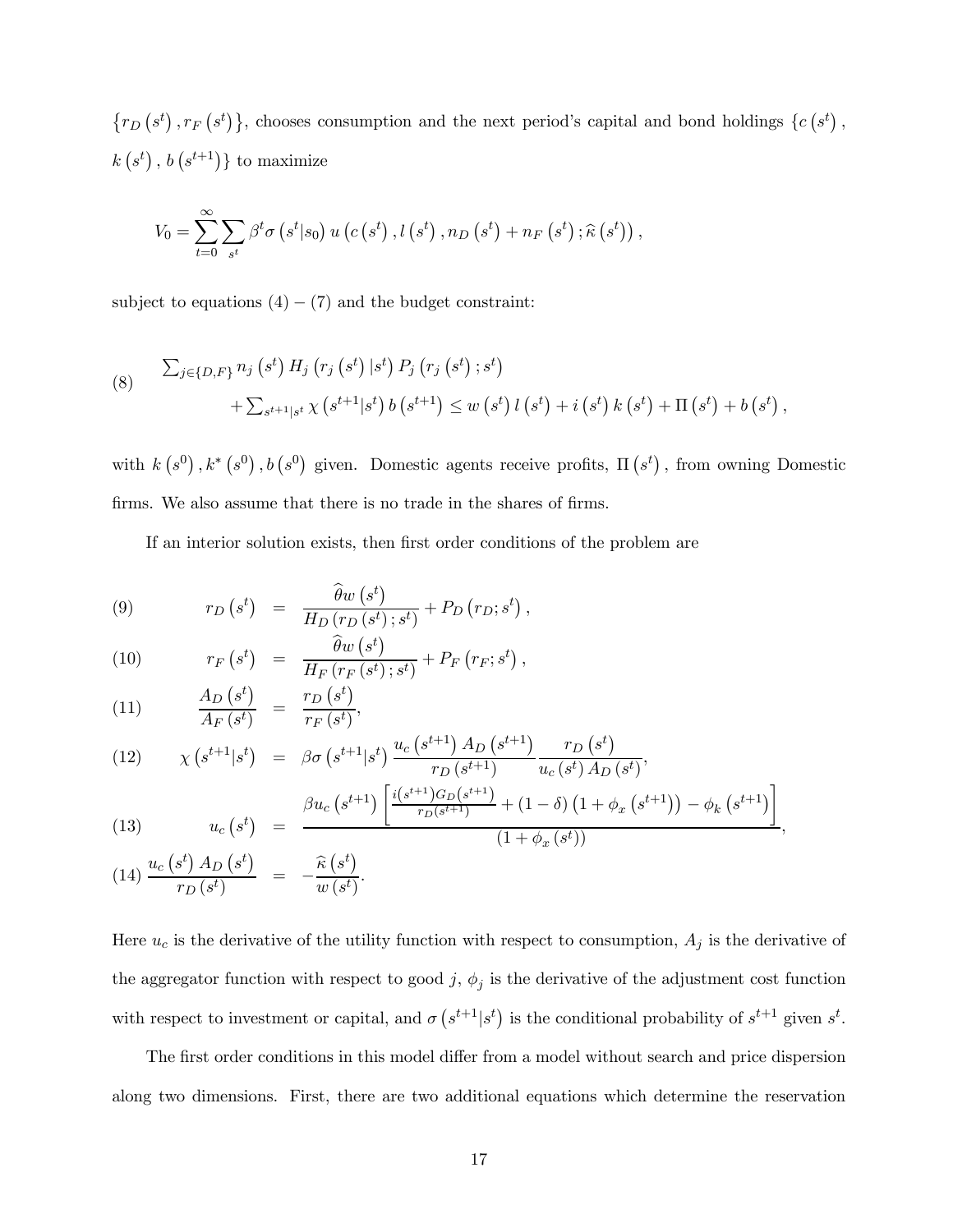price for each good. Second, at the margin it is the reservation price rather than the average price that measures the consumer's resource cost of acquiring an additional unit of a good. Given that the marginal cost to the consumer of an additional unit of a good is summarized by the reservation price, equations (11) - (14) are quite standard.

Equations (9) and (10) implicitly determine the reservation prices for each good. At the margin, a family is indifferent between paying the reservation price for a unit of good  $j$  or sending out more shoppers. To purchase an additional unit of good j the family must send out  $1/H_j(r_j)$  more shoppers and expects to buy at a price of  $P_j(r_j)$ . The cost of sending out each additional shopper depends on the disutility of shopping relative to working,  $\hat{\theta}$ , and the market value of working, which depends on the wage. These equations are arbitrage conditions that closely tie the highest price a consumer is willing to pay with the local wage and the average price in the market. The reservation price is increasing in the market wage and the disutility of shopping relative to working. Equation (10) shows that the price of Foreign goods sold in country  $D$  will depend in part on the wage of Domestic consumers.

# International Risk-Sharing

In nearly all models with complete asset markets, the international risk-sharing condition equates the marginal rate of substitution (MRS) of agents across countries to the relative price of their consumption bundles. This implies that the ratio of marginal utilities across countries should equal the ratio of prices, or the real exchange rate. With utility that is separable in consumption and labor the following condition should hold,

(15) 
$$
(c (s^t) / c^* (s^t))^{-\gamma} = P (s^t) / P^* (s^t),
$$

When countries can trade only a nominal bond, this equation holds in expected terms. Backus and Smith (1993) find no evidence that this holds for a broad cross-section of countries. Consequently, Chari et al. (2002) argue that a key challenge in international macroeconomics is breaking the tight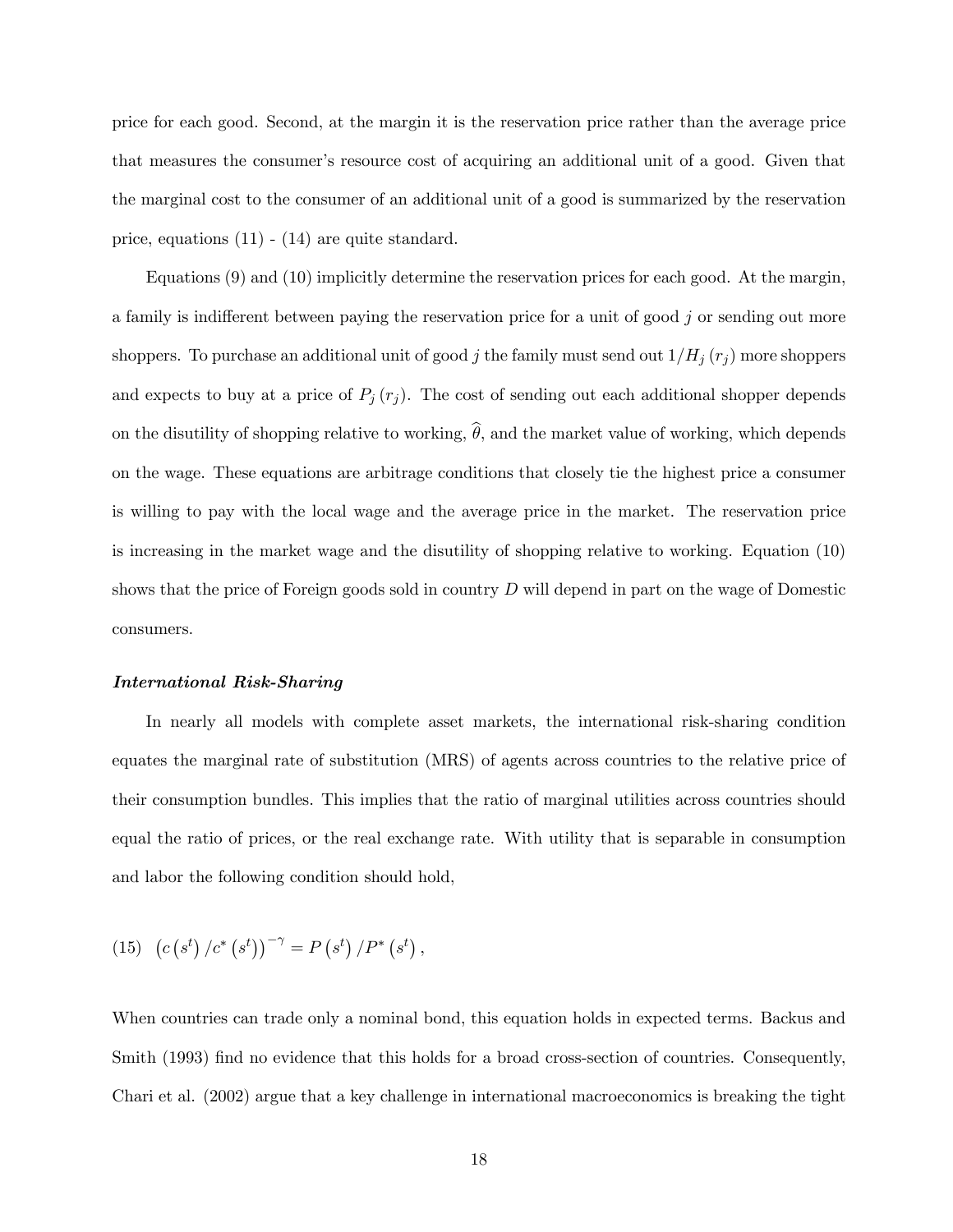link between these relative quantities and relative prices. We now show this link is broken in the search model and thus can potentially resolve the Backus-Smith puzzle.

First, we note that to a consumer the minimum expected resource cost of a unit of consumption<sup>16</sup> in country D equals  $R(s^t) = \left(a_1^{\omega} R_D(s^t)\right)^{1-\omega} + a_2^{\omega} R_F(s^t)^{1-\omega}\right)^{\frac{1}{1-\omega}}$  and in country F equals  $R^*$   $(s^t) = \left(a_2^{\omega} R_D^* (s^t)^{1-\omega} + a_1^{\omega} R_F^* (s^t)^{1-\omega}\right)^{\frac{1}{1-\omega}},$  where uppercase reservation prices are for the aggregate economy. These resource costs exceed the market price of a unit of consumption by the value of search services used in collecting the consumption bundle. Given the resource costs, the risk-sharing condition can be derived from the Foreign family's first order condition with respect to bond holdings which is

$$
\chi\left(s^{t+1}|s^{t}\right) = \beta \sigma\left(s^{t+1}|s^{t}\right) \frac{u_c^*\left(s^{t+1}\right)}{R^*\left(s^{t+1}\right)} \frac{R^*\left(s^{t}\right)}{u_c^*\left(s^{t}\right)}.
$$

Substituting out the bond price from equation (12) and iterating yields the risk-sharing condition<sup>17</sup>

(16) 
$$
(c (st) / c* (st))-γ = R (st) / R* (st),
$$

which equates the ratio of marginal utilities to the ratio of resource costs per unit of consumption across countries. Comparing equations (15) and (16), introducing search frictions can potentially resolve the Backus-Smith puzzle. In particular, whereas risk-sharing in most models require the MRS across agents to equal the relative price of their consumption goods, in the search model the MRS is equated to the relative cost of acquiring the two goods. If resource costs do not move one for one with market prices, the real exchange rate and consumption ratios will not be perfectly negatively correlated. Essentially, search frictions introduce a non-traded input into the final consumption bundle. Unlike other non-traded goods, such as services or retail, and distribution margins though, the price of search services is not captured in the price of the composite consumption bundle because

 $16$ These resource costs solve the consumer's cost minimization problem, taking into account the value of search efforts or  $R = \min y_D R_D + y_F R_F$  subject to  $A(y_D, y_F) \geq 1$ .<br><sup>17</sup>This assumes that countries are ex-ante identical.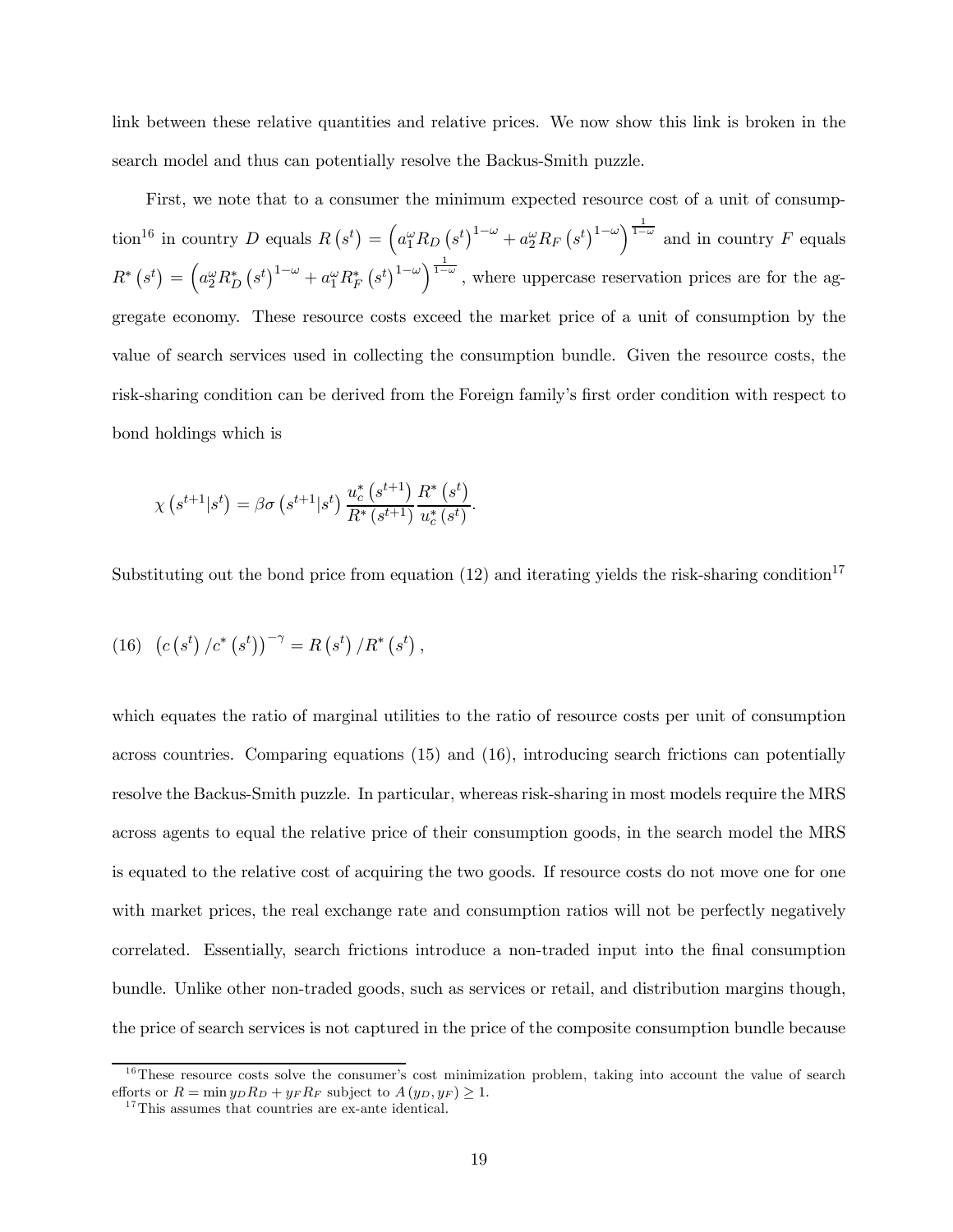this costs is borne by the consumer.

### B. Firm's Problem

In each country there are many firms producing exclusively for either the Domestic or Foreign market. These firms hire labor and rent capital to produce output. They sell this output to shoppers through stores. Shoppers choose a store based on the price quotes they have received.

We focus on the problem of Domestic firms selling to Domestic consumers. There are a large number of these firms (normalized to a continuum of unit mass) selling the same good. Each firm producing in the same country is identical. We assume that each firm can adjust labor and capital within the period, and thus each firm faces the same per unit cost of production of  $mc_j$ . Given the structure of search and production, the firm's problem is static, and so we suppress the state variable in the description of the problem. Upper case variables denote aggregate decisions.

The firm's problem is similar to a problem examined in Burdett and Judd (1983). A firm quotes a price to  $(q + 2(1 - q)) N_j$  consumers. Of these consumers, a fraction  $\frac{q}{q+2(1-q)}$  receive one quote, while  $\frac{2(1-q)}{q+2(1-q)}$  get two quotes.<sup>18</sup> The firm cannot distinguish between shoppers with one or two price quotes and can quote only one price.

The price charged does not affect the number of shoppers that receive price quotes or the cost of production so that the firm's pricing decision is summarized by the problem of maximizing profits per shopper. All shoppers are identical in their reservation price, so the maximum price a firm can charge is the reservation price, denoted by  $R_j$ . While each shopper has the same reservation price, noisy search implies that shoppers may differ in their outside option. Some shoppers have multiple price quotes, and among these shoppers, their second price quote will differ. For firms, this leads to a trade-off between price and the probability that a shopper with two quotes makes a purchase.

 $18$ The probability that a customer has one price quote is less than the probability that a shopper gets one price quote as each shopper expects  $2 - q$  quotes.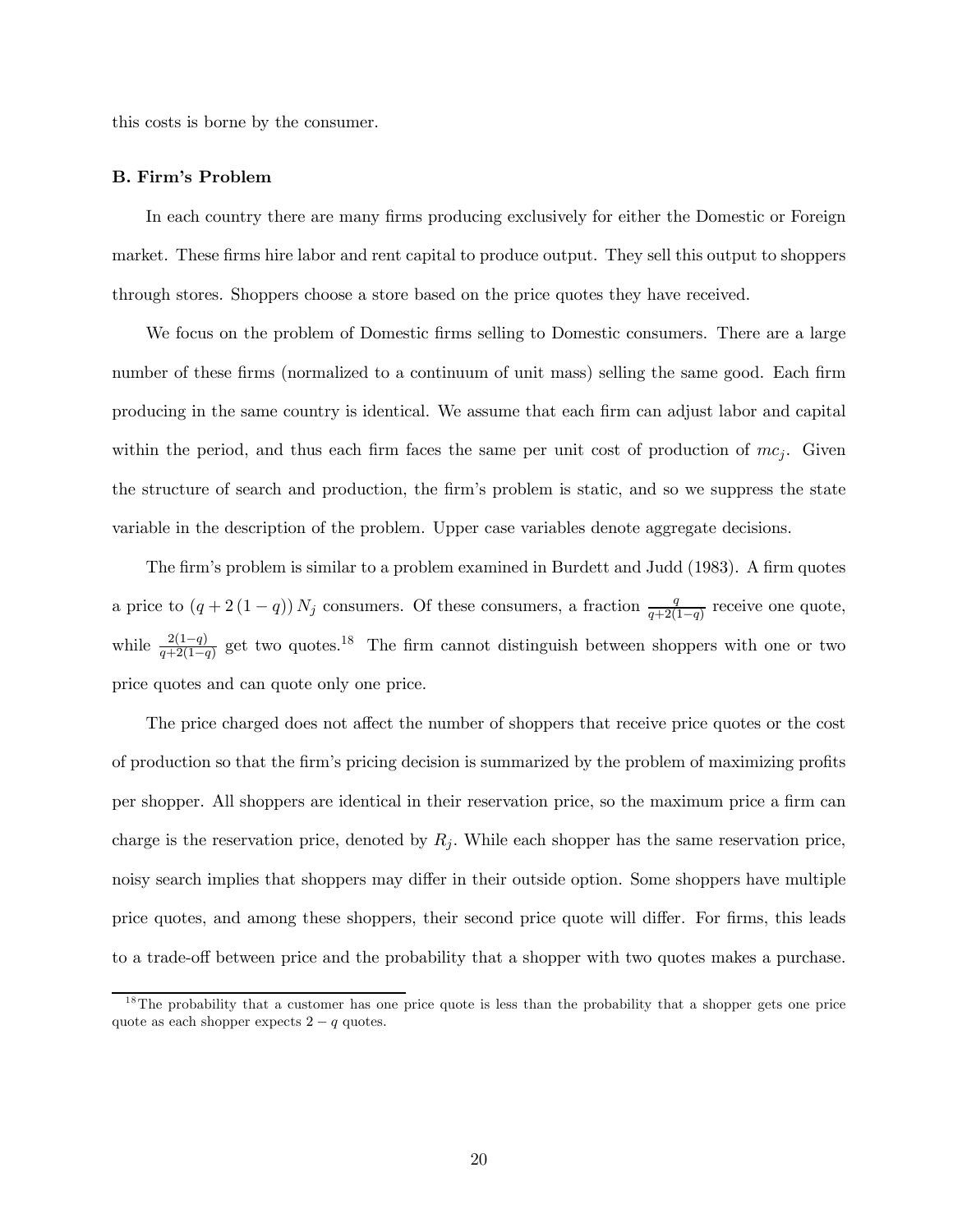Based on this trade-off, the probability that a shopper purchases from a firm charging  $p$  is

$$
Q_j(p) = \begin{cases} 0 & \text{if } p > R_j \\ \frac{q}{q+2(1-q)} + \frac{2(1-q)[1-G_j(p)]}{q+2(1-q)} & \text{if } p \le R_j \end{cases}
$$

If the firm charges a price above the reservation price, it will not make a sale. If the firm charges a price below the reservation price, the firm makes a sale for certain if the shopper has one price quote. If the shopper has two price quotes, then the firm will make a sale only if its price is less than the shopper's other price quote, which is drawn from  $G_j(p)$ .

.

Combining the demand per shopper and the number of shoppers to which a firm quotes a price generates the following demand curve per shopper of  $\hat{Q}_j(p) = q + 2(1 - q)(1 - G_j(p))$ . Now, the elasticity of substitution between firms depends on search frictions and the distribution of prices of other firms. In this respect, the model can generate interactions between firms different from standard models of monopolistic competition and constant elasticity of demand.

Given the distribution of prices in the economy,  $G_j(p)$ , consumers' reservation price,  $R_j$ , the demand per shopper,  $\hat{Q}_j(p)$ , the mass of shoppers,  $N_j$ , and the unit cost of production,  $mc_j$ , a firm's problem is to charge a price that maximizes the profits per shopper,

$$
\pi_j = \max_p (p - mc_j) \, \widehat{Q}_j \left( p \right).
$$

This is a well-defined problem with at least one solution. Furthermore, Burdett and Judd (1983) demonstrate that if firms have the same cost of production,<sup>19</sup> each firm earns the same profit  $\pi_i$  on the support  $[\underline{P}_j, \overline{P}_j]$  of  $G_j(p)$  and that the highest price charged is equal to the reservation price

<sup>&</sup>lt;sup>19</sup>Allowing firms to have different costs leads to more price dispersion but does not change the model's predictions.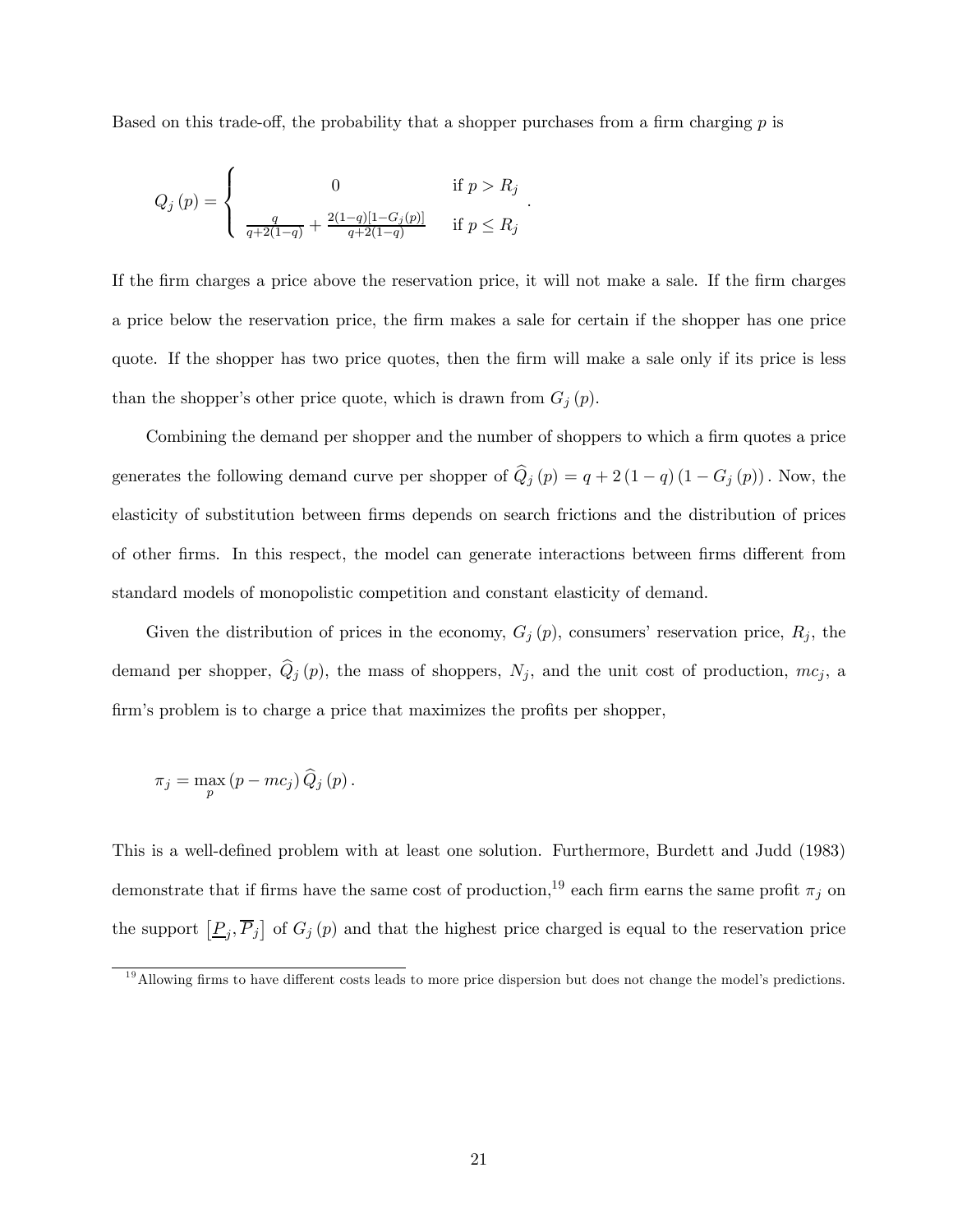$(\overline{P}_j = R_j)$ . These are equal to

$$
\pi_j = q(\overline{P}_j - mc_j),
$$
  
\n
$$
G_j(p) = \begin{cases}\n0 & p < \underline{P}_j, \\
1 - \frac{\overline{P}_j - p}{p - mc_j} \frac{q}{2(1 - q)} & p \in [\underline{P}_j, \overline{P}_j] \\
1 & p > \overline{P}_j, \\
\underline{P}_j = \frac{2(1 - q)mc_j + q\overline{P}_j}{2 - q}.\n\end{cases}
$$

Finally, in total, individual and aggregate firm profits are  $\Pi_j = \pi_j N_j$ .

Because firms are indifferent between charging any price on the support of the distribution, they will randomize. With a continuum of firms, the law of large numbers holds, and there is a continuous distribution of prices,  $G_j(p)$ .

,

The assumption that stores can charge only one price implies that the model may overstate dispersion across stores in the data. In particular, if stores quote different prices to different consumers within the same period, for instance by having periodic sales, then measured price dispersion in average prices across stores understates true price dispersion.

Since firms choose prices by randomizing over the support of the distribution, firm pricing will generally not be persistent. For example, firms charging a low price on average over time will not have chosen a low-price strategy, but rather will have repeatedly drawn a low price in the process of randomizing. In a recent study, Lach (2002) finds precisely this type of behavior across a set of stores in Israel. Similarly, some firms may draw the same, or nearly the same, price from one period to the next, even in the face of a large shock to their production costs. In this respect, some prices may appear not to adjust to large shocks to costs.

On the production side, firms fulfill demand by hiring labor and renting capital. Given L workers and K units of capital, a firm can produce,  $y = ZK^{\alpha}L^{1-\alpha}$ , units of output where Z is an aggregate technology shock common to all firms. Firms adjust capital and labor within the period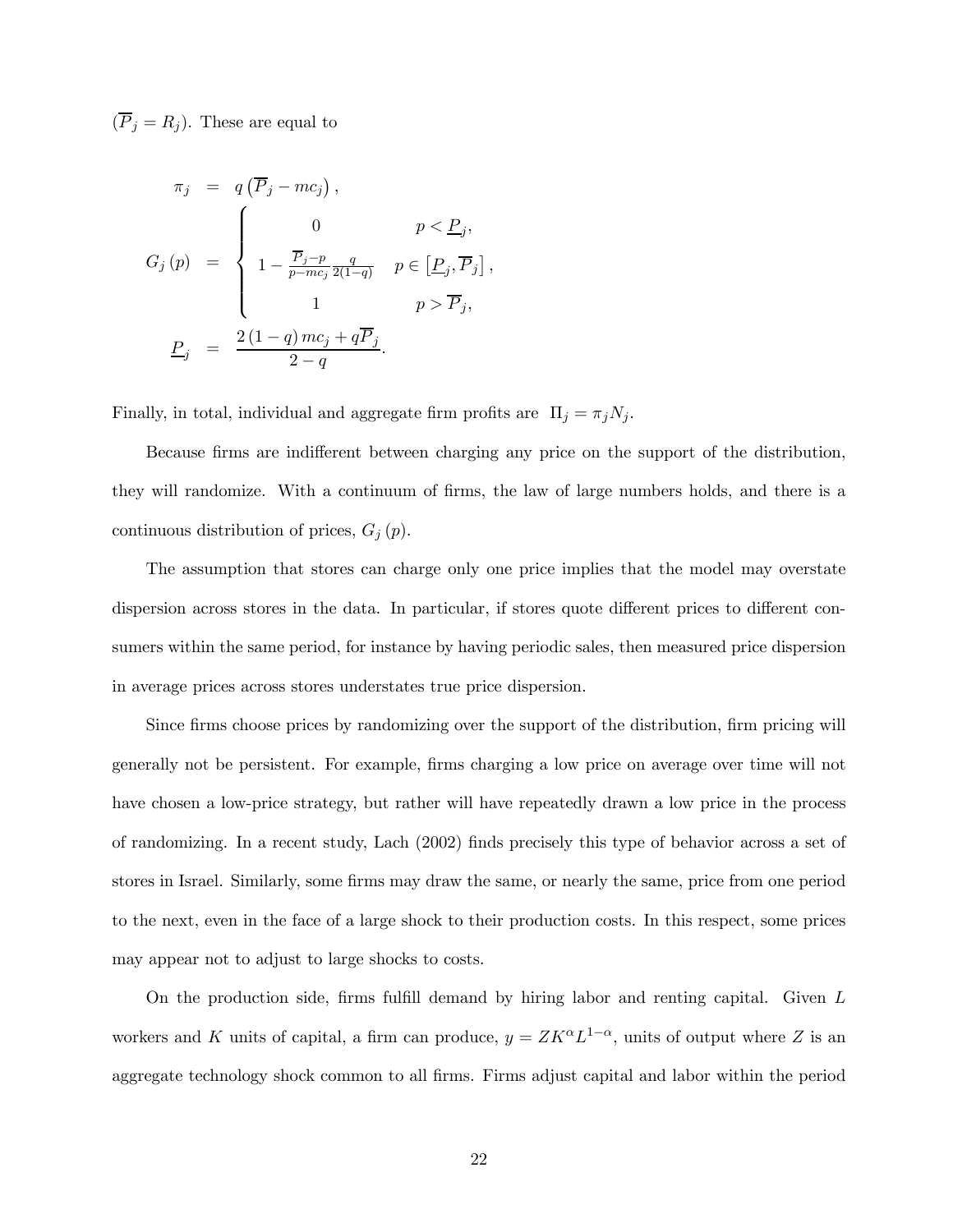so that the marginal cost of firms from the same country is determined by the cost minimization problem:  $mc_j = \min_{L,K} w_j L + i_j K$  subject to  $y \ge 1$ .

Given the reservation price,  $R_j$ , and marginal cost,  $mc_j$ , it is possible to solve analytically for some moments of the posted and transacted distribution of prices. In particular, the mean transaction and mean posted price are

$$
(17) \tPj(Rj) = mcj + q(Rj - mcj),
$$

(18) 
$$
P_j^{Posted}(R_j) = mc_j + q \frac{\ln(\frac{2}{q}-1)}{2(1-q)}(R_j - mc_j).
$$

The mean transaction price is quite intuitive. If firms could differentiate between consumers with one or two offers, they would play Bertrand with those agents with two price quotes and charge the highest acceptable price to those with one price quote. This implies that firms would charge the  $(1 - q)$  agents with two offers,  $mc_j$ , and the q agents with one quote would pay  $R_j$ . As firms cannot distinguish between the two types of consumers, they choose a convex combination of these prices. A key feature of the model is then that with  $q = 0$ , the model collapses to a model of Bertrand competition with no price dispersion.

Comparing the two average prices, the mean posted price is more sensitive to changes in the reservation price, while the mean transacted price is more sensitive to changes in marginal cost. The distribution of transacted prices places a greater weight on firms with prices that compete to attract consumers with multiple price quotes, while the distribution of posted prices places a greater weight on those firms that seek to exploit single-quote consumers.

# C. Equilibrium

A competitive equilibrium<sup>20</sup> is characterized by the distribution of prices in each country  ${G_D(p), G_F(p), G_D^*(p), G_F^*(p)}$ , wages  ${w, w^*}$ , capital rental rates  ${i, i^*}$ , prices for securities  $\chi(s^{t+1}|s^t)$ , decision rules  $\{c, k', l, n_D, n_F, r_D, r_F, b'\}$  for agents in country D and decision

<sup>&</sup>lt;sup>20</sup>We have dropped the state  $s^t$  in the definition to save space.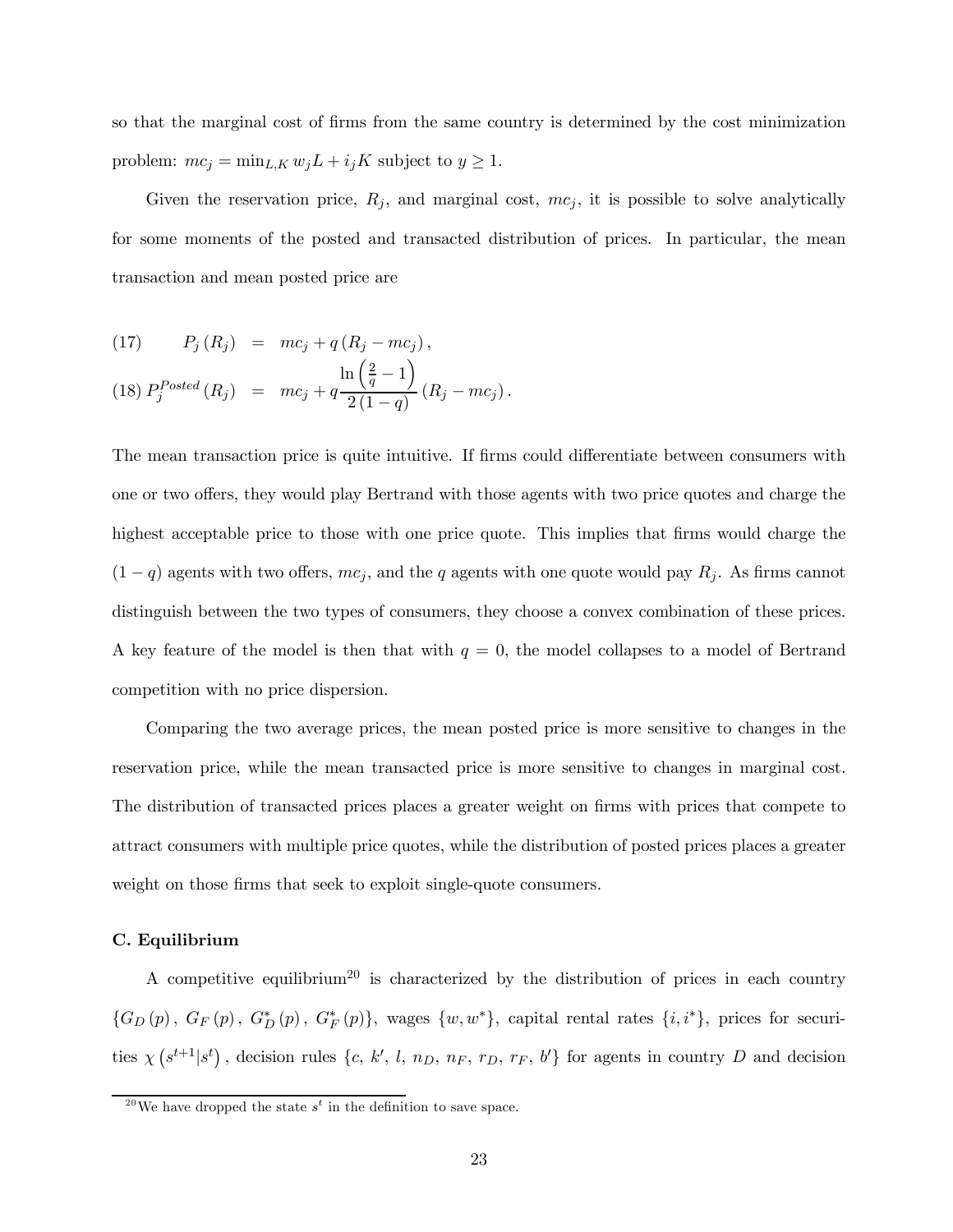rules  $\{c, k', l, n_D^*, n_F^*, r_D^*, r_F^*, b'^*\}$  for agents in country F and aggregate decision rules  $\{C, C^*, K,$  $K^*, N_D, N_F, R_D, R_F, N_D^*, N_F^*, R_D^*, R_F^*, B'^\prime, B'$  such that (i) individual decision rules solve the consumer's problem; (ii) each firm chooses a price to solve its problem; (iii) goods markets and bond markets clear; and (iv) individual and aggregate decisions are consistent.

The key element in solving the model is determining the equilibrium reservation prices in each country and requires the following result.

PROPOSITION 1. The highest price is equal to the shoppers' reservation price  $(R_j = \overline{P}_j)$ .

*Proof.* Two cases are possible  $R_j > \overline{P}_j$  or  $R_j < \overline{P}_j$ . If  $R_j > \overline{P}_j$ , then consumers are willing to accept a higher price than the highest price on the market. In this case, firms charging  $\overline{P}_j$  can raise their price to  $R_j$  and earn more profits. If  $R_j < \overline{P}_j$ , then we need to check two more cases: (a)  $mc_j \le R_j < \overline{P}_j$  and (b)  $R_j < \overline{P}_j = mc_j$ . In case a, those firms charging  $\overline{P}_j$  are earning no profits and are at least as well off by charging  $\overline{P}_j = R_j$ . In case b, firms cannot earn higher profits by lowering their price. In this case all firms are charging the same price  $\overline{P}_j = mc_j$ . From the consumer's optimization, we have that  $R_j \geq \hat{\theta}w + mc_j$ , which implies  $R_j > \overline{P}_j$  and a contradiction.

Proposition 1 implies that no consumer returns empty handed so that the amount of a good purchased is equal to the mass of shoppers sent out searching for that good. If some shoppers returned without a good  $(R_j < \overline{P}_j)$  those firms charging  $\overline{P}_j$  can increase profits by charging  $R_j$ . Similarly, if shoppers are willing to pay more than the highest price in the market  $(R_j > \overline{P}_j)$ , then those firms charging  $\overline{P}_j$  can increase profits by raising their price to  $R_j$ .

Based on proposition 1., the reservation price is implicitly defined as the  $R$  that satisfies

(19) 
$$
R_j = \widehat{\theta}w + P_j(R_j; R_j = \overline{P}_j),
$$

where  $P_i(R_j)$  is as defined in equation (3). In other words, the family is indifferent between purchasing a unit at the reservation price or sending out one more shopper who expects to purchase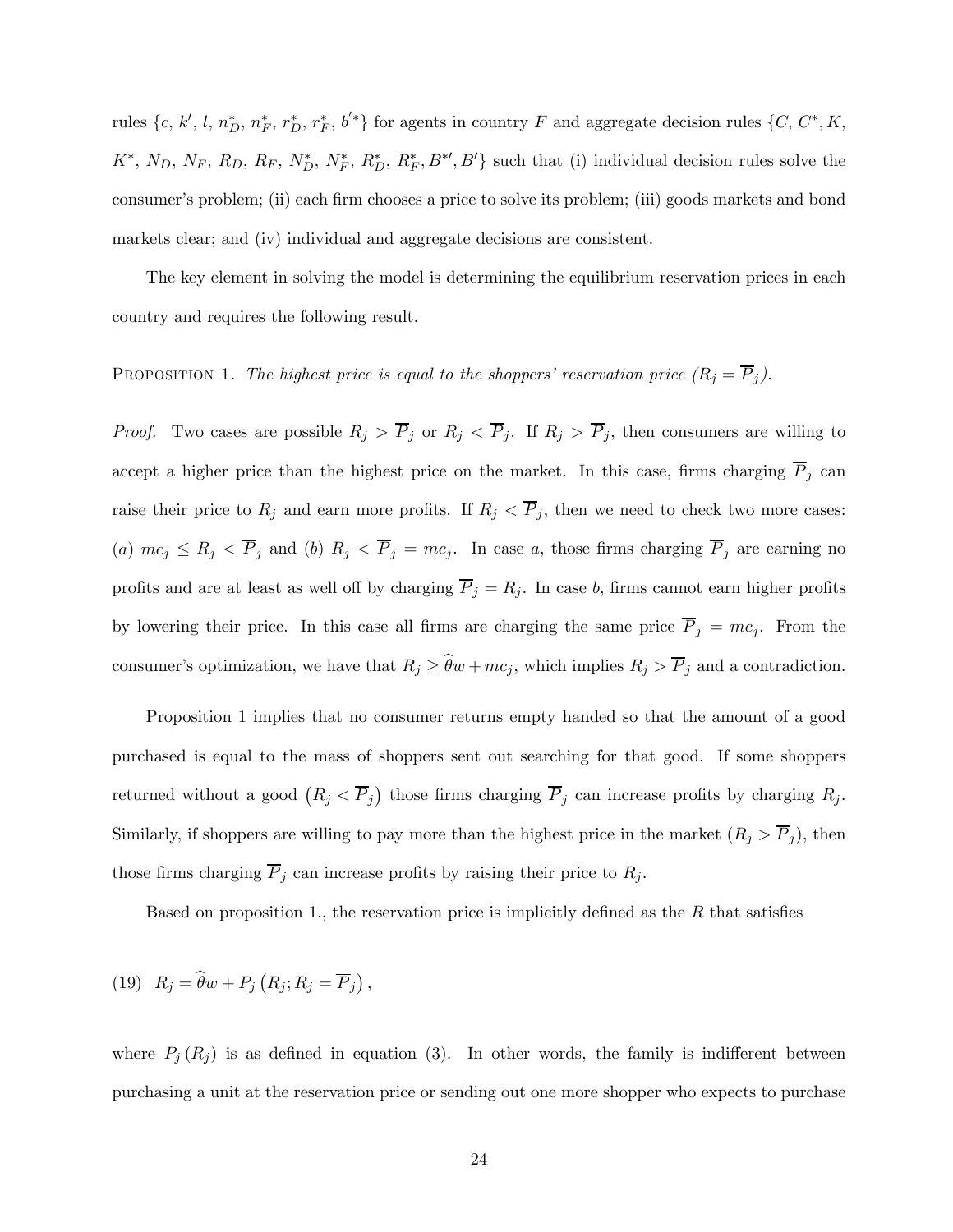at the average price and incurs some search costs  $\hat{\theta}_w$ . Because of the trade-off between working and search, the opportunity cost of search depends on the forgone wage and the disutility of search relative to work. Combining equations (17) and (19) we can solve for the key prices in the distribution as

$$
P_j\left(\overline{P}_j\right) = mc_j + \frac{q\widehat{\theta}w}{1-q}, \qquad \overline{P}_j = mc_j + \frac{\widehat{\theta}w}{1-q}, \qquad \underline{P}_j = mc_j + \frac{\widehat{\theta}wq}{(2-q)(1-q)}.
$$

These moments of the price distribution hold for  $q \in (0,1)$ . As  $q \to 0$ , more of the mass of firms charge prices near  $\underline{P}_j(q)$ . When  $q = 0$ , all firms play Bertrand and charge their marginal cost so that the price distribution is degenerate. As  $q \to 1$ , more of the firms charge prices closer to reservation price  $\overline{P}_j(q)$  and  $\lim_{q\to 1} \overline{P}_j(q) \to \infty$ . The highest price is unbounded for  $q=1$  because it is the ability of searchers to purchase from lower priced firms that bound the price distribution. If there were an arbitrarily large but finite exogenous reservation price, when  $q = 1$  firms would charge this reservation price. That the price distribution is discontinuous as  $q \to 0$  and that all firms charge the monopoly price when  $q \to 1$  are both standard features of search models (Diamond 1971).

These prices imply that the local wage matters because it affects 1) firms' cost of production and 2) the opportunity cost of search and hence the consumer's reservation price. Because the distribution of prices is endogenous, the distribution of prices across countries will differ whenever the opportunity cost of search, or wage, differs.

Consider the average transaction price for country D goods in each market,  $\{P_D, P_D^*\}$ . These prices differ whenever the wage differs across countries. As the wage difference increases, so will the price difference as firms with relatively high-wage consumers increase their markup. This is also true for prices from country  $F$  firms, since consumers in relatively high-wage countries will be willing to pay relatively high prices, for both goods. This is because the local wage influences the price local consumers are willing to accept. It also implies that shocks that affect the relative wage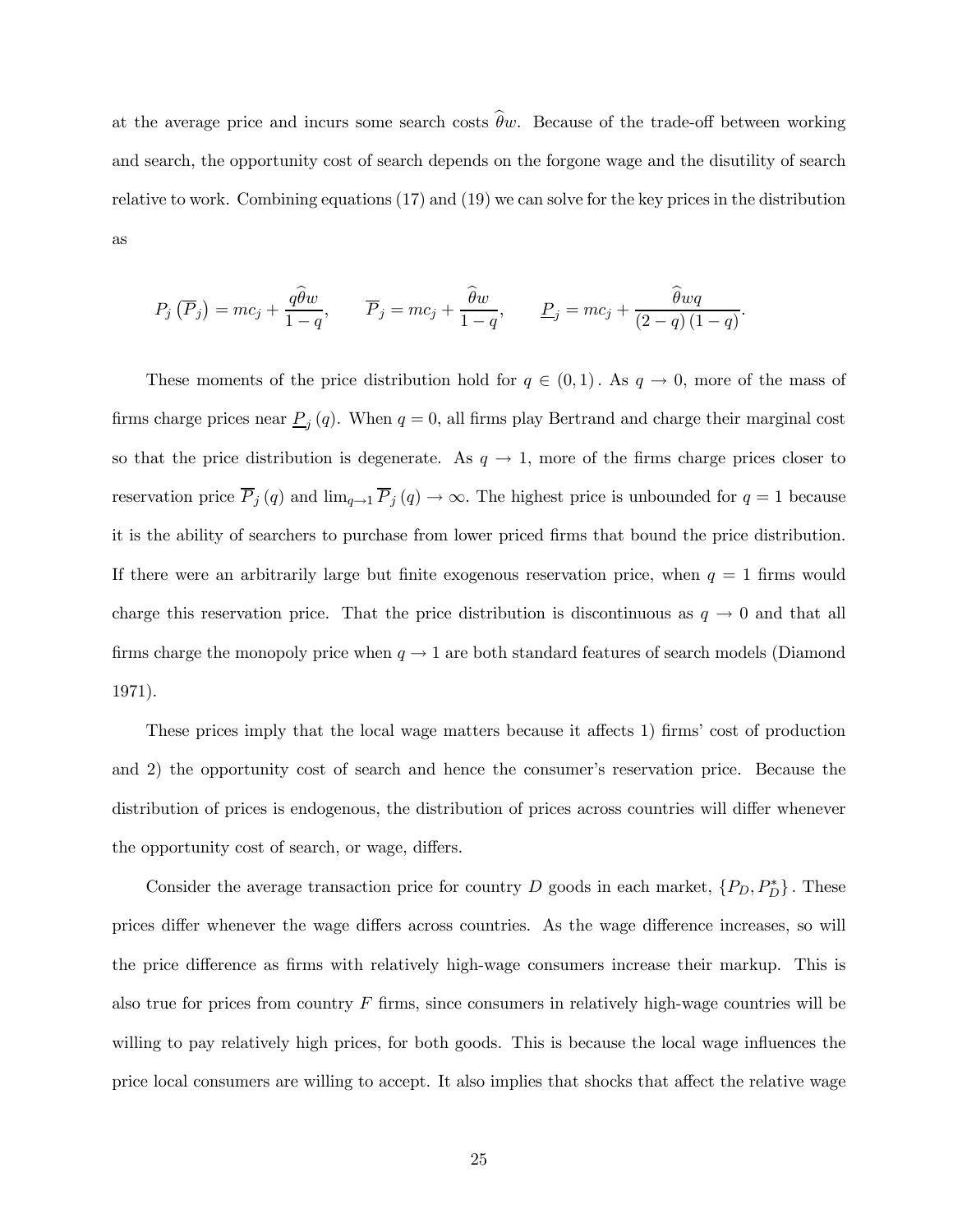between countries will shift the distribution of prices being charged for the same goods in different countries and lead to deviations from the LOP.

The equilibrium prices show that search generates pricing-to-market. In particular, firms price discriminate across countries based on the local wage of consumers in the destination market. In related work, Alessandria and Kaboski (2004) use highly disaggregate U.S. export data to show that U.S. exporters systematically charge relatively high prices for goods exported to markets with relatively high wages. Across countries, they find that a doubling of destination wages leads to a 20 percent higher price. The model developed here is consistent with this observation.

# 4. Calibration

In this section, we describe the choice of benchmark parameter values. We report these choices in Table 3. Much of our calibration follows directly from work by Backus et al. (1995) and Chari et al. (2002). The major departure from previous studies is in calibrating the search process.

Consider the costs of search. First, there is a direct resource cost measured as the amount of time spent in search activities relative to work. Second, there is the value of time spent searching relative to work. Last, search gives firms market power so that they can charge a price above marginal cost. We calibrate the ratio of shopping to market production time to be 1/4 to match evidence from the 2003 American Time Use Survey.<sup>21</sup> To measure the value of time spent searching relative to working we match the amount of price dispersion in the data. There are many measures of price dispersion. We focus on the coefficient of variation and set this to equal 25 percent.<sup>22</sup> This is slightly higher than what Sorenson (2000) finds for pharmaceutical drug prices in a small geographic region in upstate New York and slightly lower than what Brynjolfsson and Smith (1999) find for books and music CDs on the Internet. For comparison, in 1987 the coefficient of variation in the price of ready-mix concrete among U.S. manufacturers was 37.2 percent (Roberts and Supina

 $^{21}$ The 2003 American Time Use Survey (ATUS) finds that the average American spends 0.81 hours a day shopping and 3.32 hours in market production. Time-use studies in Canada, the U.K, Australia, and New Zealand find that time spent shopping is approximately equal to 1/4 of time spent in market production.

 $^{22}$ Transaction prices are considerably less dispersed than posted prices, since the coefficient of variation of transacted prices is 11 percent in the benchmark economy.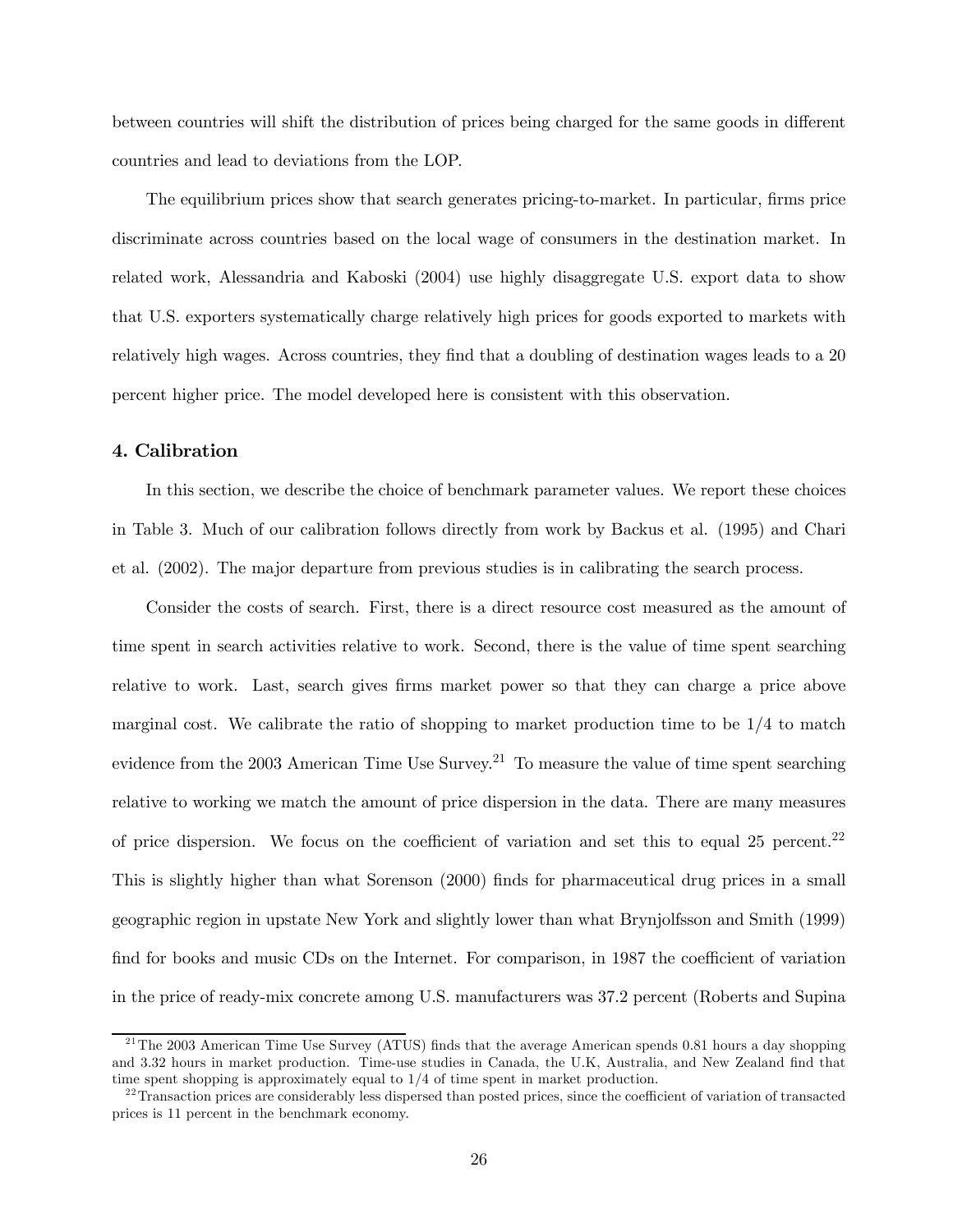2000). Finally, we set the markup to be 22 percent. This is higher than the 15 percent that Basu and Fernald (1995) find for gross output in the U.S. and lower than the 31 percent that Berry, Levinsohn, and Pakes (1995) estimate for new cars sold in the U.S. Given that cars are an important component of trade flows we set the markup between these two estimates.

Consider the other preferences parameters. The discount factor  $\beta$  is set to give an annual real return of 4 percent. There is a wider range of estimates for the curvature parameter,  $\gamma$ . We set this to 2 as in Backus et al. (1995).

The parameter  $\hat{\kappa}$  determines the fraction of agents that are employed. We set  $\hat{\kappa}_t$  so that 60 percent of the agents are employed in steady state. This is consistent with the U.S. economy. To measure how  $\hat{\kappa}_t$  changes over time, we follow the approach of Chari et al. (2004) and use the laborleisure first order condition (equation 14) to solve for the shocks. A slightly modified version of this condition is

$$
\widehat{\kappa}_t = w_t c_t^{-\gamma}/R_t.
$$

To derive  $\hat{\kappa}_t$  requires a time series for the consumer's resource cost of consumption. As we lack a measure of  $R_t$  we instead measure

$$
\widetilde{\kappa}_t = w_t c_t^{-\gamma}/P_t,
$$

using data on real wages from the BLS and per capita consumption from the BEA from 1975:1 to 2003:1. Given our process for  $\tilde{\kappa}_t$ , we then choose a process for  $\hat{\kappa}_t$  so that the measured shocks in the model have the same properties as in the data. In particular, we focus on matching the correlation between our measured taste shock and technology shock and the relative volatility of these two series.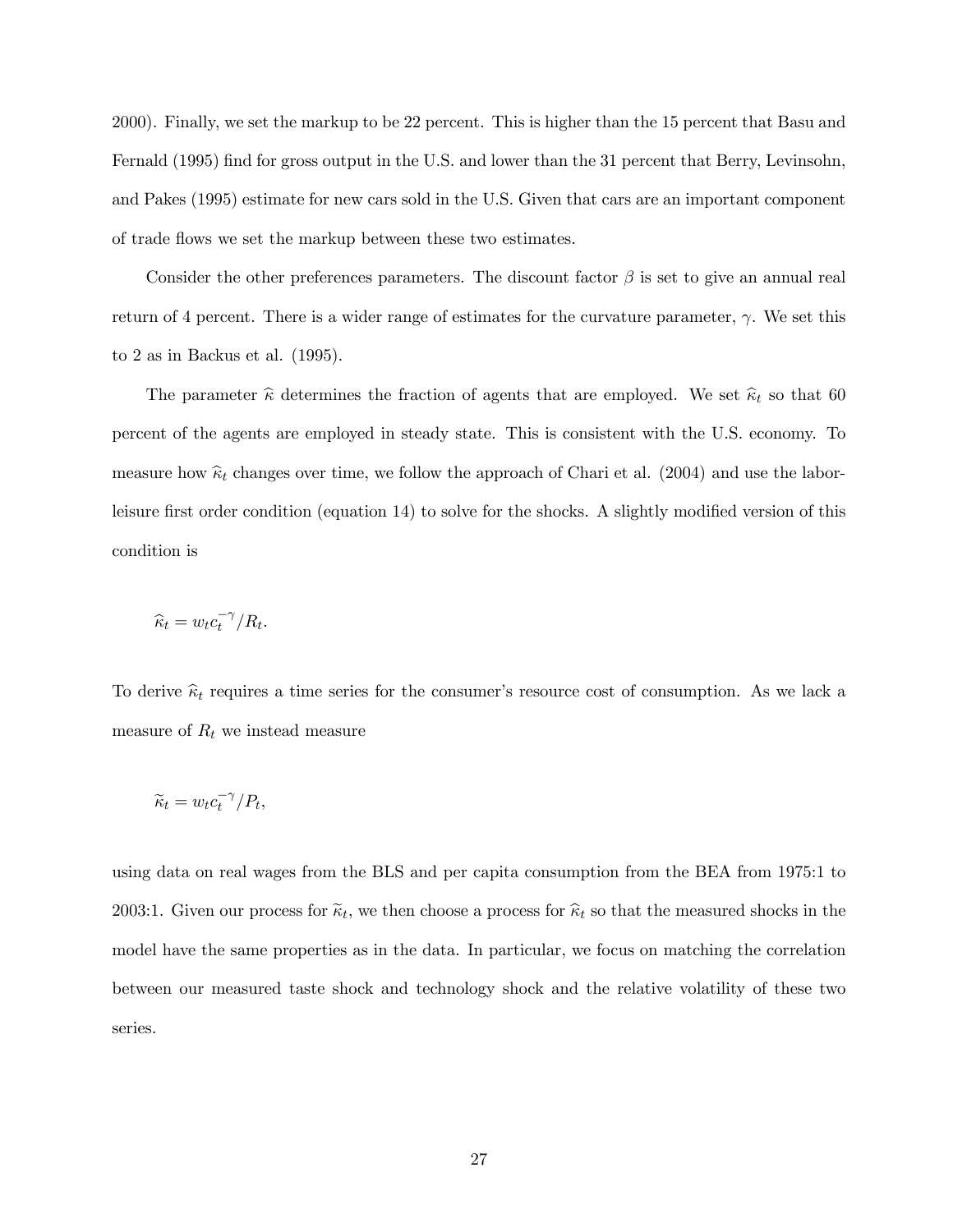The four shocks in the model take the following process,

$$
\log z_t = \rho_z \log z_{t-1} + \varepsilon_z, \qquad \log z_t = \rho_z \log z_{t-1}^* + \varepsilon_z^*,
$$
  

$$
\log \widehat{\kappa}_t^* = \rho_\kappa \log \widehat{\kappa}_{t-1} + \varepsilon_\kappa, \qquad \log \widehat{\kappa}_t = \rho_\kappa \log \widehat{\kappa}_{t-1}^* + \varepsilon_\kappa^*,
$$

where  $(\varepsilon_z, \varepsilon_z^*, \varepsilon_{\kappa}, \varepsilon_{\kappa}^*)$  are normally distributed, mean zero shocks. The standard deviation of the technology shock (taste shock) in each country is  $\sigma_z$  ( $\sigma_{\kappa}$ ). We set  $\rho_z = 0.98$  to match the data for the U.S. in our sample. We follow Chari et al. (2002) and let the technology shocks have a positive correlation of 0.25. We follow Stockman and Tesar (1995) and assume that Domestic technology shocks are not correlated with Foreign taste shocks. In measuring technology and taste shocks in the U.S. we find that they have a negative correlation of  $-0.45$ . We assume that Foreign and Domestic taste shocks are uncorrelated.

For the production technology, we set the capital share parameter  $\alpha = 1/3$  and the depreciation rate  $\delta = .025$ . The latter generates an annual depreciation rate of 10 percent. These are standard estimates for the U.S.

We consider a capital adjustment cost function of the form  $\phi(x/k) = v(x/k - \delta)^2/2$ . With this specification, in steady state both the total and marginal costs are zero. In all of our experiments the parameter  $v$  is chosen so that the standard deviation of investment relative to the standard deviation of output matches the data.

Consider the final goods technology parameters. In our model,  $\omega$  is the elasticity of substitution between Domestic and Foreign goods. There are a wide range of measures of this parameter. We follow Backus et al. (1995) and use an elasticity of 1.5. To set  $a_1$  and  $a_2$ , note that in a symmetric steady state  $y_D/y_F = [a_1/a_2]^{-\omega}$ . We set this ratio to equal 15 percent. This amount overstates the trade share for the U.S. and understates the trade share for other G7 countries. This along with a normalization generates the values of  $a_1$  and  $a_2$  reported in Table 3.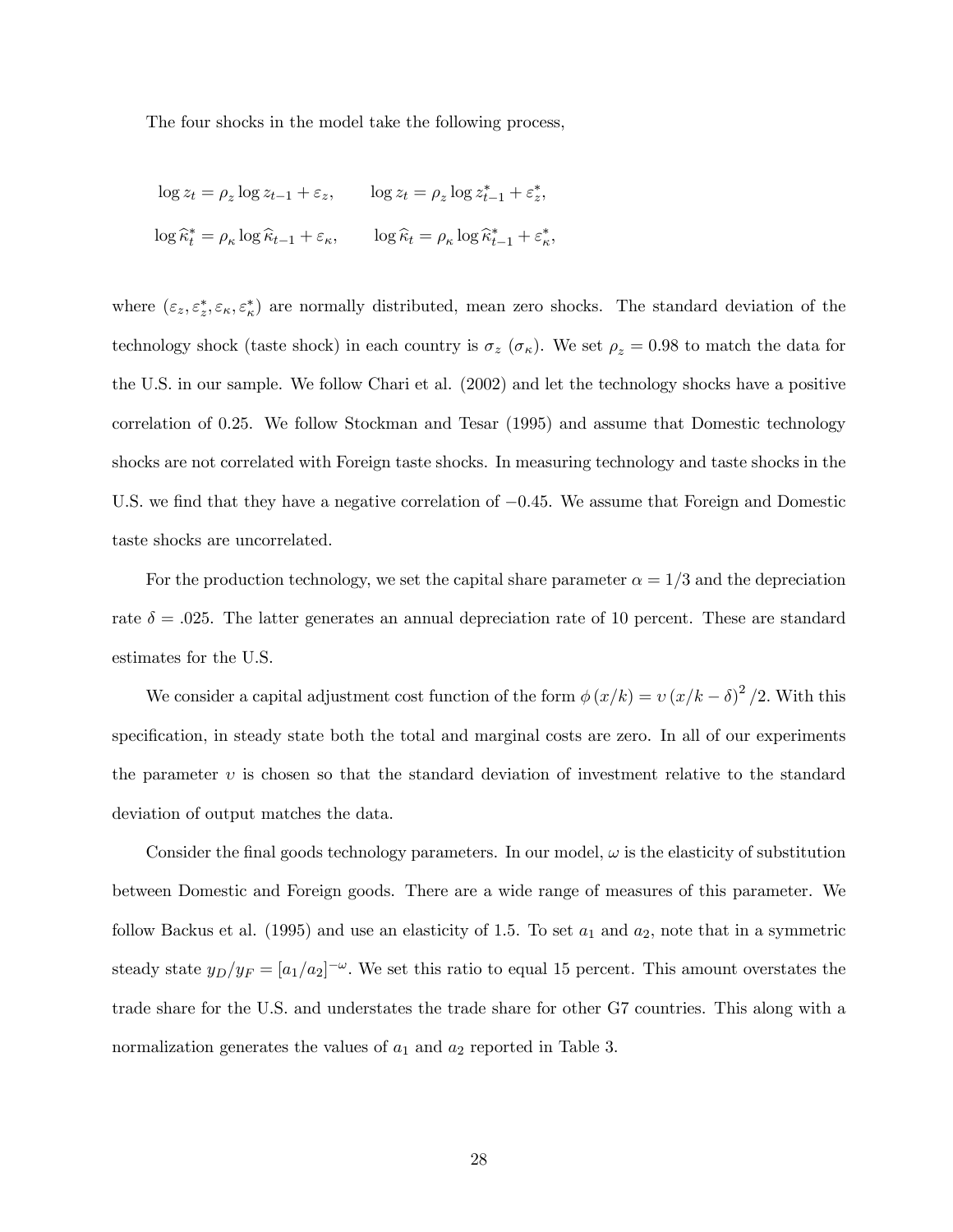Table 3: Parameter Values

| Preferences                                                |                                                                                                                                                                                                                                                                                                    | Target                                                                                                                                    |  |  |  |
|------------------------------------------------------------|----------------------------------------------------------------------------------------------------------------------------------------------------------------------------------------------------------------------------------------------------------------------------------------------------|-------------------------------------------------------------------------------------------------------------------------------------------|--|--|--|
| Time Preference                                            |                                                                                                                                                                                                                                                                                                    | $\beta = 0.99$ 4\% annual return                                                                                                          |  |  |  |
| Probability of one quote                                   | $q = 0.10811$                                                                                                                                                                                                                                                                                      | Coefficient of variat $=25\%$                                                                                                             |  |  |  |
| Disutility of Search                                       | $\theta = 3.48634$                                                                                                                                                                                                                                                                                 | $\text{Markup} = 0.22$                                                                                                                    |  |  |  |
| Disutility of Work                                         | $\widehat{\kappa} = 8.50861$                                                                                                                                                                                                                                                                       | $n/l = 1/4$                                                                                                                               |  |  |  |
| Market to search productivity                              | $z = 0.2616$                                                                                                                                                                                                                                                                                       | $l = 0.60$                                                                                                                                |  |  |  |
| Intertemporal Elasticity                                   | $\gamma=2$                                                                                                                                                                                                                                                                                         | Backus et al. (1994)                                                                                                                      |  |  |  |
| Elasticity of substitution                                 |                                                                                                                                                                                                                                                                                                    | $\omega = 1.5$ Backus et al. (1994)                                                                                                       |  |  |  |
| Trade weights in final good $a_1 = 0.897$ imports $= 0.15$ |                                                                                                                                                                                                                                                                                                    |                                                                                                                                           |  |  |  |
|                                                            | $a_2 = 0.282$                                                                                                                                                                                                                                                                                      |                                                                                                                                           |  |  |  |
| Technology                                                 |                                                                                                                                                                                                                                                                                                    |                                                                                                                                           |  |  |  |
| Capital's share in production                              | $\alpha = 0.33$                                                                                                                                                                                                                                                                                    | <b>NIPA</b>                                                                                                                               |  |  |  |
| Adjustment cost                                            | $v=5.75$                                                                                                                                                                                                                                                                                           | $\frac{\sigma_I}{\sigma_V} = 3.2$                                                                                                         |  |  |  |
| Depreciation                                               | $\delta = 0.025$                                                                                                                                                                                                                                                                                   | $10\%$ annually                                                                                                                           |  |  |  |
|                                                            |                                                                                                                                                                                                                                                                                                    |                                                                                                                                           |  |  |  |
| Shocks                                                     |                                                                                                                                                                                                                                                                                                    |                                                                                                                                           |  |  |  |
| Productivity                                               |                                                                                                                                                                                                                                                                                                    | $\rho_z = .98, \text{corr}(\varepsilon_z, \varepsilon_z^*) = 0.25, \text{var}(\varepsilon_z) = \text{var}(\varepsilon_z^*) = (0.0062)^2,$ |  |  |  |
| Taste                                                      | $\rho_{\kappa} = .98$ , corr $(\varepsilon_{\widetilde{\kappa}}, \varepsilon_z) = -0.45$ , corr $(\varepsilon_{\widetilde{\kappa}}, \varepsilon_{\widetilde{\kappa}}^*)$ ,<br>$var(\varepsilon_{\widetilde{\kappa}}) = var(\varepsilon_{\widetilde{\kappa}}^*) = 1.4 \cdot var(\varepsilon_z) = 0$ |                                                                                                                                           |  |  |  |

# 5. Findings

There are multiple notions of average prices in our model. From the standpoint of the consumer the relevant average price is the transaction price; however, statistical agencies such as the BLS primarily sample posted prices. Based on this consideration, we measure the price of a good as its average posted price. We then use these average posted prices to measure ideal price indices that do not include search considerations. The Domestic price level equals  $P(s^t) = (a_1^{\omega} P_D (s^t)^{1-\omega} +$  $a_2^{\omega}P_F\left(s^t\right)^{1-\omega}$  and the Foreign price level equals  $P^*\left(s^t\right) = \left(a_2^{\omega}P_D^*\left(s^t\right)^{1-\omega} + a_1^{\omega}P_F^*\left(s^t\right)^{1-\omega}\right)^{\frac{1}{1-\omega}}$ where the average prices are determined by the posted price equation  $(18)$ .

To understand the role of search frictions, the properties of the benchmark model are compared to one in which the time spent in search, price dispersion, and markups are very close to zero. This alternative parameterization, which we denote No Search, is essentially a version of Backus et al. (1995) in which labor adjustment occurs along the extensive margin. We also consider a model in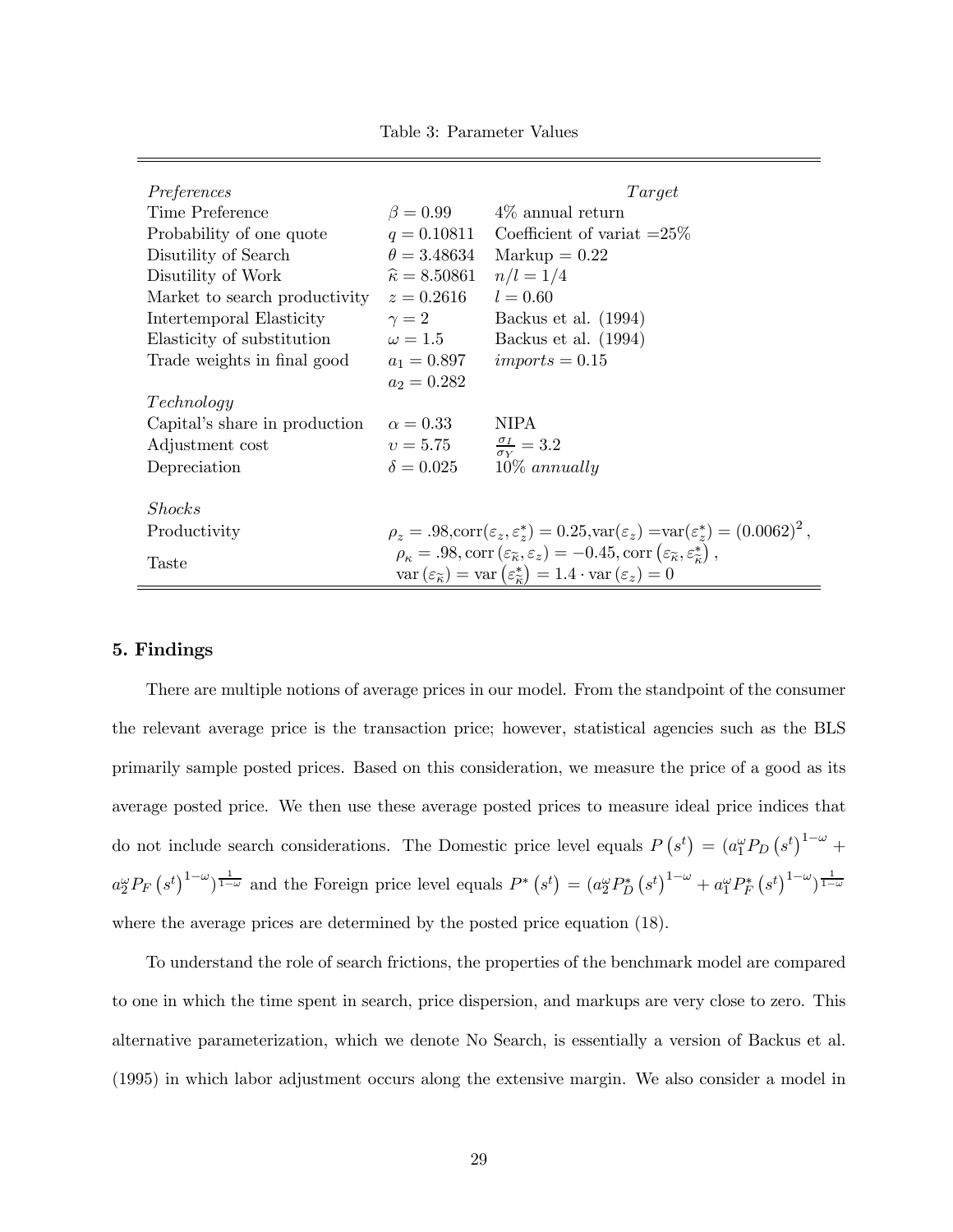which there is search, but prices are not dispersed, denoted No Dispersion.

Our analysis proceeds in three steps. First, we consider the relationships between relative prices, wages, and costs based only on the pricing equations. Next, we consider the behavior of the model in response to shocks to productivity and the labor wedge similar to those in the data. We finish by examining the sensitivity of the model to the structure of consumer search and international asset trade.

### A. Relative Prices and Relative Costs

Here we examine the relationship between relative cost and relative price fluctuations. We take a sequence of exogenous relative costs and then use the pricing rules to derive international relative prices. We consider two sources of changes to relative costs: either a change in relative productivity or a change in relative wages. For simplicity we assume that labor is the only input to production so that marginal costs move one-for-one with wages and productivity. Table 4 reports the volatility of international relative prices normalized by the volatility of relative costs for the benchmark model. For comparison, we include results when there is no dispersion in prices and when there is no search. We show that it is fluctuations in relative wages that generate fluctuations in disaggregate relative prices as firms systematically vary their markups across countries. This pricing-to-market leads to larger real exchange rate fluctuations and smaller terms of trade fluctuations relative to fluctuations in relative costs.

First, consider the case when there are no search frictions. The market is perfectly competitive so that firms set price equal to marginal cost. The source of fluctuations in relative costs does not matter for relative price fluctuations. Firms pass through changes in marginal cost directly to prices so that there are no deviations from the LOP. We see from the column labelled "No Search" in Table 4 that the terms of trade moves one-for-one with the ratio of marginal costs and the real exchange rate moves 70 percent as much as the terms of trade.

Second, consider the case where there are search frictions but no dispersion in prices within countries. In this case, the source of the shock to marginal cost determines the size of relative price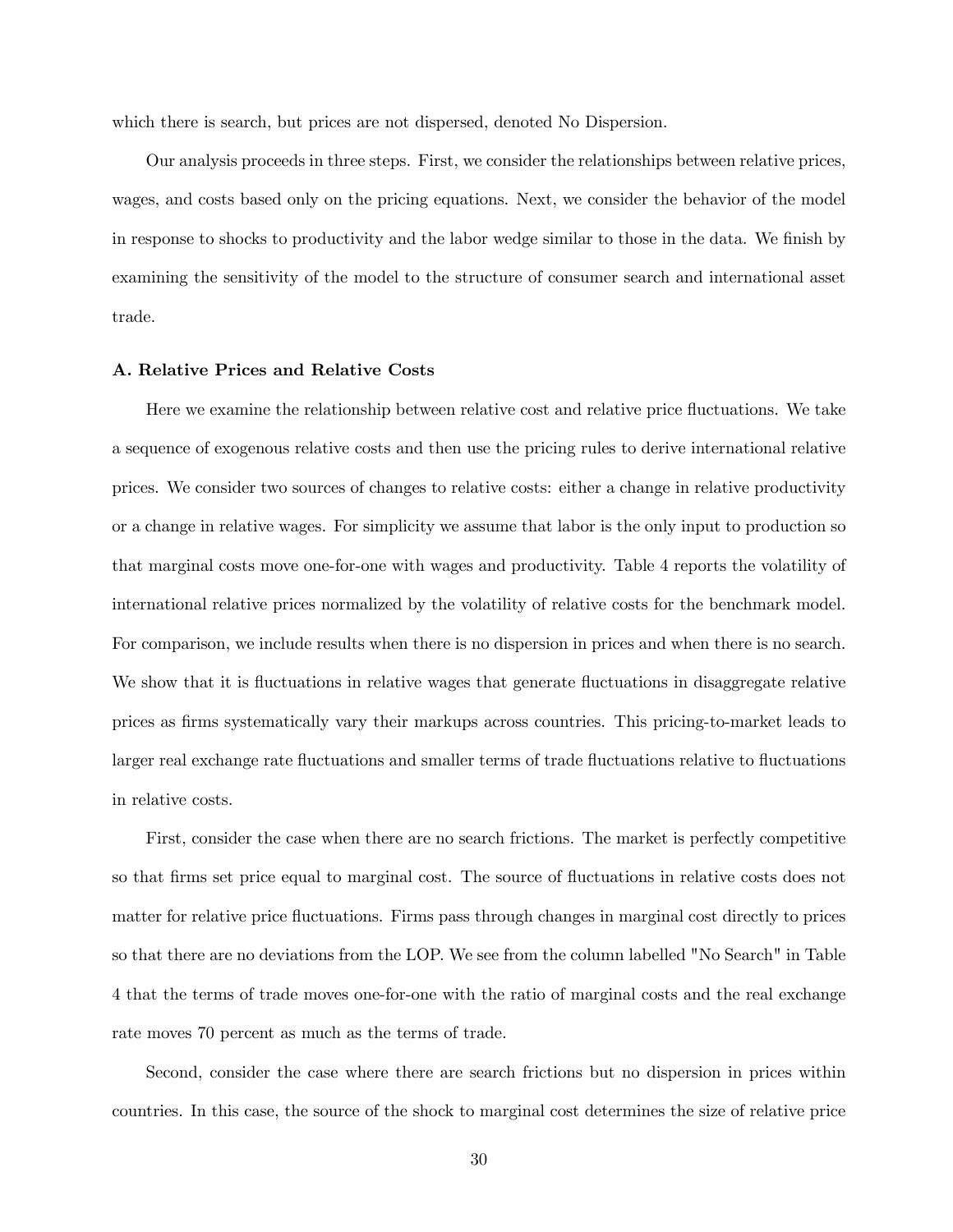fluctuations. When shocks are due to changes in productivity, the model does not generate any deviations from the LOP. Consequently, all real exchange rate fluctuations are due to changes in the terms of trade. However, compared to the no search case, now the terms of trade moves only 82 percent as much as relative costs. The terms of trade is less volatile because firms endogenously vary their markup in response to changes in costs. Consider a positive shock to foreign productivity. In this case, the cost of producing a foreign good has fallen relative to the cost of searching for it. Since the average price is a convex combination of the search cost and the production cost, the drop in the production cost leads to a less than proportional drop in the market price as firms raise markups.

Next, consider fluctuations in relative costs due to fluctuations in relative wages. In this case, there are fluctuations in disaggregated relative prices, since firms charge relatively high prices in the relatively high-wage country. Consider a decrease in the Foreign relative wage. This lowers both the opportunity cost of time of Foreign shoppers and the cost of producing Foreign goods. In Foreign, the Foreign firms keep their markup constant and pass this reduction in cost fully to Foreign consumers. In Domestic, the Foreign firms lower their prices but raise their markups as their customer's search costs have not changed. Domestic firms also lower their prices to Foreign consumers. This cut in Domestic export prices mitigates the change in the terms of trade and reinforces the change in the real exchange rate. Hence, the terms of trade fluctuates less, only 64 percent of relative costs, and the real exchange rate fluctuates relatively more, close to 75 percent of relative costs.

Finally, consider fluctuations in relative costs when prices are dispersed. Dispersion arises when firms compete to attract additional consumers to their store. Since consumers purchase relatively more at stores with lower prices, the distribution of transaction prices differs from the distribution of posted prices. Since the distribution of posted prices is more responsive to changes in costs than the distribution of transacted prices, the terms of trade (real exchange rate) fluctuations are 74 (51) percent of relative cost fluctuation. When changes in relative costs are due to changes in relative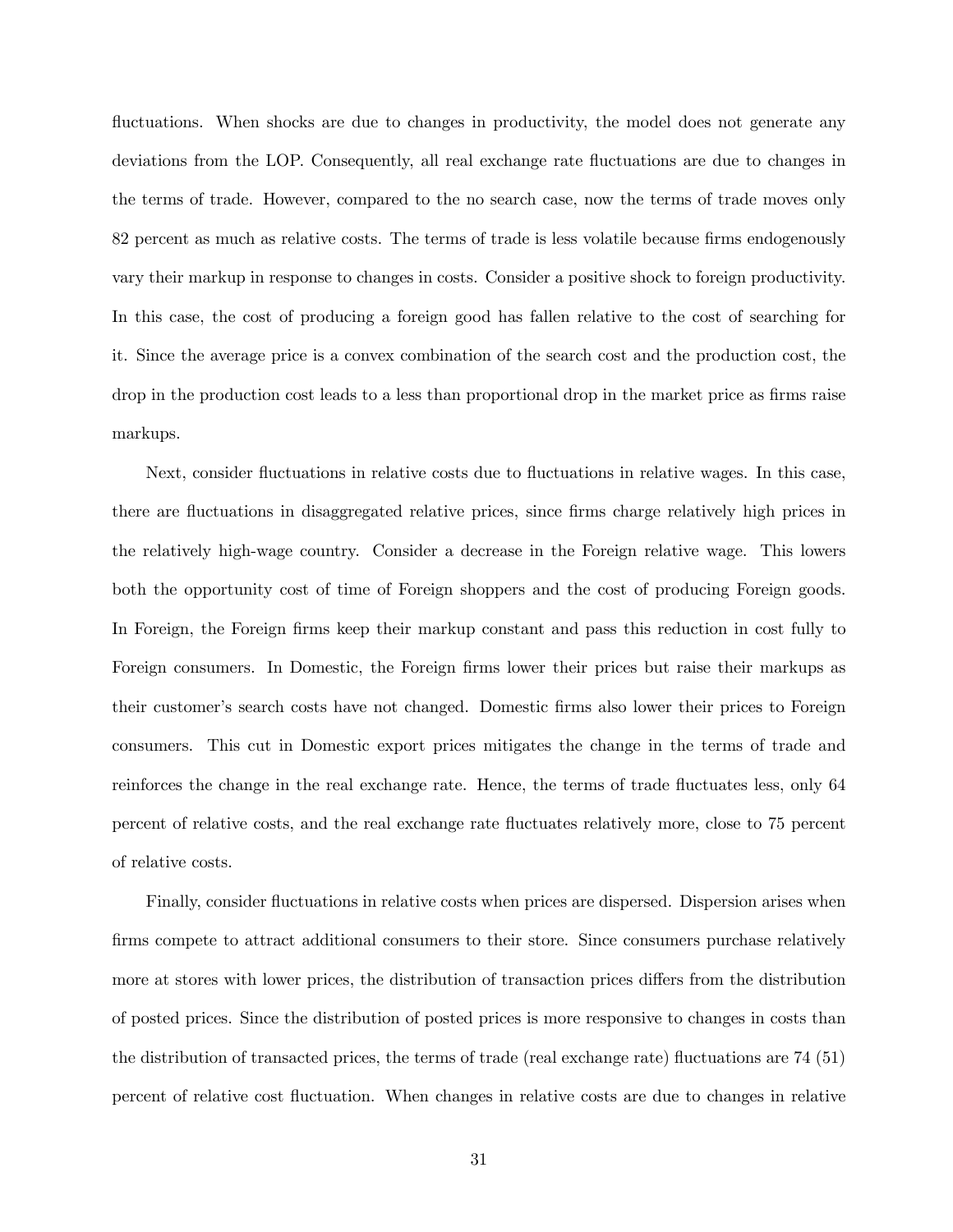|                                                                                   |      |     | No Dispersion               |       | <b>Benchmark</b> |       |  |  |
|-----------------------------------------------------------------------------------|------|-----|-----------------------------|-------|------------------|-------|--|--|
| Std dev.                                                                          |      |     | Data No Search Productivity | Wages | Productivity     | Wages |  |  |
| $\log$                                                                            | 0.26 |     |                             | 0.18  |                  | 0.26  |  |  |
| tot                                                                               | 0.86 |     | 0.82                        | 0.64  | 0.74             | 0.47  |  |  |
| rer                                                                               | 0.92 | 0.7 | 0.57                        | 0.75  | 0.51             | 0.78  |  |  |
| All variables are measured relative to fluctuations in relative unit labor costs. |      |     |                             |       |                  |       |  |  |

Table 4: International Relative Prices and Exogenous Fluctuations in Relative Unit Labor Costs

\*See notes at the end of tables.

wages, disaggregate relative price fluctuations are largest since the mean posted price depends quite a bit on the search cost. Thus, changes in the relative cost of search lead to larger fluctuations in the ratio of posted prices. These larger deviations from the LOP reduce the volatility of the terms of trade to 48 percent and raise the volatility of the real exchange rate to 78 percent.

### B. General Equilibrium Shocks

In this section we examine the aggregate implications of the model in response to technology and taste shocks. The HP filtered statistics of the data, the benchmark model, and some variations on that economy are reported in Table 5. The statistics for the U.S. economy are computed for the period 1975:1 to 2003:1 from BEA and BLS data. The statistics on international comovements are an average of comovements between the U.S. and the other G7 countries from 1980:1 to 2002:4. The cross-country data are from the OECD's Main Economic Indicators.

Overall, we find that the benchmark model generates international relative prices that match the data qualitatively in that they are volatile, persistent, and highly correlated. The ordering of relative price fluctuations also matches the data as relative unit labor costs are the most volatile series, followed in descending order by the real exchange rate, terms of trade and disaggregate relative prices. In absolute terms, depending on the series these relative price fluctuations are between approximately 43 and 80 percent as volatile as those in the data. Relative price fluctuations are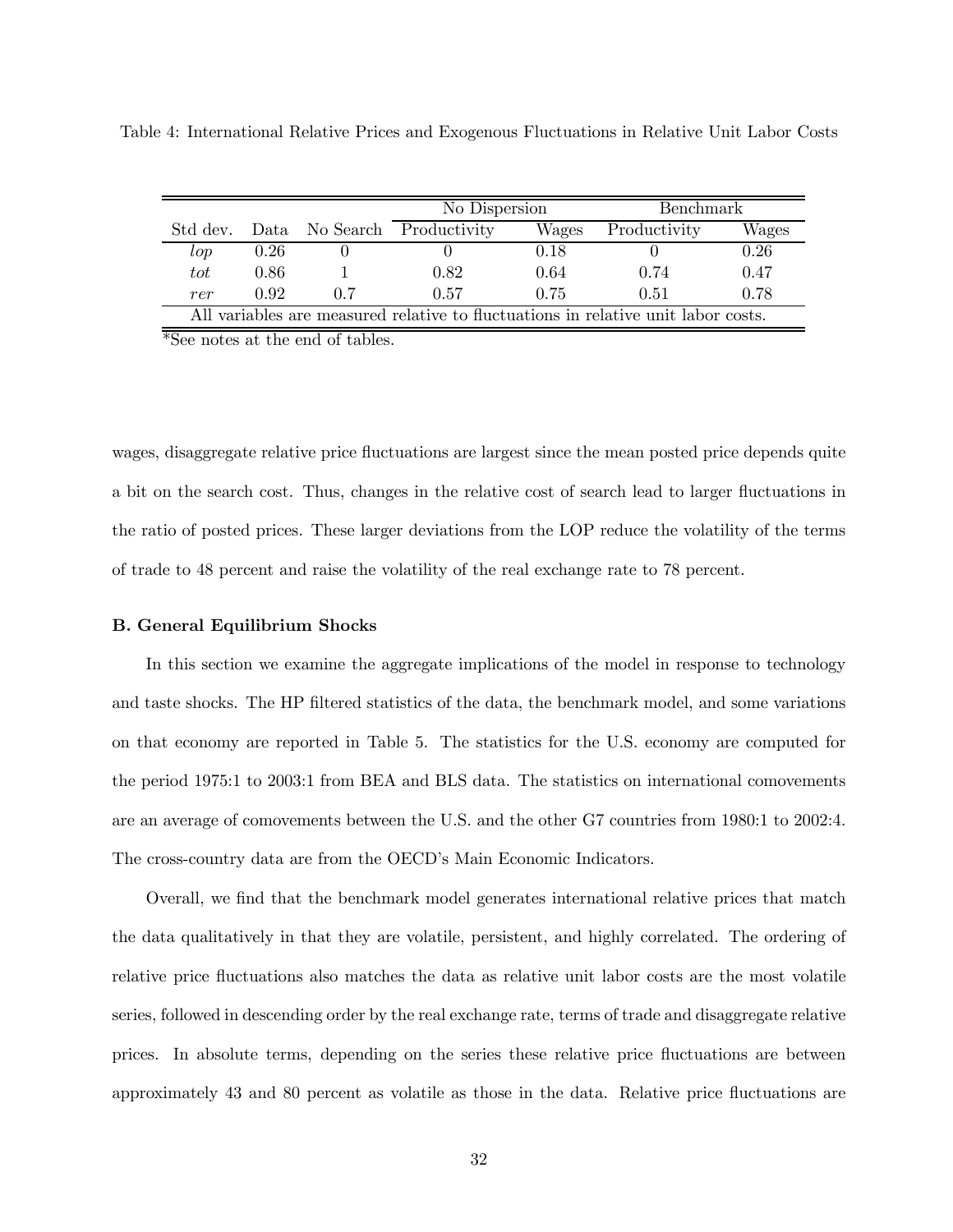also as persistent as GDP, with autocorrelations of approximately 0.69. Thus the benchmark model appears successful in accounting for a number of features of international relative price fluctuations.

The benchmark model substantially reduces the gap between theory and data. To begin with, the model generates fluctuations in disaggregate relative prices, which are 0.51 as large as GDP fluctuations. Compared to the model without search, the benchmark model generates terms of trade fluctuations that are almost twice as large (1.36 vs. 0.70) and real exchange rate fluctuations over 3.5 times larger (1.76 vs. 0.49). The benchmark model generates more volatile prices because relative unit labor costs are over 3.5 times more volatile (2.45 vs. 0.70) than in the standard model.

The model with search generates more volatile relative wage fluctuations because search alters the labor supply decision. It is straightforward to manipulate the risk-sharing condition to solve for the relative wage

$$
w/w^* = \widehat{\kappa}/\widehat{\kappa}^*.
$$

This condition makes it clear that the absolute magnitude of relative wage fluctuations is due entirely to the volatility of the taste shocks. The difference in relative volatility across models is then due to the volatility of output, which is considerably lower in the search model (1.02 vs. 2.00). Output is less volatile in the search model because consumption and investment are bundled with search activities. Thus, while productivity shocks are good opportunities to work, they are also relatively good opportunities to search since many low -cost goods are available. Thus, search makes labor supply in the market less responsive to productivity shocks. Taste shocks are good opportunities to both search and work, but because of the diminishing returns to labor, the increase in market production is limited. Both of these effects tend to lower the volatility of output in the search model.

Consider now the rest of the statistics for the benchmark economy in Table 5. The benchmark model generates comovements with output of investment, consumption, employment, and net exports that are consistent with those in the data. The size of consumption fluctuations are similar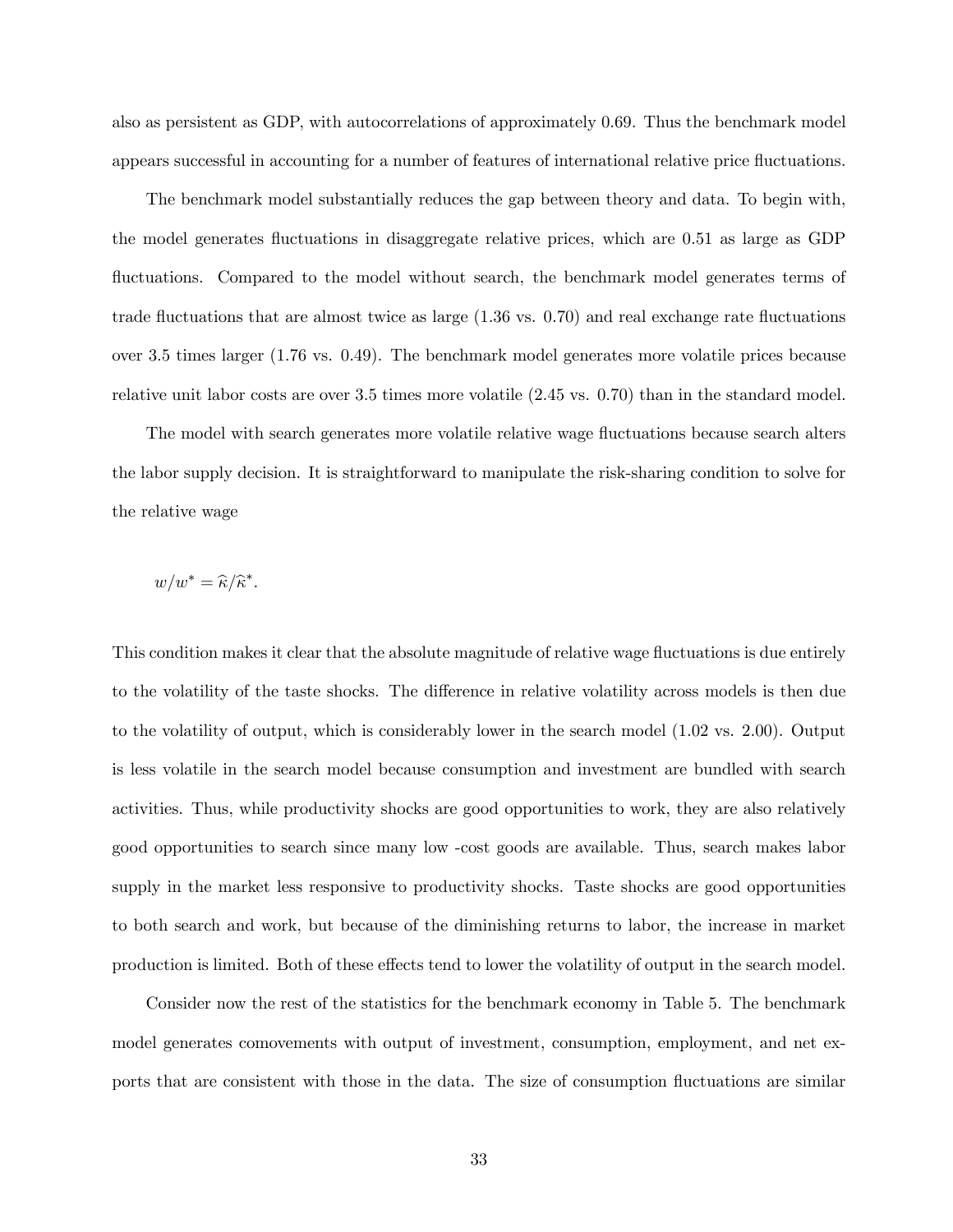to the data (0.74 vs. 0.81), although they are considerably more procyclical than in the data (0.99 vs. 0.85). Employment is not as strongly procyclical as in the data (0.55 vs. 0.86). Net exports are also less volatile (0.12 and 0.43) and more countercyclical than in the data (-0.7 vs. -0.47). The volatility of the import ratio, measured as the ratio of real imports to absorption of local goods, is also not volatile enough (1.19 vs. 2.65). Trade flows are also too smooth in the No Search model. Based on the work of Boileau (1999), it is likely that separately modelling trade in investment and consumption goods would substantially increase the volatility of trade flows.

The benchmark model generates comovements in economic activity that are similar to the data. Investment is slightly less synchronized in the model than in the data (0.15 vs. 0.20), while employment is slightly too synchronized (0.28 vs. 0.21). Finally, consumption correlations are quite low in the model (0.21) as in the data (0.23). The largest difference between the model and the data is in the comovement of output, which is essentially uncorrelated in the model but has a correlation of 0.33 in the data.

When there is no search, consumption is highly correlated across countries  $(0.53)$ , while output, investment, and employment are negatively correlated. This is because there are benefits to smoothing consumption and shifting production across countries. For this reason, Backus et al. (1995) and Baxter (1995) have argued that the large comovements in economic activity in the data are a puzzle. In the benchmark model, international business cycles are closer to the data, since the gains to both risk-sharing and production-shifting are reduced. These channels are less important in the search model because labor is used in market and shopping production. Overall, the gap between the theory and the data is small, particularly compared with the standard model in which there is no search.

The benchmark model generates international relative price volatility similar to the data without generating counterfactual predictions elsewhere. This has proven difficult in other models. In particular, Backus et al. (1995) show that when domestic and foreign goods are highly complementary, the standard RBC model can match the volatile terms of trade in the data but with trade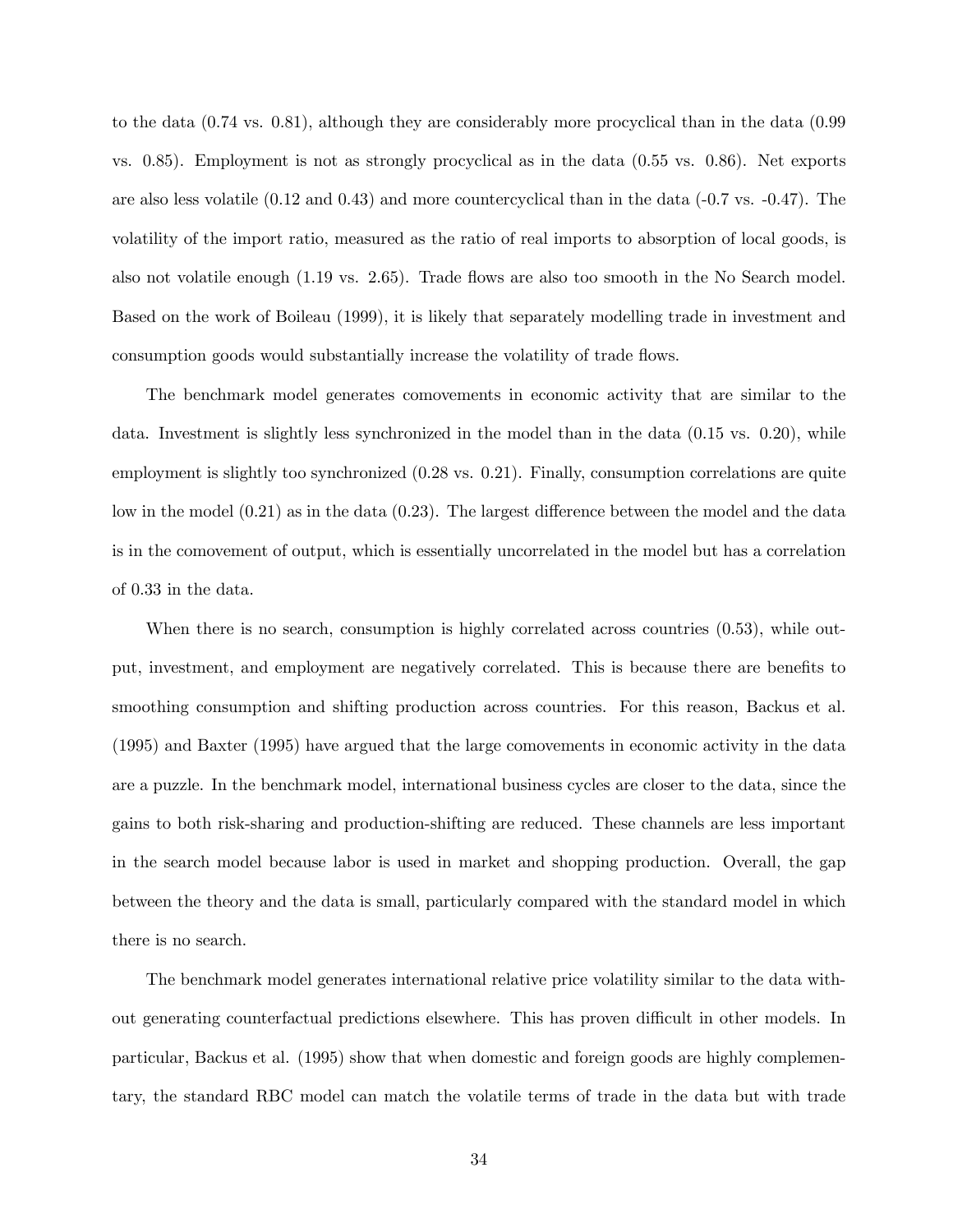flows that are about 1 percent as volatile as in the data. Chari et al. (2002) show that a sticky price model can generate very volatile and somewhat persistent real exchange rates, but with domestic business cycles that differ substantially from the data.

Finally, the model does not quantitatively resolve the Backus-Smith puzzle. The correlation between the real exchange rate and consumption ratio is now equal to -0.985. The reason that the mechanism in the model does not have much of an impact on the Backus-Smith puzzle is that relative wages and relative prices move together so that the ratio of resource costs is almost perfectly correlated with the ratio of market prices.

#### C. Sensitivity

Consumer search and price dispersion: The properties of the consumer search model without price dispersion<sup>23</sup> are reported in the column titled No Dispersion in Table 5. The model generates the correct ordering of international relative price volatility, but in absolute terms, relative prices are considerably less volatile than in the benchmark economy. To understand the lower volatility, consider the first order condition, which determines the consumer's allocation of the two goods (equation 11). This condition is rewritten with the functional form of the aggregator and substituting out the reservation prices,

$$
\left[\frac{y_D\left(s^t\right)}{y_F\left(s^t\right)}\right]^{-\frac{1}{\gamma}} = \frac{\widehat{\theta}w\left(s^t\right) + P_D\left(s^t\right)}{\widehat{\theta}w\left(s^t\right) + P_F\left(s^t\right)}.
$$

For prices to be dispersed it must be the case that the value of the search effort  $(\hat{\theta}w = R_j - P_j)$  is large relative to the average price. This means that changes in average prices have a relatively small impact on resource costs so that changes in relative prices do not change relative allocations much. This lowers the incentive to increase production following taste or technology shocks. Without price dispersion, relative costs move one-for-one with the ratio of resource costs, and this leads

 $^{23}$ The model is actually calibrated so that the reservation price is 0.01 percent larger than the mean transaction price.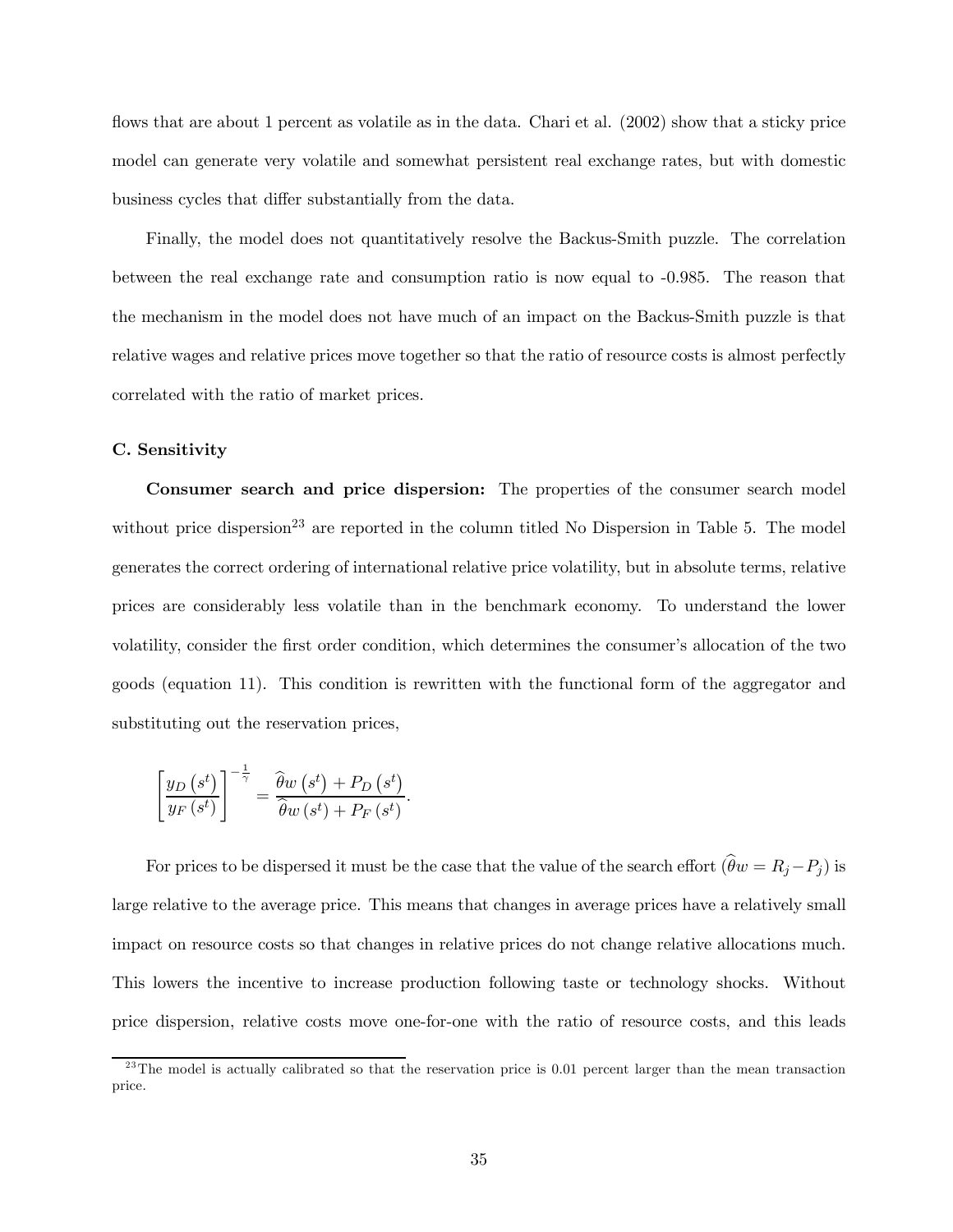|                                            |          |           | Complete               |                        | Incomplete |                        |  |
|--------------------------------------------|----------|-----------|------------------------|------------------------|------------|------------------------|--|
|                                            |          | Benchmark | $\overline{\text{No}}$ | $\overline{\text{No}}$ |            | $\overline{\text{No}}$ |  |
| Statistics                                 | Data     |           | Dispersion             | ${\bf Search}$         | Benchmark  | Search                 |  |
| Std dev                                    |          |           |                        |                        |            |                        |  |
| $\mathbf Y$                                | $1.43\,$ | $1.02\,$  | 1.68                   | $2.00\,$               | 1.08       | $1.85\,$               |  |
| NX/Y                                       | 0.43     | 0.12      | 0.11                   | 0.12                   | 0.09       | $0.15\,$               |  |
| Std dev                                    |          |           |                        |                        |            |                        |  |
| $\mathcal{C}$                              | $0.81\,$ | 0.73      | $0.35\,$               | $0.29\,$               | 0.67       | $0.34\,$               |  |
| $\rm I$                                    | $3.20\,$ | $3.20\,$  | 3.20                   | $3.20\,$               | 3.13       | $3.20\,$               |  |
| $\mathbf L$                                | 0.87     | 1.02      | 1.05                   | 1.06                   | 1.02       | 1.02                   |  |
| $\hspace{0.1em}tot$                        | 2.49     | 1.36      | 0.65                   | 0.82                   | $1.55\,$   | 0.64                   |  |
| rer                                        | 2.70     | 1.76      | 0.75                   | $0.57\,$               | 2.22       | 0.45                   |  |
| rule                                       | $2.92\,$ | 2.45      | 0.86                   | 0.82                   | 2.98       | $0.64\,$               |  |
| lop                                        | 0.84     | 0.51      | 0.20                   | $\theta$               | 0.69       | $\theta$               |  |
| IR                                         | 2.65     | 1.19      | $1.21\,$               | 1.23                   | 1.45       | 0.96                   |  |
| Domestic correl $w / Y$                    |          |           |                        |                        |            |                        |  |
| $\mathcal{C}$                              | $0.85\,$ | 0.99      | 0.94                   | $\rm 0.92$             | 0.97       | 0.97                   |  |
| $\rm I$                                    | 0.93     | 0.93      | 0.98                   | 0.99                   | 0.93       | 0.99                   |  |
| $\mathbf{L}$                               | 0.86     | 0.58      | 0.90                   | 0.94                   | 0.64       | 0.92                   |  |
| NX/Y                                       | $-0.47$  | $-0.69$   | 0.40                   | $-0.12$                | $-0.72$    | $-0.50$                |  |
| Int Correl                                 |          |           |                        |                        |            |                        |  |
| $\mathbf Y$                                | 0.33     | $0.01\,$  | $-0.13$                | $-0.14$                | $-0.11$    | $\overline{0}$         |  |
| $\mathcal{C}$                              | 0.19     | 0.24      | 0.43                   | 0.52                   | 0.30       | 0.33                   |  |
| I                                          | $0.20\,$ | $0.15\,$  | $-0.12$                | $-0.16$                | 0.07       | $-0.05$                |  |
| $\overline{L}$                             | $0.21\,$ | 0.28      | $-0.23$                | $-0.26$                | 0.14       | $-0.09$                |  |
| $\left(\frac{C^*}{C},\frac{P}{P^*}\right)$ | 0.35     | $-0.985$  | $-1.00$                | $-1.00$                | $-0.991$   | $-0.997$               |  |
| Persistence                                |          |           |                        |                        |            |                        |  |
| $\mathbf Y$                                | $0.86\,$ | 0.69      | 0.68                   | 0.68                   | 0.68       | 0.68                   |  |
| rer                                        | $0.82\,$ | 0.69      | 0.72                   | 0.72                   | 0.69       | 0.72                   |  |
| $\hspace{0.1em}tot$                        | $0.80\,$ | 0.70      | 0.70                   | 0.72                   | 0.68       | 0.72                   |  |
| lop                                        | 0.84     | 0.70      | 0.72                   | 0.72                   | 0.69       | 0.72                   |  |
| rule                                       | 0.83     | 0.69      | 0.68                   |                        | 0.69       |                        |  |

Table 5: Business Cycle Statistics

\*See notes at the end of tables.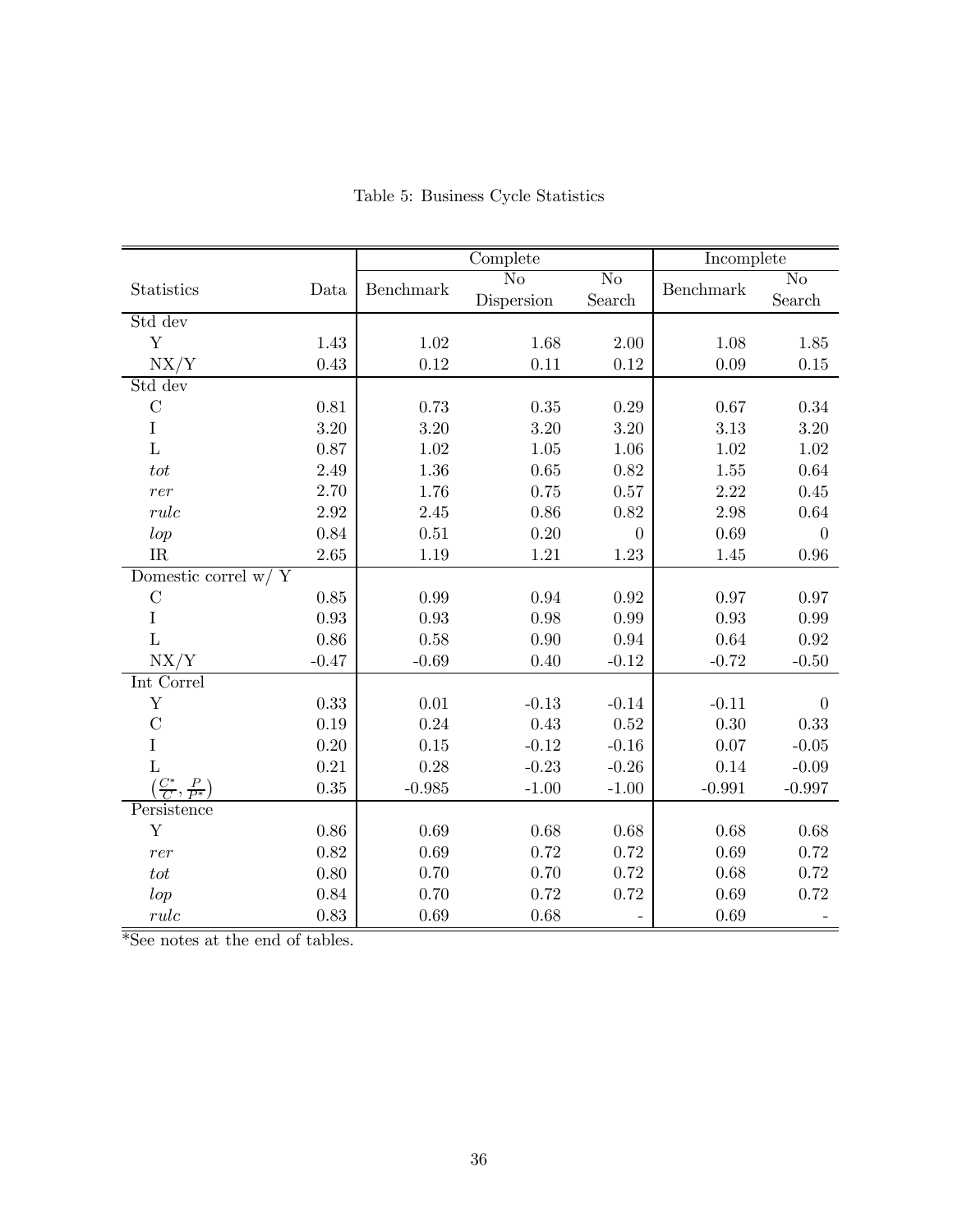to much larger changes in allocations. This has two effects on relative price behavior. First, the increased demand for the low-price good leads to increased production, which because of diminishing returns dampens fluctuations in relative unit labor costs. Second, increased production raises GDP volatility, which lowers the relative volatility of the relative wage.

Consider next how price dispersion affects consumption in each country. The modified risksharing condition states that  $(c_t/c_t^*)^{-\gamma} = (R_t/R_t^*)$ . With price dispersion the resource cost of a unit of consumption places a relatively large weight on the value of the non-traded search services, which depends on the local wage. Clearly, then, a change in the relative wage will lead to bigger changes in relative resource costs than in the real exchange rate. This weakens the incentive to smooth consumption across countries and explains the relatively low comovements of consumption across countries in the price dispersion model. The lower comovement in consumption generates larger volatility in the consumption ratio, and this contributes to the increased volatility in the real exchange rate in the price dispersion economy.

Incomplete markets: Now we explore whether the properties of relative prices or the Backus-Smith puzzle depend on the assumption that there is a complete set of contingent claims. We do this by restricting the set of assets available. In theory, market incompleteness should help to resolve the Backus-Smith puzzle since shocks will lead to wealth redistributions. These wealth effects also introduce another channel through which relative wages and hence relative prices will fluctuate. We find that introducing market incompleteness has mixed success. On the one hand, the fit between the model and the data improves since relative prices and output are even more volatile. On the other hand, the model's ability to address the Backus-Smith puzzle actually worsens slightly.

We introduce market incompleteness by assuming that agents are restricted to trading a single nominal bond. This bond is denominated in units of the Domestic wage. The Domestic agent's budget constraint is now

$$
\sum_{j \in \{D,F\}} n_j(s^t) H_j(R_j(s^t) | s^t) P_j(R_j(s^t); s^t) + \chi(s^t) b(s^t) \leq w(s^t) l(s^t) + i(s^t) k(s^t) + \Pi(s^t) + b(s^{t-1}),
$$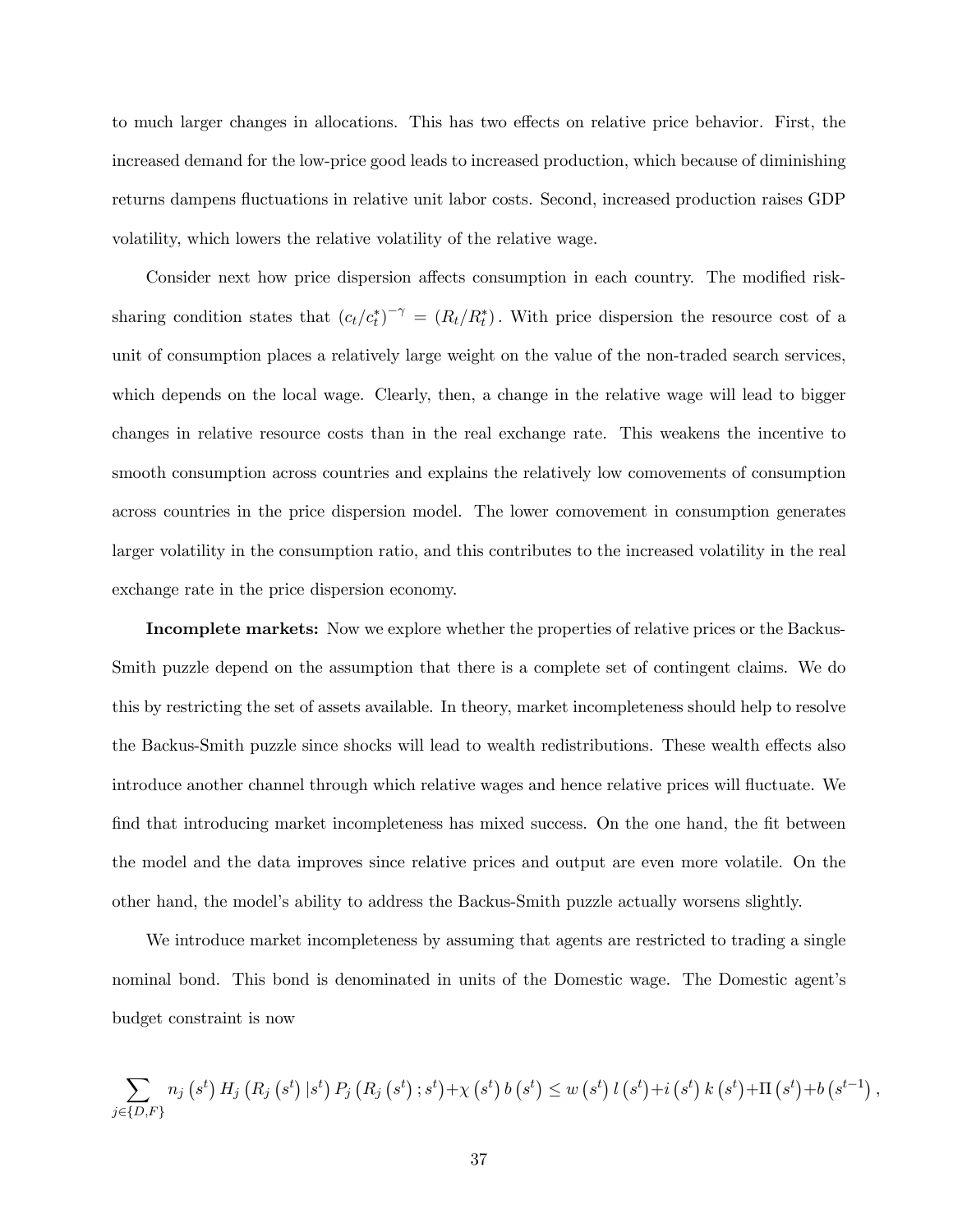where  $k(s^0), k^*(s^0), b(s^0)$  are given and  $\chi(s^t)$  is the price of the bond. The Foreign consumer's budget constraint is modified similarly. The new risk-sharing condition is then

$$
E_t \left[ \frac{u_{ct+1}}{u_{ct}} \frac{R_t}{R_{t+1}} \right] = E_t \left[ \frac{u_{ct+1}^*}{u_{ct}^*} \frac{R_t^*}{R_{t+1}^*} \right].
$$

Thus, with incomplete markets, the relationship between relative resource costs and marginal utilities holds in expectation.

Table 3 reports the properties of an incomplete markets economy with the same parameters as the benchmark model.<sup>24</sup> For comparison, we also include the properties of the no search economy. The only sizable difference between the benchmark model with complete and incomplete markets is in the behavior of relative prices. With incomplete markets, relative unit labor costs are 20 percent more volatile (3.05 vs. 2.45). This is a result of larger relative wage fluctuations, which, because of the pricing-to-market, also lead to larger fluctuations in disaggregate relative prices (0.69 vs. 0.51). The increased relative unit labor cost fluctuations result in larger terms of trade<sup>25</sup>  $(1.56 \text{ vs. } 1.36)$ and real exchange rate fluctuations (2.27 vs. 1.75). These relative prices are slightly more persistent than in the complete markets case (0.70 vs. 0.69).

Introducing incomplete markets does not help to resolve the Backus-Smith puzzle. In fact, compared to the complete markets case, the puzzle is even greater in that the correlation has declined from -0.985 to -0.991. This is because, with the larger relative wage fluctuations, there is more pricing-to-market so that the ratio of resource costs moves more closely with the real exchange rate.

# 6. Conclusions

Previous research on fluctuations in international relative prices has focused on models with sticky prices or flexible prices with constant markups. These models do not generate volatile and

 $24$ To ensure stationarity, we include a small adjustment cost on bond holding for Domestic agents.

<sup>&</sup>lt;sup>25</sup>The terms of trade is most influenced by the decision to measure average prices as posted prices. If average prices are transaction based, then the terms of trade volatility is 1.70 with complete markets and 2.00 with incomplete markets.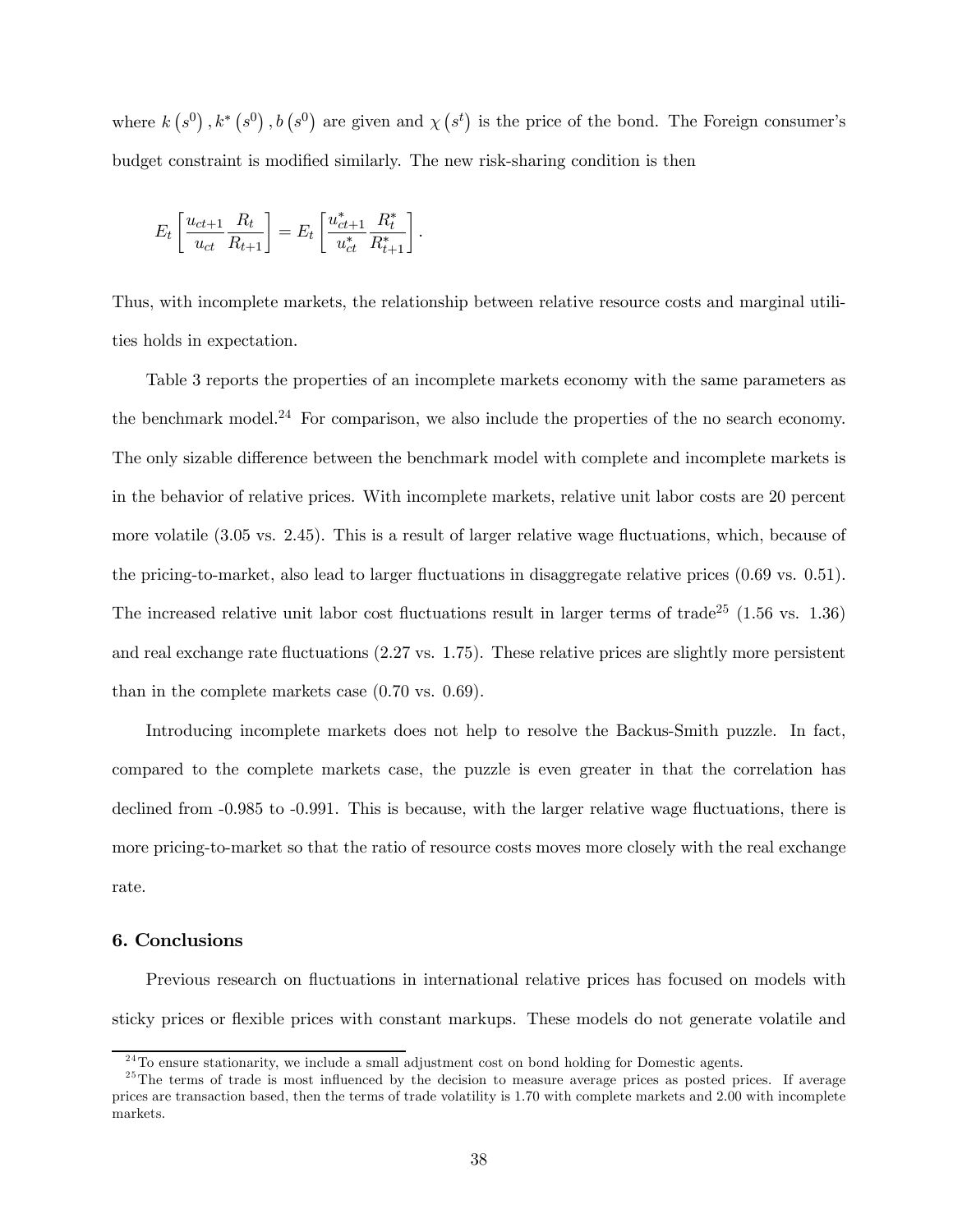persistent fluctuations in international relative prices at the aggregate and disaggregate levels. Moreover, these models are inconsistent with fluctuations in international relative prices of certain goods such as used cars. These models are also at odds with the evidence of substantial dispersion in the price of identical goods within countries. This paper develops a model of consumer search consistent with price dispersion within countries. These search frictions lead firms to price-to-market based on the opportunity cost of their customers' time, which depends on the local wage. Changes in international relative wages lead firms to endogenously vary their markup across countries so that disaggregate relative prices fluctuate. These fluctuations are as persistent as the fluctuations in relative wages.

Our search-based model of pricing-to-market generates international relative prices that more closely match the data along several dimensions. First, the model generates persistent deviations from the LOP. Second, these deviations from the LOP lead to real exchange rates that are more volatile than the terms of trade as in the data. The volatility of these international relative prices relative to international relative unit labor costs closely matches the data. Finally, in absolute terms, the type of pricing considered here leads to fluctuations in the real exchange rate that are 3.5 times as volatile compared to a model with constant markups and can account for approximately 80 percent of the volatility of the real exchange rate and 80 percent of the deviations from the LOP in the data.

The model studied here makes some progress toward resolving the Backus-Smith puzzle. With search and price dispersion, the resource cost per unit of consumption differs from the market price, since it includes the value of search activities. Thus, we show that in theory, with complete markets the real exchange rate is not perfectly negatively correlated with consumption ratios. However, quantitatively, we find that this modified risk-sharing condition does little to resolve the Backus-Smith puzzle since the value of search moves closely with the local price level so that the real exchange rate and ratio of resource costs move closely together. Perhaps, allowing for heterogeneity in search and work abilities will help to resolve this puzzle by allowing the ratio of resource costs to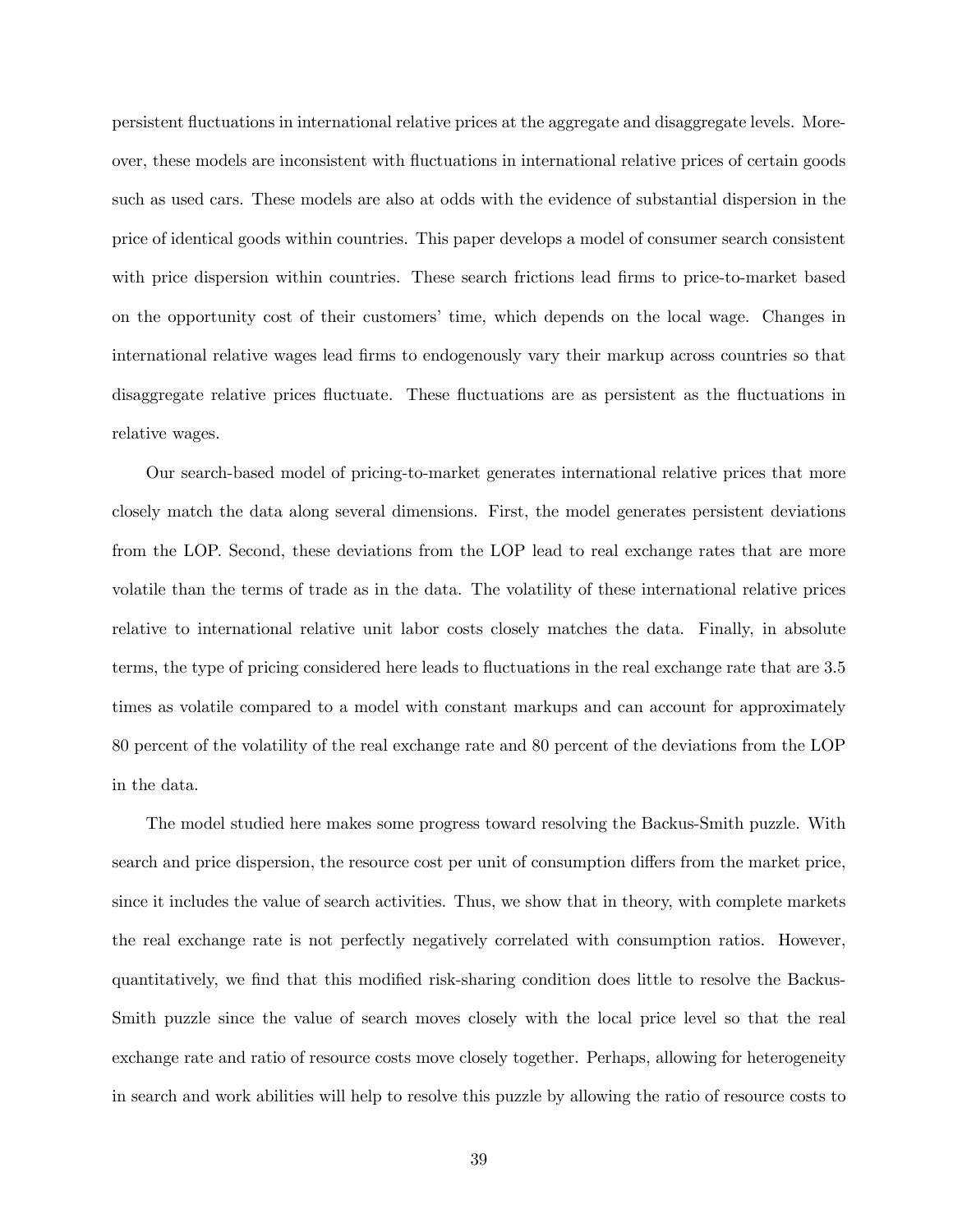move differently than the ratio of price levels.

For the sake of exposition, we have made a number of simplifying assumptions. First, we have assumed that all goods are search goods. It is likely that search is relatively more important for some goods than others. For instance consumption goods are likely to be relatively more search intensive than investment goods, although the gains to search may be higher for durable goods. Second, we have assumed all goods are traded. Other work has shown that introducing non-traded goods may be important for understanding international relative price fluctuations. Third, we do not consider monetary shocks. In the data there is a strong relationship between real and nominal exchange rates. The current model is silent on this aspect of the data. A natural extension would include sticky wages with monetary shocks. With pricing-to-market of the form considered here, it is likely that sticky wages may generate persistent relative price fluctuations. Finally, a key issue is how does price dispersion evolve over time? This is central to explaining relative price behavior in all models. Empirical evidence of disaggregate prices and price dispersion would greatly improve our understanding of the pricing decisions of firms as well as the international transmission of business cycles.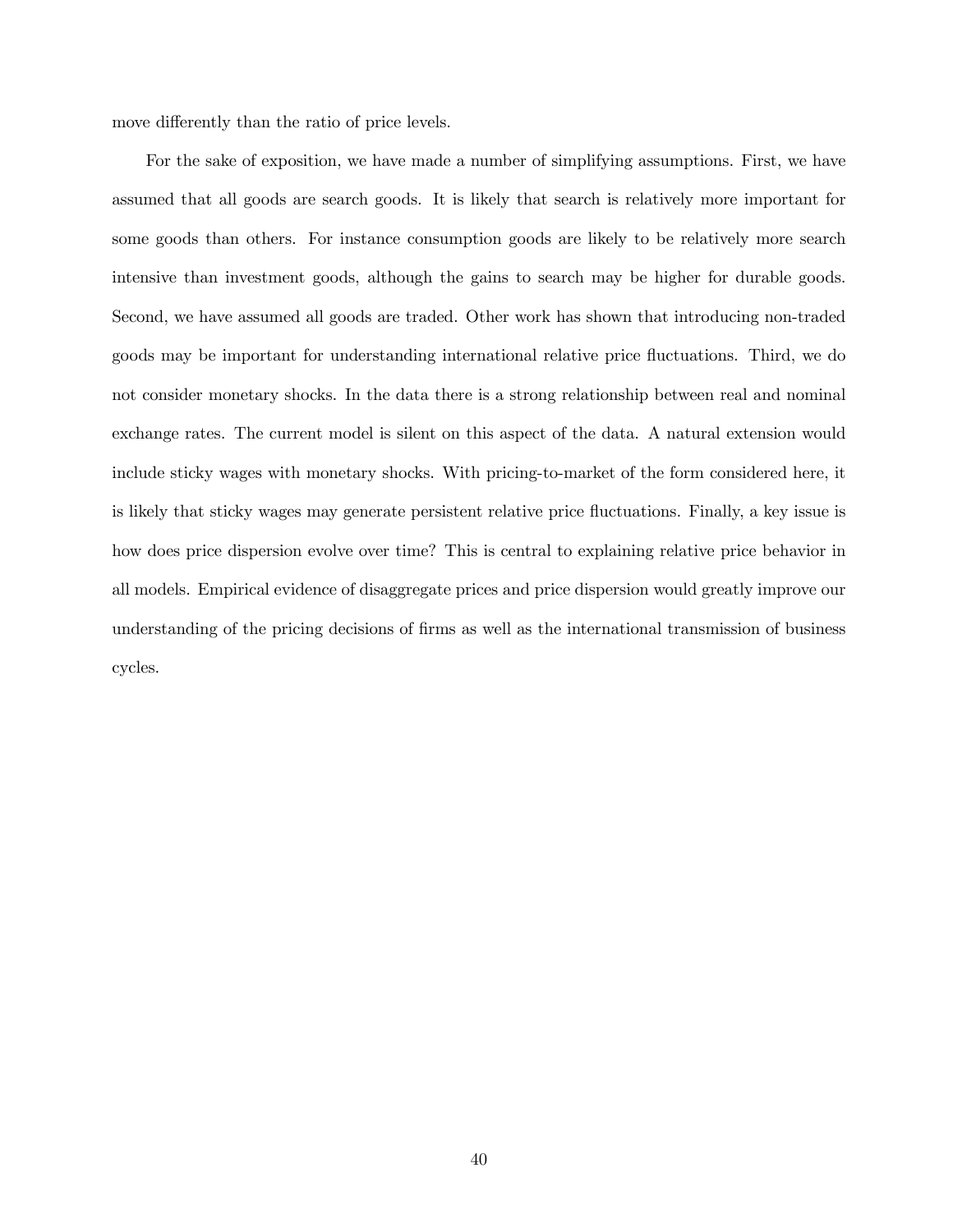#### References

- [1] Abbott, T. 1989. "Price Dispersion in U.S. Manufacturing."
- [2] Aguiar, M. and E. Hurst. 2004. "Consumption vs. Expenditure." mimeo Chicago GSB.
- [3] Alessandria, G. 2004. "International Deviations From the Law of One Price: The Role of Search Frictions and Market Share." International Economic Review, 45:1263-1291.
- [4] Alessandria, G. and J. Kaboski. 2004. "Violating Purchasing Power Parity." Federal Reserve Bank of Philadelphia Working Paper #04-19.
- [5] Backus, D., P. Kehoe and F. Kydland. 1995. International Business Cycles: Theory and Evidence, in T. Cooley, ed., Frontiers in Business Cycle Research. 331-356.
- [6] Backus, D. and G. Smith. 1993. "Consumption and Real Exchange Rates in Dynamic Economies with Non-Traded Goods." Journal of International Economics, 35:297-316.
- [7] Basu, S. and J. Fernald. 1995. "Are Apparent Productivity Spillovers a Figment of Specification Error?" Journal of Monetary Economics, 36:165-188.
- [8] Baxter, M. 1995. "International Trade and Business Cycles." Handbook of International Economics, in G. Grossman and K. Rogoff, vol. 3:1801-64.
- [9] Benhabib, J., R. Rogerson and R. Wright. 1991. "Homework in Macroeconomics: Household Production and Aggregate Fluctuations." Journal of Political Economy, 99: 1166-87.
- [10] Bergin, P. and R. Feenstra. 2001. "Pricing-To-Market, Staggered Contracts, and Real Exchange Rate Persistence." Journal of International Economics, 54: 333-59.
- [11] Berry, S., J. Levinsohn, and A. Pakes. 1995. "Automobile Prices in Market Equilibrium." Econometrica, 63/4: 841-890.
- [12] Betts, C. and M. Devereux. 2000. "Exchange Rate Dynamics in a Model of Pricing-to-Market." Journal of International Economics, 50: 215-44.
- [13] Boileau, M. 1999. "Trade in Capital Goods and the Volatility of Net Exports and the Terms of Trade." Journal of International Economics, 48: 347-365.
- [14] Borenstein, S. and N. Rose. 1994."Competition and Price Dispersion in the U.S. Airline Industry." Journal of Political Economy, 103.
- [15] Brynjolfsson, E. and M. Smith. 1999. "Frictionless Commerce? A Comparison of Internet and Convential Retailers." mimeo, M.I.T.
- [16] Burdett, K. and K. Judd. 1983. "Equilibrium Price Dispersion." Econometrica, 51: 955-69.
- [17] Chari, V.V., P. Kehoe and E. McGrattan. 2002. "Can Sticky Price Models Generate Volatile and Persistent Real Exchange Rates?" Review of Economics Studies, 69/3 533-63.
- [18] Chari, V.V., P. Kehoe and E. McGrattan. 2004. "Business Cycle Accounting." Federal Reserve Bank of Minneapolis Staff Report 328.
- [19] Cooley, T. and E. Prescott. 1995. Economic Growth and Business Cycles, in T. Cooley, ed., Frontiers in Business Cycle Research. 1-38.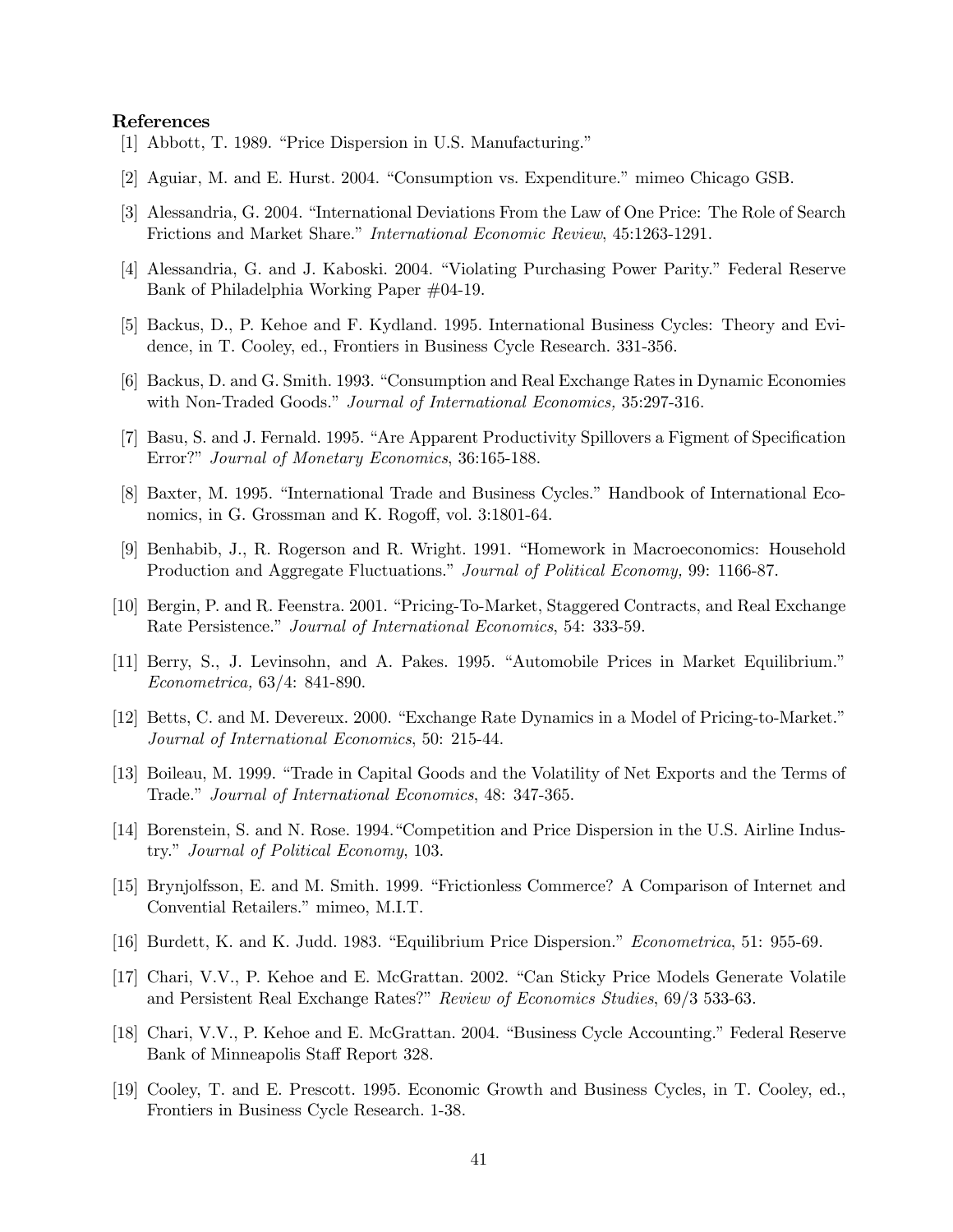- [20] Crucini, M., C. Telmer and M. Zachariadas. 2004. "Understanding European Real Exchange Rates." Vanderbilt University Working Paper No. 01-W20R.
- [21] Dahlby, B. and D. West. 1986. "Price Dispersion in an Automobile Insurance Market." Journal of Political Economy, 94: 418-38.
- [22] Diamond, P. 1971. "A Model of Price Adjustment. " Journal of Economic Theory, 3: 156-68.
- [23] Dornbsuch, R. 1987. "Exchange Rates and Prices." American Economic Review, 77: 93-106.
- [24] Dumas, B. 1993. "Dynamic Equilibrium and the Real Exchange Rate in a Spatially Separated World." Review of Financial Studies, 5: 153-180.
- [25] Engel, C. 1993. "Real Exchange Rates and Relative Prices: An Empirical Investigation." Journal of Monetary Economic, 32: 35-50.
- [26] Engel, C. 1999. "Accounting for U.S. Real Exchange Rate Changes." Journal of Political Economy, 107: 507-538.
- [27] Engel, C. and J. Rogers. 1996. "How Wide Is the Border?" American Economic Review, 86: 1112-25.
- [28] Feenstra, R., J. Gagnon and M. Knetter. 1996. "Market Share and Exchange Rate Pass-Through in World Automobile Trade." Journal of International Economics, 40: 187-207.
- [29] Giovannini, A. 1988. "Exchange Rates and Traded Goods Prices." Journal of International Economics, 24: 45-68.
- [30] Goldberg, P., and M. Knetter. 1997. "Goods Prices and Exchange Rates: What Have We Learned?" Journal of Economic Literature, 35: 1243-72.
- [31] Goldberg, P. and F. Verboven. 2001. "The Evolution of Price Dispersion in The European Car Market." Review of Economic Studies, 68: 811-48.
- [32] Greenwood, J. and Z. Hercowitz. 1991. "The Allocation of Capital and Time Over the Business Cycle." Journal of Political Economy, 99: 1188-214.
- [33] Hall, R. 1997. "Macroeconomic Fluctuations and the Allocation of Time." Journal of Labor Economics, 15: 223-250.
- [34] Heathcote, J. and F. Perri. 2002. "Financial Autarky and International Business Cycles." Journal of Monetary Economics, 49/3, 601-627.
- [35] Kravis, I. and R. Lipsey. 1977. "Export Prices and The Transmission of Inflation." American Economic Review, 67: 155-63.
- [36] Krugman, P. 1987. "Pricing to Market When the Exchange Rate Changes." in S.W. Arndt and J.D. Richardson. Real Financial Linkages Among Open Economies. pp 49-70.
- [37] Knetter, M. 1989. "Price Discrimination by U.S. and German Exporters." American Economic Review, 79: 198-210.
- [38] Knetter, M. 1993. "International Comparisons of Pricing-to-Market Behavior." American Economic Review, 83: 473—86.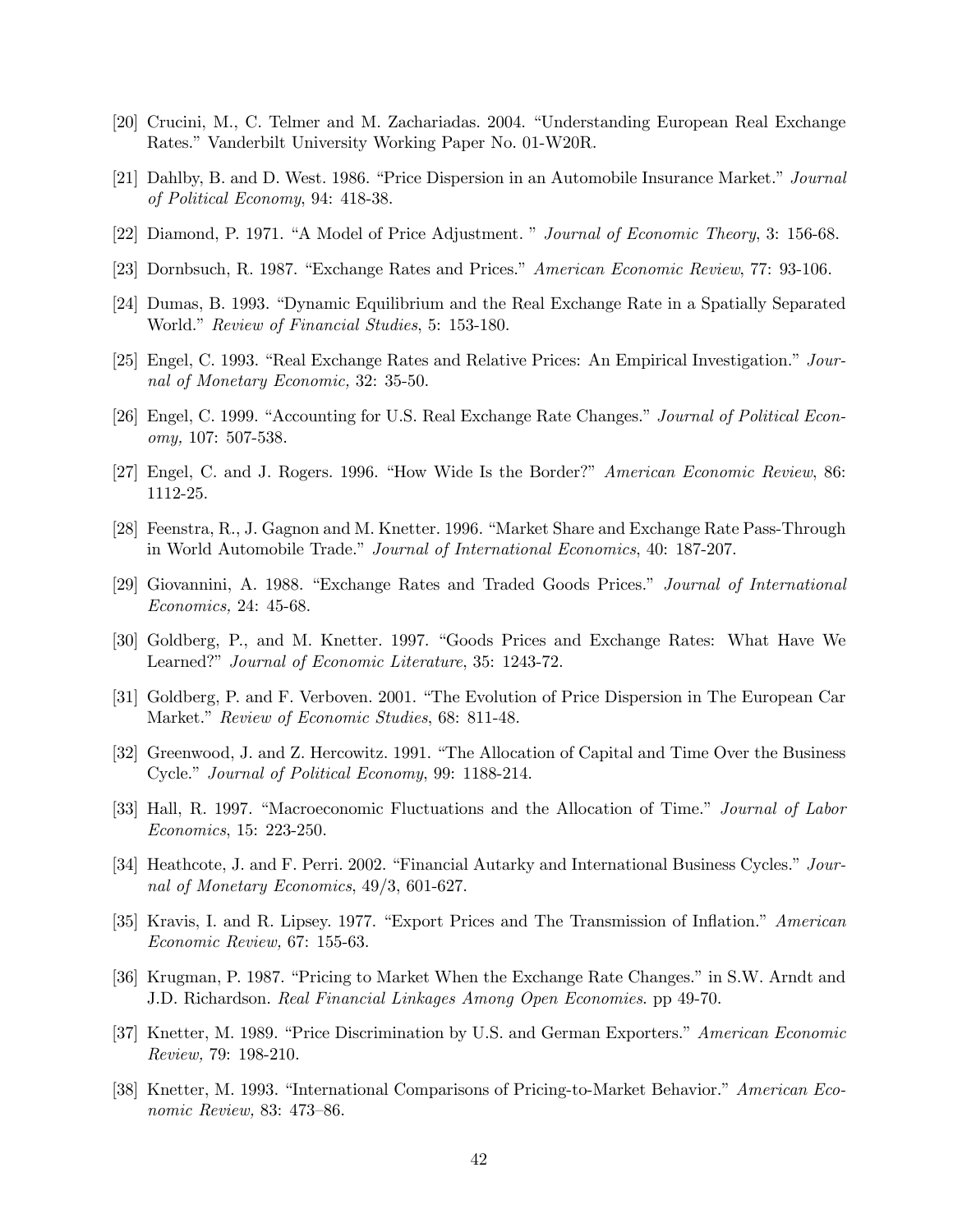- [39] Lach, S. 2002. "Existence and Persistence of Price Dispersion: An Empirical Analysistextquotedblright NBER Working Paper 8737.
- [40] Lapham, B. and M. Vigneault. 2001. "National Markets and International Relative Prices." manuscript, Queen's University.
- [41] Obstfeld, M. and K. Rogoff. 2000. "The Six Major Puzzles in International Macroeconomics: Is There a Common Cause?" NBER Macroeconomics Annual 2000, 339-390.
- [42] Marston, R. 1990. "Pricing to Market in Japanese Manufacturing." Journal of International Economics, 29: 217-36.
- [43] McKenzie, D. and E. Schargrodsky. 2004. "Buying Less, But Shopping More: Changes in Consumption Patterns During A Crisis." mimeo.
- [44] Mertens, Y. and V. Ginsburgh. 1985. "Product Differentiation and Price Discrimination in the EC: The Case of Automobiles." Journal of Industrial Economics, 34: 151-66.
- [45] Mussa, M. 1986. Nominal Exchange Rate Regimes and the Behavior of Real Exchange Rates: Evidence and Implications. In K. Brunner and A. Meltzer, eds., Carnegie Rochester Series on Public Policy 25: 117-213.
- [46] Parsley, D. and S.J. Wei. 2001. "Explaining the Border Effect: the Role of Exchange Rate Variability, Shipping Costs, and Geography." Journal of International Economics, 55:87-105.
- [47] Pratt, J., D. Wise and R. Zeckhauser. 1979. "Price Differences in Almost Competitive Markets." Quarterly Journal of Economics, 93:189-211.
- [48] Roberts, M. and D. Supina. 2000. "Output Price and Markup Dispersion in Micro Data: The Roles of Producer Heterogeneity and Noise." textitAdvances in Applied Microeconomics, Vol. 9, Industrial Organization, Baye, Michael, ed.
- [49] Rogerson, R. 1988."Indivisible Labor, Lotteries and Equilibrium." Journal of Monetary Economics, 21: 3-16.
- [50] Rogoff, K. 1996. "The Purchasing Power Parity Puzzle." Journal of Economic Literature, 34: 647-668.
- [51] Sorenson, A. 2000. "Equilibrium Price Dispersion in Retail Markets for Prescription Drugs." Journal of Political Economy, 108: 833-850.
- [52] Stockman, A. and L. Tesar. 1995. "Tastes and Technology in a Two-Country Model of the Business Cycle: Explaining International Comovements." American Economic Review; 85: 168- 85.
- [53] Stigler, G. 1961. "The Economics of Information." Journal of Political Economy, 64: 213-225.
- [54] Stigler, G. and J. Kindahl. 1970. The Behavior of Industrial Prices. NBER, New York.
- [55] Stiglitz, J. 1989. Imperfect Information in the Product Market. Handbook of Industrial Organizations, Chapter 13.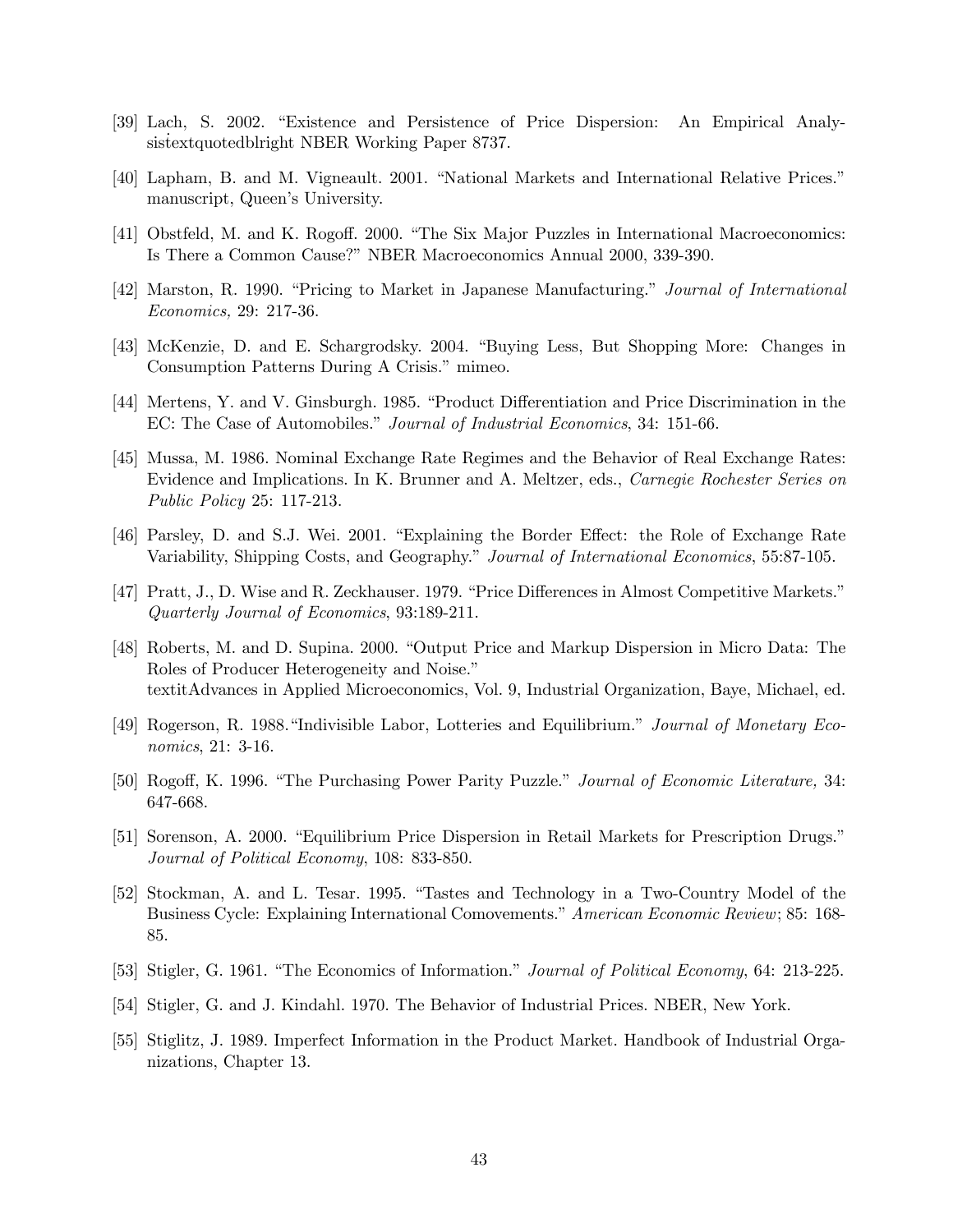#### Data Appendix

Computing International Relative Prices and Comovements. Relative prices are from the OECD's International Trade and Competitiveness Indicators. The three series are Index of Relative Unit Labour Cost Manufacturing Sector, Common Currency (Overall Competitiveness), Index of Relative Export Price Manufactured Goods in a Common Currency (Overall Competitiveness), Index of Relative Consumer Price in a Common Currency, (Overall Competitiveness). International comovements are based on output, investment, employment, and consumption from the OECD's Main Economic Indicators from 1980:1 to 2003:1.

Computing Trade Shares for the G7. Here we describe how we construct import  $(\alpha_i)$  and export shares  $(\widehat{\alpha}_i)$  for G7 countries.

- For each OECD country  $i$ , we calculate the value of imports as a share of nominal GDP denoted by  $\theta_{it}$ . These data are from the Main Economic Indicators at current prices. For the G7 countries, we define  $\alpha_{it} = \theta_{it}$  as the period t import share.
- For the G7, we measure exports by each destination which we define as  $\alpha_{it}^{j}$  where i is the source country and  $j$  is the destination country. The data is from the OECD's STAN Bilateral Trade Database.
- For each destination country, we define  $\eta_{it}^{j}$  as the fraction of country j's imports which are from country i.
- Given these three series  $(\theta_{it}, \hat{\alpha}_{it}, \alpha_{it}^j)$ , we compute a country's exports as a share of its trading partner's GDP  $\hat{\alpha}_{it} = \sum_{\alpha \in \mathcal{A}}$  $\alpha_{it}^j \cdot \eta_{it}^j \cdot \theta_{jt}/\quad \sum$  $\alpha_{it}^j$ .
- j∈OECD j∈OECD • Import and export shares are then computed as an average over the period.
- The data are not comprehensive of all exports, but cover between 50 and 75 percent of exports depending on the country.

Computing Taste and Technology Shocks. We measure technology shocks as is standard in the literature. In particular, given a series  $\{y_t, l_t, k_t\}$  we solve for  $\log z_t = y_t - (1 - \alpha) l_t - \alpha k_t$ . Since comparable capital stocks are not available across countries, we follow Backus et al. (1995) and omit the capital stock portion of the expression. To solve for the shocks to the marginal utility of leisure we use  $\log \tilde{\kappa}_t = w_t - p_t - \gamma c_t$ . Real wages are measured as nominal average hourly earnings of production workers (CES0500000006) deflated by the U.S. City Average Consumer Price Index (LNS10000000). Employment is measured as Civilian Employment (LNS12000000) and real Output and Consumption are from the BEA. Consumption is converted into a per-worker series. The time period is 1975:1 to 2004:4. All series are seasonally adjusted. From the residuals, we estimate the following bivariate AR(1) with a linear trend using the Seemingly Unrelated Regression procedure

$$
\begin{bmatrix} z_t \\ \widetilde{\kappa}_t \end{bmatrix} = \begin{bmatrix} \alpha_z \\ \alpha_{\widetilde{\kappa}} \end{bmatrix} + \begin{bmatrix} A_{1,1} & A_{1,2} \\ A_{2,1} & A_{2,2} \end{bmatrix} \begin{bmatrix} z_{t-1} \\ \widetilde{\kappa}_{t-1} \end{bmatrix} + \begin{bmatrix} \varepsilon_{z,t} \\ \varepsilon_{\widetilde{\kappa},t} \end{bmatrix}, \begin{bmatrix} \varepsilon_{z,t} \\ \varepsilon_{\widetilde{\kappa},t} \end{bmatrix} = N(0,\Sigma)
$$

The elements of the linear trend and A are below. Standard errors are in parentheses.

$$
\begin{bmatrix} \alpha_z \\ \alpha_{\tilde{\kappa}} \end{bmatrix} = \begin{bmatrix} -0.11 & (0.144) \\ -0.34 & (0.257) \end{bmatrix}, \qquad A = \begin{bmatrix} 0.977 & (0.031) & 0.008 & (0.009) \\ 0.058 & (0.054) & 0.981 & (0.016) \end{bmatrix}
$$

Computing Moments of U.S. Economy. Quantities are from the BEA from 1975:1 to 2003:1. Net exports are measured in nominal terms as a fraction of nominal GDP. Employment is measured as non-farm employees (CES0000000001) from the BLS.